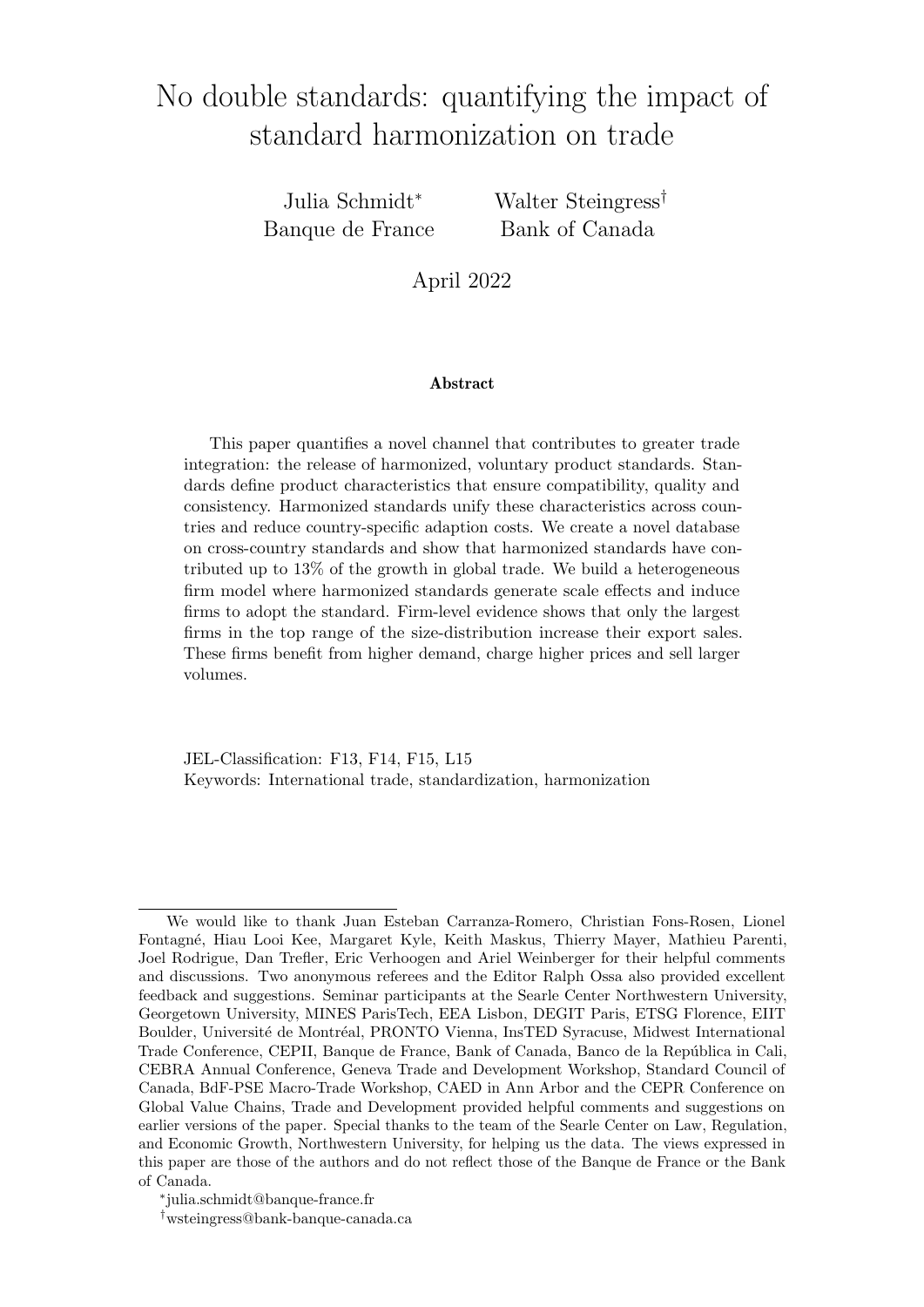# 1 Introduction

Product standards are omnipresent and affect production processes in virtually all industries [\(ISO,](#page-39-0) [2016\)](#page-39-0). Prominent examples are A4 paper format, electrical plugs or 4G mobile phone standards. Over the last decades, international standard-setting organizations (SSOs) have dominated the standard development process by releasing harmonized voluntary product standards that adopters can choose to use in their production processes. This silent form of trade integration, which is not necessarily the result of government trade policy, shapes the way firms produce and sell their output abroad.

The benefits of standards have already been pointed out as early as [Kindleberger](#page-39-1) [\(1983\)](#page-39-1). Through standardization, firms can overcome information asymmetries [\(Leland,](#page-39-2) [1979\)](#page-39-2), increase product quality [\(Ronnen,](#page-40-0) [1991\)](#page-40-0), ensure interoperability and take advantage of positive network effects [\(Katz and Shapiro,](#page-39-3) [1985;](#page-39-3) [Farrell and Saloner,](#page-38-0) [1985\)](#page-38-0). For example, quality and technical standards enable firms to organize production processes more effectively and increase product quality [\(Verhoogen,](#page-41-0) [2008\)](#page-41-0). They allow consumers to better assess product attributes through certification or labeling. Compatibility standards (think of screw threads or mobile phone standards) allow for network effects and economies of scale, thus facilitating supply chains and mass production.

If standards are specific to each country, high investment costs prevent firms, and ultimately consumers, from reaping the benefits of standardization, which is especially important in a globalized world where products are sold internationally. When adapting products and processes to a specific standard in each country, producers must design standard-compatible blueprints, retool machines and potentially reorganize plants. Harmonized standard releases, i.e. the explicit accreditation of the same standard by several national SSOs, unify product characteristics across countries and reduce country-specific investment costs. Firms no longer need to change their production process when selling to a different country, resulting in more firms choosing to adopt the standard. The uniformity of product characteristics across countries may also increase the marketability of products. For example, producers using 4G mobile phone standards ensure that their products not only work in many countries but are also compatible with applications such as mobile web access, IP telephony and video conferencing.

The main contribution of this paper is to highlight the release of harmonized, voluntary standards as a novel channel of higher trade integration and to quantify its effect on international trade. By shifting the focus from regulatory to voluntary standards and their harmonization, we depart from the trade literature that views product standards through a regulatory lens. Voluntary standards span beyond the health, safety and environmental aspects usually covered by regulatory standards. Our database includes more than one million standards, of which almost half are harmonized, thereby largely outnumbering the number of regulatory standards commonly found in databases on non-tariff barriers.<sup>[1](#page-1-0)</sup> Voluntary standards are developed by standard-setting organizations (SSOs), where industry experts work together to agree on the formal specification of

<span id="page-1-0"></span> $\frac{1}{1}$ Over 1995–2014, regulatory standards notified to the WTO cover close to 20,000 standard notifications.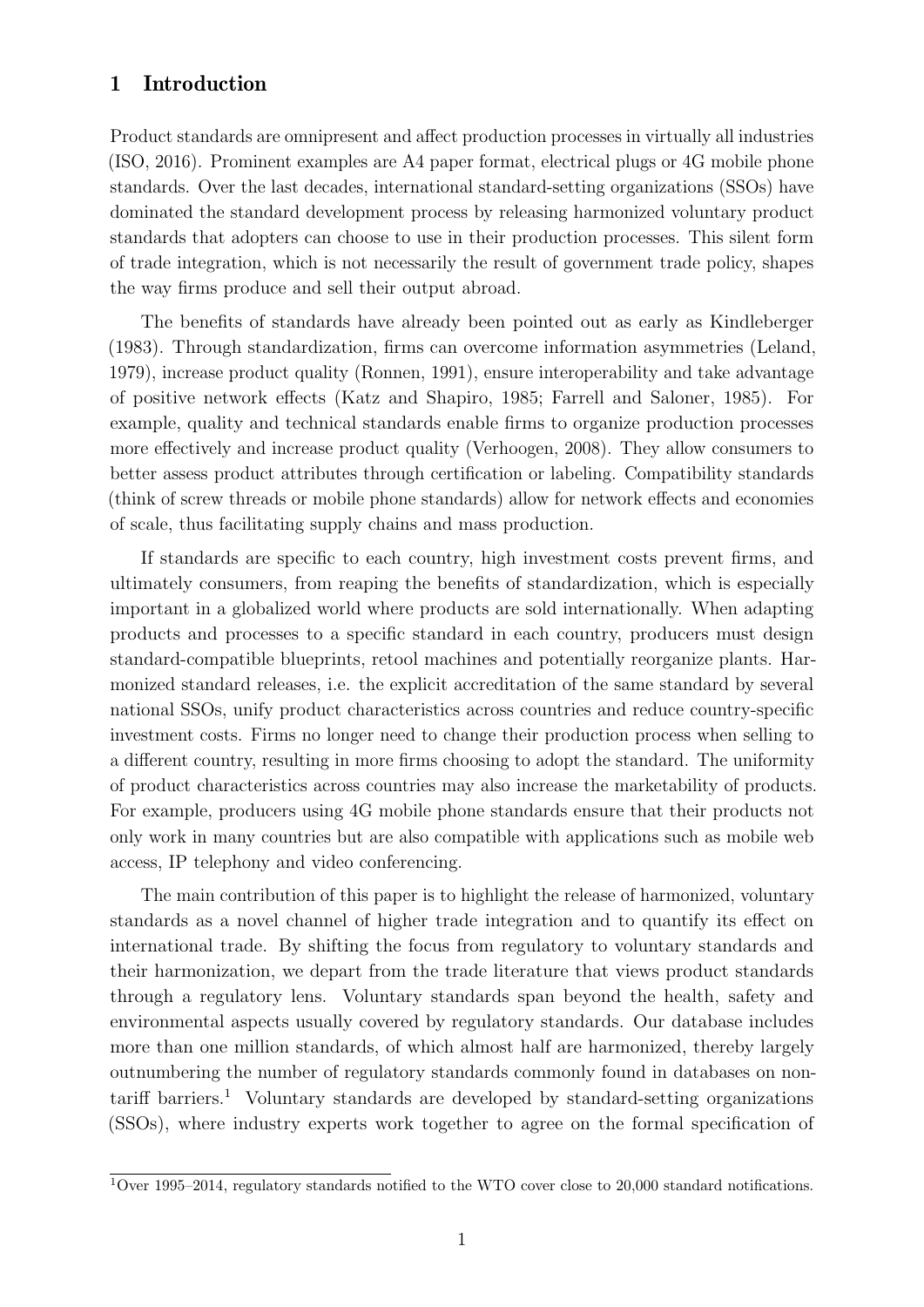product characteristics. Their release differs from trade policy efforts where governments mandate product characteristics through regulatory standards and prohibit non-compliant firms from selling their products.[2](#page-2-0) Voluntary standards give firms the option to change their production structure. As our analysis shows below, this difference has important implications for the firm-size distribution.

To construct our novel bilateral product-level database, we track the release and accreditation of foreign and international standards for each SSO within the Searle Center Database on Technology Standards, Industry Consortia and Innovation [\(Baron and Spulber,](#page-37-0) [2018\)](#page-37-0). We define standard harmonization as the decision of a national SSO to accredit a standard that is also released in another country. To assign standard documents to products in the trade data, we use a newly developed concordance table between the International Classification for Standards (ICS) and the Harmonized System (HS). Our final sample contains bilateral product-level trade flows and standard releases for 20 industrialized countries and several major emerging economies for the period 1995–2014.

To quantify the effect of standard harmonization on international trade, we follow a difference-in-difference approach. Our results show that, on average, the introduction of harmonized standards increases product-level trade flows by 0.59%. This marginal effect is amplified by the fact that every year harmonized standards are released in more than 40% of all bilateral product-level trade flow pairs. Overall, we estimate the average contribution to global trade growth to be 0.30 percentage points per year. This increase represents five times the contribution of tariff reductions over our sample period.

We provide evidence that the assumptions of our difference-in-difference approach are satisfied and address potential endogeneity concerns. First, we show that there are no significant differences in pre-trends between harmonized and non-harmonized products. Second, we provide evidence that our results are not driven by the fact that harmonized standards may be primarily released in product categories with larger trade flows or higher growth rates. Third, we mitigate the endogeneity concern that firms' participation in SSOs' activities determine the release of harmonized standards. To this end, we take advantage of the supranational character of so-called European Standards. Fourth, we instrument country-specific harmonization events by accreditations of neighboring countries. The estimates of the instrumental variables approach are not significantly different from our baseline OLS estimates, suggesting that the latter estimates are causal.

The voluntary nature of product standards implies that our product-level estimate depends on the number of firms that choose to adopt the standard and their change in export sales. To build intuition for this firm-selection effect, we construct a multi-country model with heterogeneous firms and endogenous standard adoption, i.e. firms decide to produce a standardized or a non-standardized variety of a differentiated product. Product standards capture product attributes, such as quality, compatibility, safety or environmental aspects, which consumers value. Producing standardized varieties requires sunk investment

<span id="page-2-0"></span><sup>2</sup>Governments either agree to reference another countries' standards or international standards in their legislation and apply the same standard to both foreign and domestic products (national treatment), or they allow the sale of products under both the national and foreign standards (mutual recognition).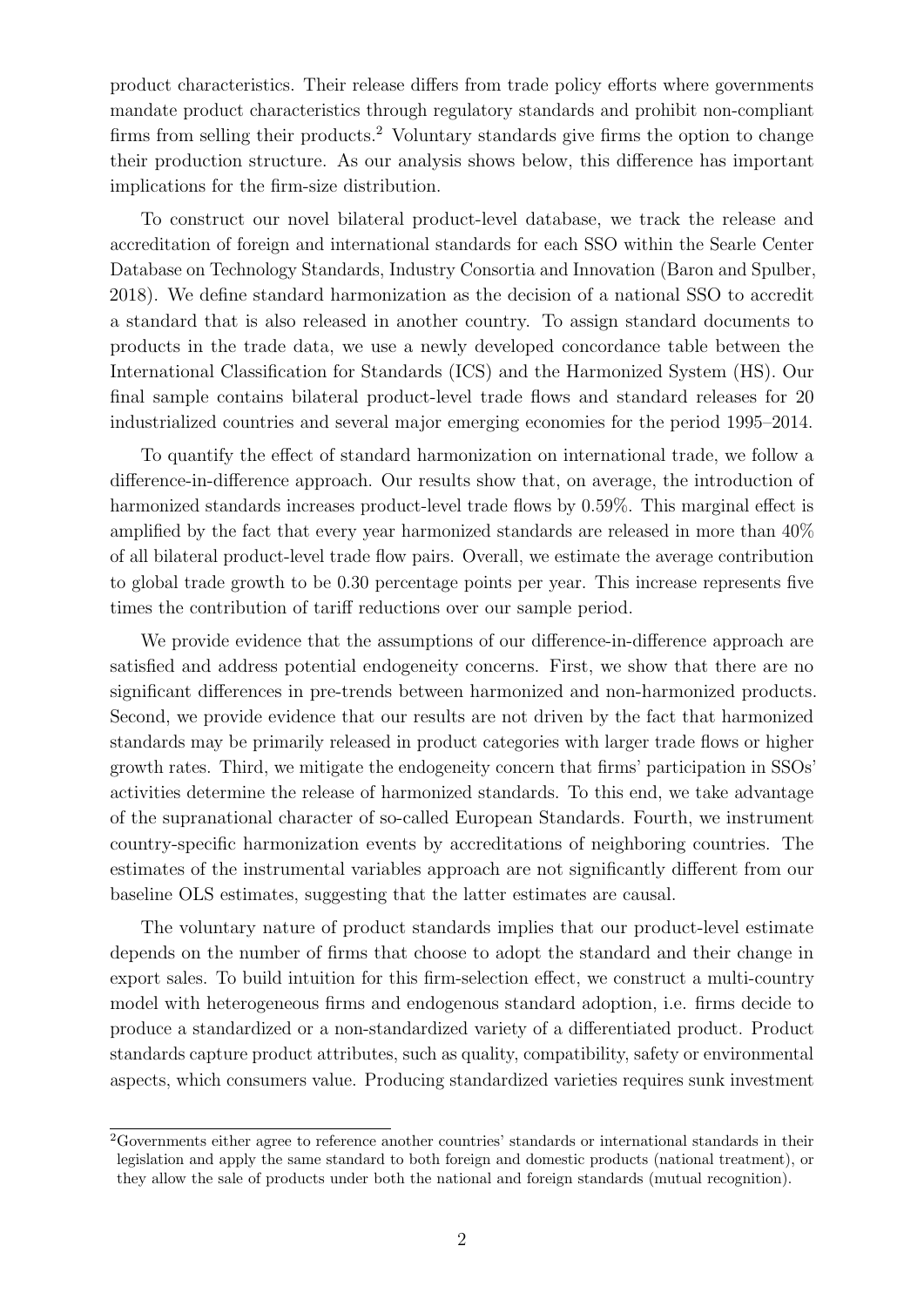costs and potentially higher marginal costs.<sup>[3](#page-3-0)</sup> The presence of sunk investment costs implies a selection effect where large high-productivity firms choose to produce in accordance with the standard, while small low-productivity firms decide to produce the non-standardized variety. Because of higher demand for standardized varieties, only those firms able to cover the investment costs increase their export sales. The release of a harmonized standard across countries enables more firms to reap the benefits of standardization because firms pay the sunk investment cost only once while receiving higher product demand in all countries that release the harmonized standard.

To quantify the selection effect and the heterogeneous responses across the firm-size distribution, we use firm-level data obtained from French custom declarations. A limitation is that the data do not allow us to identify the firms that choose to produce in accordance with the harmonized standard. For this reason, we exploit the predictions of the model and test whether the marginal effect of standard harmonization affects export participation and varies with firm size, trade costs as well as destination country characteristics. A decomposition of our baseline product-level specification into the extensive margin (number of exporters) and intensive margin (average export sales) shows that harmonized standards increase trade through higher average sales of existing exporters and has no significant effect on firm entry. When we split firms into size-bins according to their overall sales, only the largest exporters in the highest quartile experience positive and significant effects. Their export sales increase by 1.1%, while the effect is insignificant for remaining firms. High sunk investment costs imply that only few firms choose to invest in the standard and explain why the treatment effect at the firm-level is twice as large as at the product-level.

We further show that this size-dependent selection effect of harmonized standards increases with destination country size, lower bilateral trade costs and the number of countries releasing the harmonized standard. These heterogeneous effects are consistent with the model. Finally, we provide suggestive evidence of harmonized standards shifting demand towards standardized varieties. We find that the positive effects increase with the degree of product differentiation and are greater for standards whose purpose it is to signal quality or reduce information frictions.

Related literature The effect of releasing harmonized standards is similar to the mechanism described in the literature on technology and quality upgrading following trade policy shocks. Improved access to foreign markets through lower tariffs or an exchange rate depreciation generates scale effects and induces firms to upgrade their quality [\(Verhoogen,](#page-41-0) [2008\)](#page-41-0) or technology [\(Lileeva and Trefler,](#page-39-4) [2010;](#page-39-4) [Bustos,](#page-37-1) [2011\)](#page-37-1). Another channel is the cost reduction of intermediate inputs through a reduction in import tariffs that leads to

<span id="page-3-0"></span><sup>3</sup>These features are consistent with recent models on product standards, such as [Baldwin et al.](#page-37-2) [\(2000\)](#page-37-2), [Costinot](#page-38-1) [\(2008\)](#page-38-1), [Podhorsky](#page-40-1) [\(2013\)](#page-40-1), [Mei](#page-40-2) [\(2018\)](#page-40-2) and [Macedonia and Weinberger](#page-39-5) [\(2022\)](#page-39-5). The sunk investment costs are similar to "compliance costs" in [Maskus et al.](#page-39-6) [\(2005\)](#page-39-6), "adaption costs" in [Maur and](#page-39-7) [Shepherd](#page-39-7) [\(2011\)](#page-39-7) and [Toulemonde](#page-40-3) [\(2013\)](#page-40-3), "conversion costs" in [Gandal and Shy](#page-38-2) [\(2001\)](#page-38-2) and "setup costs" in [Fischer and Serra](#page-38-3) [\(2000\)](#page-38-3). Standards can increase consumer demand because they reduce distortions due to information frictions [\(Leland,](#page-39-2) [1979;](#page-39-2) [Atkeson et al.,](#page-37-3) [2014\)](#page-37-3), increase quality [\(Ronnen,](#page-40-0) [1991\)](#page-40-0) or create positive network externalities from more users [\(Katz and Shapiro,](#page-39-3) [1985;](#page-39-3) [Farrell and Klemperer,](#page-38-4) [2007\)](#page-38-4).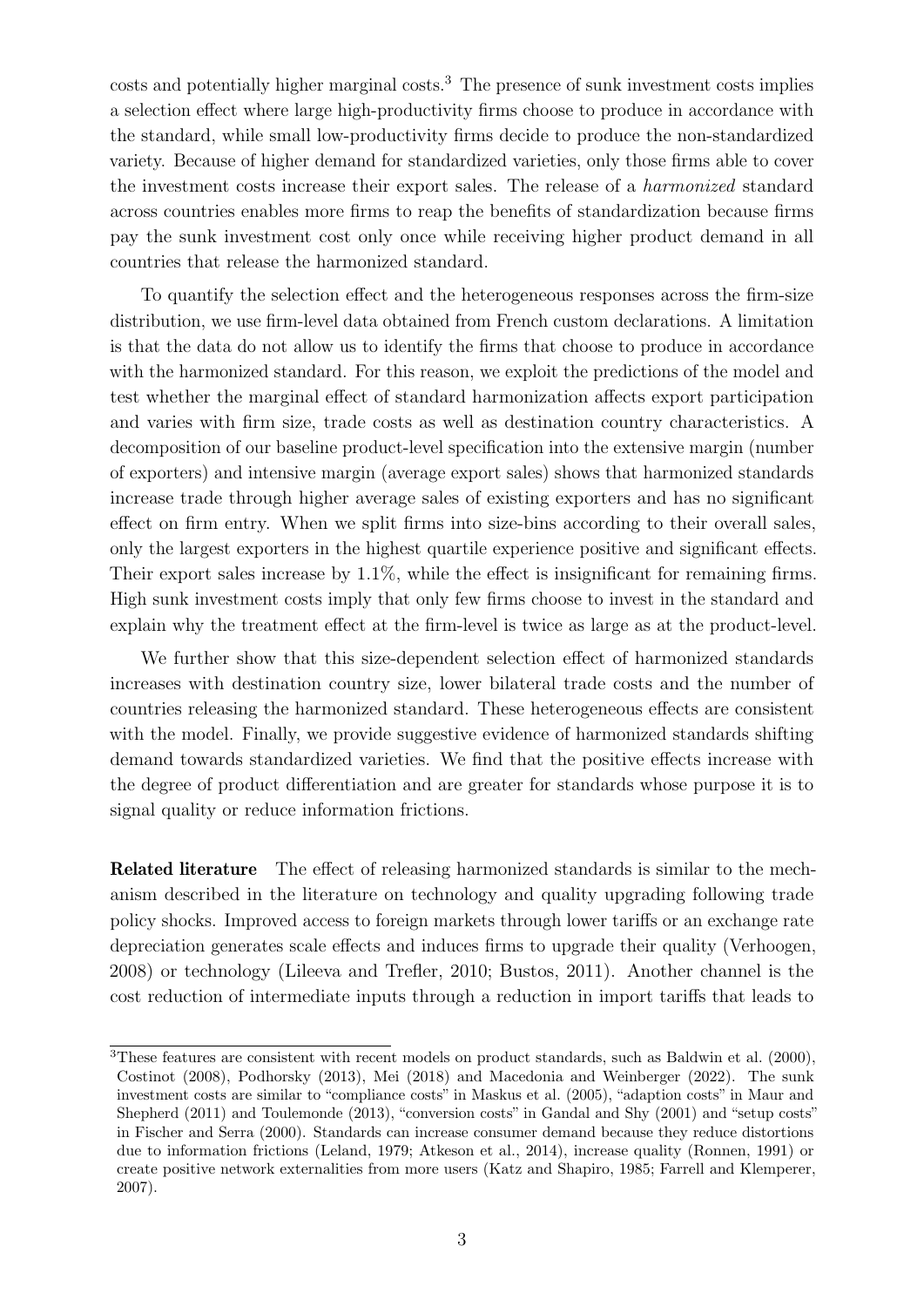quality upgrading [\(Amiti and Khandelwal,](#page-37-4) [2013;](#page-37-4) [Fan et al.,](#page-38-5) [2015;](#page-38-5) [Bas and Strauss-Kahn,](#page-37-5) [2015\)](#page-37-5).[4](#page-4-0) In comparison, this paper provides novel evidence of another trade shock that stimulates firm investment. By unifying product characteristics across countries, the release of harmonized voluntary standards induces firms to upgrade their products. Firms benefit from higher product demand and save on country-specific investment costs to adapt their products to the destination market, similar to the scenario considered by [Arkolakis et al.](#page-37-6) [\(2021\)](#page-37-6). Overall, our results suggest that these harmonization efforts are an important driver of global trade.

Related to the literature on trade policy uncertainty (e.g. Handley and Limão, [2017,](#page-38-6) and [Steinberg,](#page-40-4) [2019\)](#page-40-4), the release of harmonized voluntary product standards is also a non-regulatory trade policy shock. Handley and Limão [\(2017\)](#page-38-6) show that absent any changes in regulatory trade policy (such as tariffs), the reduction in the likelihood of higher tariff rates can stimulate firm-entry investment today because of higher expected future revenues. One feature of voluntary product standards is that they can reduce uncertainty about product characteristics. The certification and labeling of products via standards can reduce costs for buyers to evaluate the product before purchase. To the extent that compliance with standards requires sunk investment costs, which is similar to the fixed costs of entry into foreign markets considered by [Handley and Lim˜ao](#page-38-6) [\(2017\)](#page-38-6), the implied firm selection effects are similar in the two models: large and high-productivity firms are more likely to invest.

The paper also relates to the empirical international trade literature on product standards. While regulatory product standards are usually thought of as trade barriers, the seminal contribution by [Swann et al.](#page-40-5) [\(1996\)](#page-40-5) shows that standards promote exports. [Blind](#page-37-7) [\(2004\)](#page-37-7) emphasizes the trade-enhancing effects of standardization through quality improvements and economies of scale.<sup>[5](#page-4-1)</sup> [Chen and Novy](#page-38-7)  $(2012)$  also show that standards are associated with lower bilateral trade costs. More recently, Fontagné et al. [\(2015\)](#page-38-8) and [Fernandes et al.](#page-38-9) [\(2019\)](#page-38-9) analyze firm dynamics and show that restrictive regulatory standards have a detrimental impact on firm-level export sales and net entry, but less so for larger firms.<sup>[6](#page-4-2)</sup> We add to this literature by pointing out the different selection effects on exporting for regulatory and voluntary standards and their implications on the firm-size distribution. While regulatory standards have been shown to mainly affect smaller exporters, the empirical evidence in this paper finds that voluntary standards increase predominantly the sales of the largest exporters.

Some papers analyze specifically the effect of cross-country standard harmonization on trade flows for certain regulations within a subset of industries or countries. [Chen](#page-37-8) [and Mattoo](#page-37-8) [\(2008\)](#page-37-8) use information on EU/EFTA harmonization and mutual recognition agreements and find that trade flows increase between participating countries, but exports of

<span id="page-4-0"></span><sup>&</sup>lt;sup>4</sup>Alternatively, firms may decide to invest in higher quality only after having learned about demand through experience in the foreign market [\(Rodrigue and Tan,](#page-40-6) [2019;](#page-40-6) [Berman et al.,](#page-37-9) [2019\)](#page-37-9).

<span id="page-4-1"></span><sup>&</sup>lt;sup>5</sup>See [Swann](#page-40-7) [\(2010\)](#page-40-7) for a literature review on the trade effects of standards.

<span id="page-4-2"></span> ${}^{6}$ Interestingly, [Macedonia and Weinberger](#page-39-5) [\(2022\)](#page-39-5) show that raising the minimum quality level via regulatory standards can improve welfare, if the competition with low-quality firms prevents high-quality firms from producing at the efficient scale.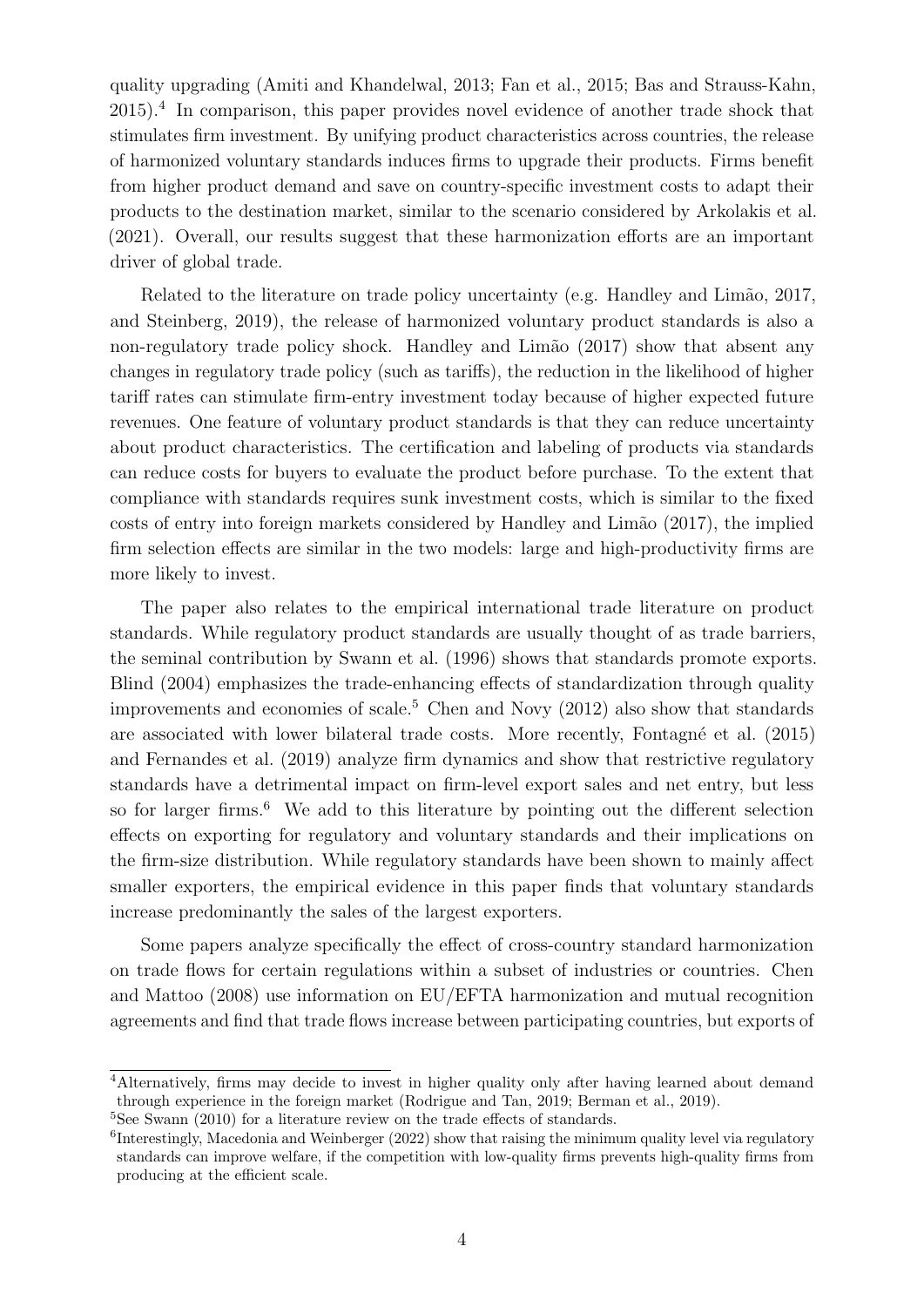excluded countries can actually decrease. [Disdier et al.](#page-38-10) [\(2015\)](#page-38-10) also show that harmonization between Northern and Southern countries is associated with increasing trade flows and point out the trade-deflecting effect on South-South trade. [Reyes](#page-40-8) [\(2011\)](#page-40-8) shows that the harmonization of EU electronics standards led to an increase in the number of US firms exporting to the EU in that sector.

The increased referencing of product standards in trade agreements [\(Baldwin,](#page-37-10) [2011\)](#page-37-10) has led to an increase in the number of papers that study the regulatory aspects of harmonizing product standards. For example, [Mei](#page-40-2) [\(2018\)](#page-40-2) studies the welfare effects of regulatory standards using a quantitative general-equilibrium model. He finds that countries increase their welfare by 1.4% when setting a harmonized standard that is common to all countries. [Parenti and Vannoorenberghe](#page-40-9) [\(2022\)](#page-40-9) study the decision to coordinate on common product standards within a trade agreement when countries have different regulatory preferences. If divergence in these preferences is small, countries gain from signing a trade agreement featuring standard harmonization. [Maggi and Ossa](#page-39-8) [\(2020\)](#page-39-8) analyze how the decision to sign such an agreement changes if regulators are subject to industry lobbying. [Grossman](#page-38-11) [et al.](#page-38-11) [\(2021\)](#page-38-11) study optimal regulatory policies and tariffs within a trade agreement when countries differ in their preferences for horizontally differentiated products. They evaluate different scenarios and provide conditions under which cooperative tariffs and mutual recognition (i.e. the foreign country accepts the standard set by the home country) or fully harmonized standards (i.e. the standard is identical in the home and foreign country) lead to a globally efficient trade agreement.<sup>[7](#page-5-0)</sup> This paper adds to this literature in two ways. First, we highlight the parallel effort of standard-setting organizations in achieving convergence on product characteristics through the release of common voluntary product standards. In the aforementioned papers governments mandate changes in the production structure through regulatory compliance. Second, our empirical estimates suggest that firm heterogeneity plays an important role when considering trade policies on product standards. The presence of sunk investment costs implies lower average costs for larger firms and puts smaller firms at a competitive disadvantage.

The rest of the paper is organized as follows. Section [2](#page-5-1) describes the standard-setting process and Section [3](#page-8-0) presents the theoretical framework that we use to derive the regression specification as well as some empirical implications. Section [4](#page-14-0) explains the data and stylized facts on cross-country standard harmonization. Section [5](#page-16-0) presents the main results before endogeneity concerns and robustness checks are addressed in Section [6.](#page-22-0) In Section [7,](#page-28-0) we present empirical evidence on some of the implications of the model while the last section concludes.

# <span id="page-5-1"></span>2 Background information on standard-setting

Standards are released by different standard-setting organizations (SSOs). An SSO can be organized at the national level (for example, the German Institute for Standardization,

<span id="page-5-0"></span><sup>7</sup>Our data does not allow us to identify mutual recognition. This would require knowing that the accreditation of a trading partner's standard was part of a mutual recognition procedure.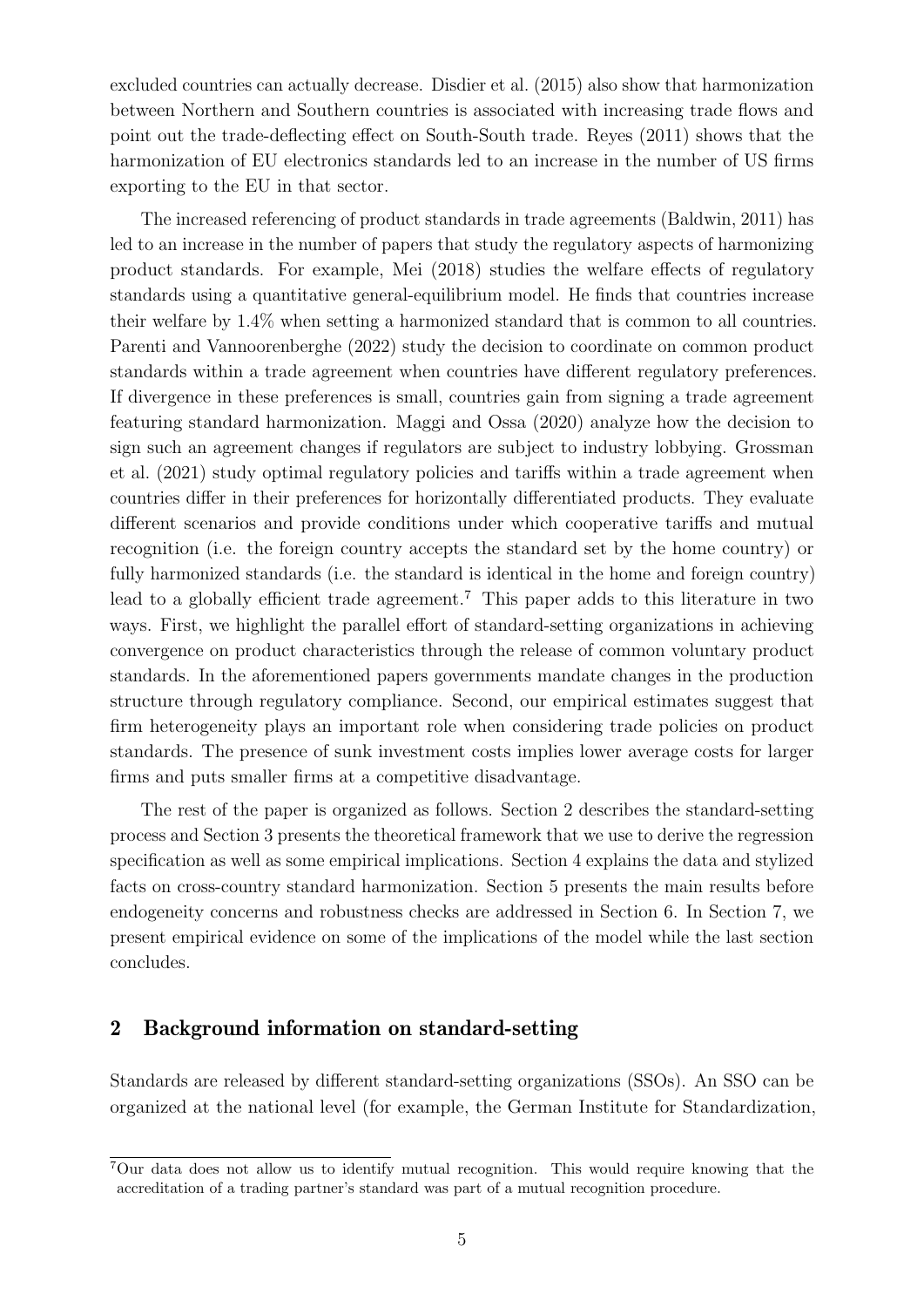DIN, or the Standards Council of Canada, SCC), can be an international standard-setting body (such as the International Organization for Standardization, ISO) or an industry association (such as the Institute of Electrical and Electronics Engineers, IEEE). Many SSOs are non-profit, non-governmental organizations. SSOs elaborate standards in working groups and technical committees that are composed of industry experts. For example, within ISO, there are technical committees (TC) on a variety of issues such as screw threads (ISO/TC 1), cosmetics (ISO/TC 217) or blockchain technologies (ISO/TC 307). The experts in those committees participate and vote on the release of standards on behalf of private firms and non-governmental and governmental agencies [\(Spulber,](#page-40-10) [2019\)](#page-40-10).

Over the last decades, the majority of standardization activity is organized at the international level. National SSOs increasingly release standards originally developed by international SSOs, thereby promoting the uniformity of technical and product specifications across countries. Indeed, the German Institute for Standardization (DIN) reports that today roughly 85% of its standard projects are of European or international origin.[8](#page-6-0)

One can distinguish between several different types of standards. For example, quality standards describe the properties of a product or process (e.g. the composition of dental implants or ISO 9000 quality management). For the purpose of measuring, testing or certifying certain quality levels or product attributes, firms make use of conformity assessment standards (e.g. car safety crash tests or guidelines for personal data protection). To set a common ground among suppliers and users of a certain product, standards can be used to harmonize terminology (e.g. the definition of knitting techniques in the textile industry). In order to assure that components and parts can be produced by different suppliers and to operate network technologies, a large number of SSOs develop compatibility standards (e.g. screw threads or wifi technology) or technical standards (e.g. the QWERTY keyboard or the file format used for 3D printing).<sup>[9](#page-6-1)</sup> A standard can be categorized into more than one of these types and the standards in our database actually often fulfill several of these purposes.

The standards released by SSOs are often called consensus standards. They are voluntary[10](#page-6-2) but can become legally binding through government regulation. For example, standard IEC 331:1970 that deals with fire-resistant characteristics of electrical cables has been incorporated by reference into the U.S. Code of Federal Regulations. When a national SSO accredites an international standard, the standard remains voluntary in

<span id="page-6-0"></span> $^8{\rm See}$ [https://www.din.de/en/about-standards/a-brief-introduction-to-standards.](https://www.din.de/en/about-standards/a-brief-introduction-to-standards)

<span id="page-6-1"></span><sup>9</sup>There exists no official categorization of the different standard types. See for example the discussion in [Swann](#page-40-11) [\(2000\)](#page-40-11). The standard ISO 22794:2007 describes materials to be used in dental implants and how to evaluate their performance. ISO 9000 is a standard family for quality management. ASME B1.1-2003 describes dimensions for screw threads used in the United States and Canada. IEEE 802.11 is the most well known wifi standard. ISO 7862:2004 defines test procedures for the evaluation of restraint systems in passenger cars that can be used in crash tests. BS 10012:2017 describes data protection guidelines for the management of personal information. INCITS 154-1988[S2009] describes the arrangement of the keys and the respective characters of computer keyboards commonly used in North America. ISO/ASTM 52915 specifies the additive manufacturing file format (AMF) that is used in 3D printing technology.

<span id="page-6-2"></span><sup>10</sup>For example, the International Organization for Standardization (ISO) stresses that its standards are voluntary. In a similar vein, European standards, even though sometimes requested by the European Commission, remain voluntary. In certain instances, standards are elaborated to support and interpret government regulation, but their use often remains voluntary.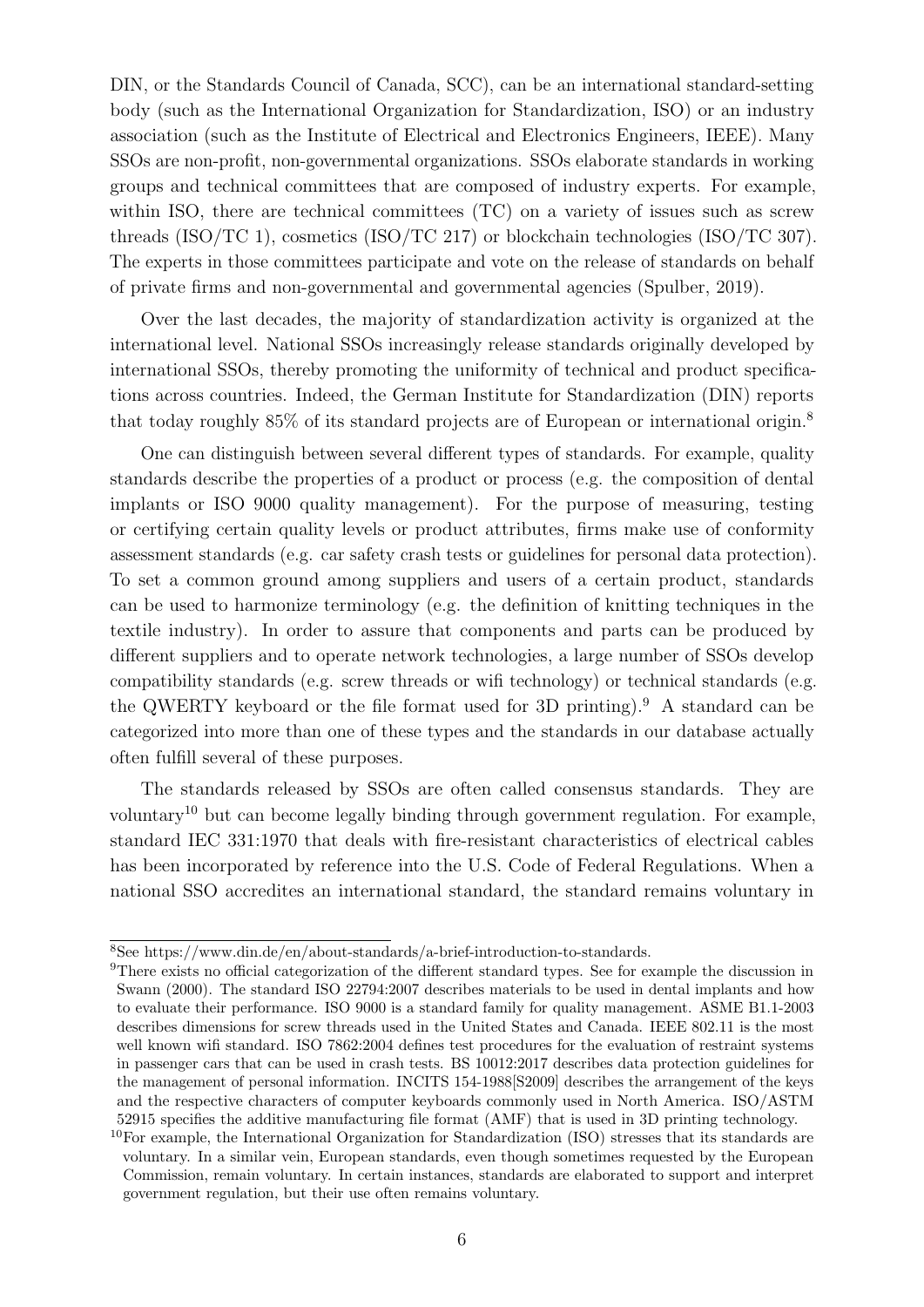nature unless government texts mandate its use.<sup>[11](#page-7-0)</sup>

While our database does not allow us to identify regulatory standards, we can get an estimate for the relative magnitudes of regulatory and voluntary standards for the United States. When restricting our sample to SSOs that can be found in a database of US regulatory standards, the latter comprise less than 5% of the number of documents in our database.[12](#page-7-1) Voluntary standards cover a wide variety of products, thus extending beyond health, safety or environmental aspects that typically make up regulatory trade barriers. By way of comparison, regulatory standards notified to the WTO<sup>[13](#page-7-2)</sup> amount to 19,823 measures over the period 1995–2014 while our database contains roughly 1.1 million standard documents of which 548,123 are harmonized standards (the database is described in detail in Section [4\)](#page-14-0).<sup>[14](#page-7-3)</sup> This difference highlights the extent and effort of SSOs to establish common product features though voluntary standards.

The voluntary nature of the bulk of standardization activity has important implications for the underlying economic mechanisms. Governmental intervention in the form of regulatory standards is often associated with tackling market failures caused by the presence of negative externalities, where consumers do not take into account certain product features (e.g. goods produced using highly polluting technologies).[15](#page-7-4) By contrast, voluntary standards define product attributes that users value; otherwise producers have few incentives to use the standard. Internet protocols, railway gauges or financial service standards are examples of how compatibility standards increase consumer utility by generating network externalities and scale effects. Standards can also reduce distortions arising from information frictions. For example, the labeling and certification of agricultural products allows consumers to distinguish high from low quality. Labels, certification and measurement standards lower search and transaction costs by reducing the effort spent on the verification of product attributes. Similar arguments apply to technical standards that producers of highly complex, technological products can simply refer to instead of using extensive product descriptions (e.g. for electronics or pharmaceuticals).<sup>[16](#page-7-5)</sup>

<span id="page-7-0"></span> $11$ The possibility of a voluntary standard becoming legally binding could create uncertainty about future trade policy as in Handley and Limão [\(2017\)](#page-38-6). The resulting reduction in trade flows suggests that any estimates of positive effects due to the release of voluntary standards are likely a lower bound and would increase if one were able to account for the introduced trade policy uncertainty.

<span id="page-7-1"></span><sup>12</sup>We obtain data from the National Institute of Standards and Technology's database on Standards Incorporated by Reference (SIBR) which tracks standards that are incorporated into US federal regulation and are therefore mandatory. When restricting our database to US SSOs that we can match to the SSOs in SIBR, our database comprises 226,482 documents while the equivalent number in SIBR is only 10,696 (4.7%). We are not able to match the databases on the document level and can only compare the aggregate number of documents per SSO.

<span id="page-7-2"></span> $13$ WTO member countries are required to notify the WTO of any release of a regulatory standard that concerns a tradable product or service and is not an international standard (see Article 2 of the WTO Agreement on Technical Barriers to Trade).

<span id="page-7-3"></span><sup>&</sup>lt;sup>14</sup>The public versions of the WTO's Sanitary and Phytosanitary Information Management System (SPS IMS) and Technical Barriers to Trade Information Management System (TBT IMS) do not contain the name or identifier of the regulatory standard, preventing us from matching it to our database.

<span id="page-7-4"></span><sup>&</sup>lt;sup>15</sup>Regulatory standards can be issued for other reasons than addressing a negative consumption externality, such as "regulatory protectionism" [\(Grossman et al.,](#page-38-11) [2021\)](#page-38-11) or allocation inefficiencies due to excessive entry [\(Macedonia and Weinberger,](#page-39-5) [2022\)](#page-39-5).

<span id="page-7-5"></span> $16$ Consumer preferences for a certain attribute can result in voluntary standards becoming de facto binding. In this case, consumer demand guides firms in the production of goods. For example, consumers expect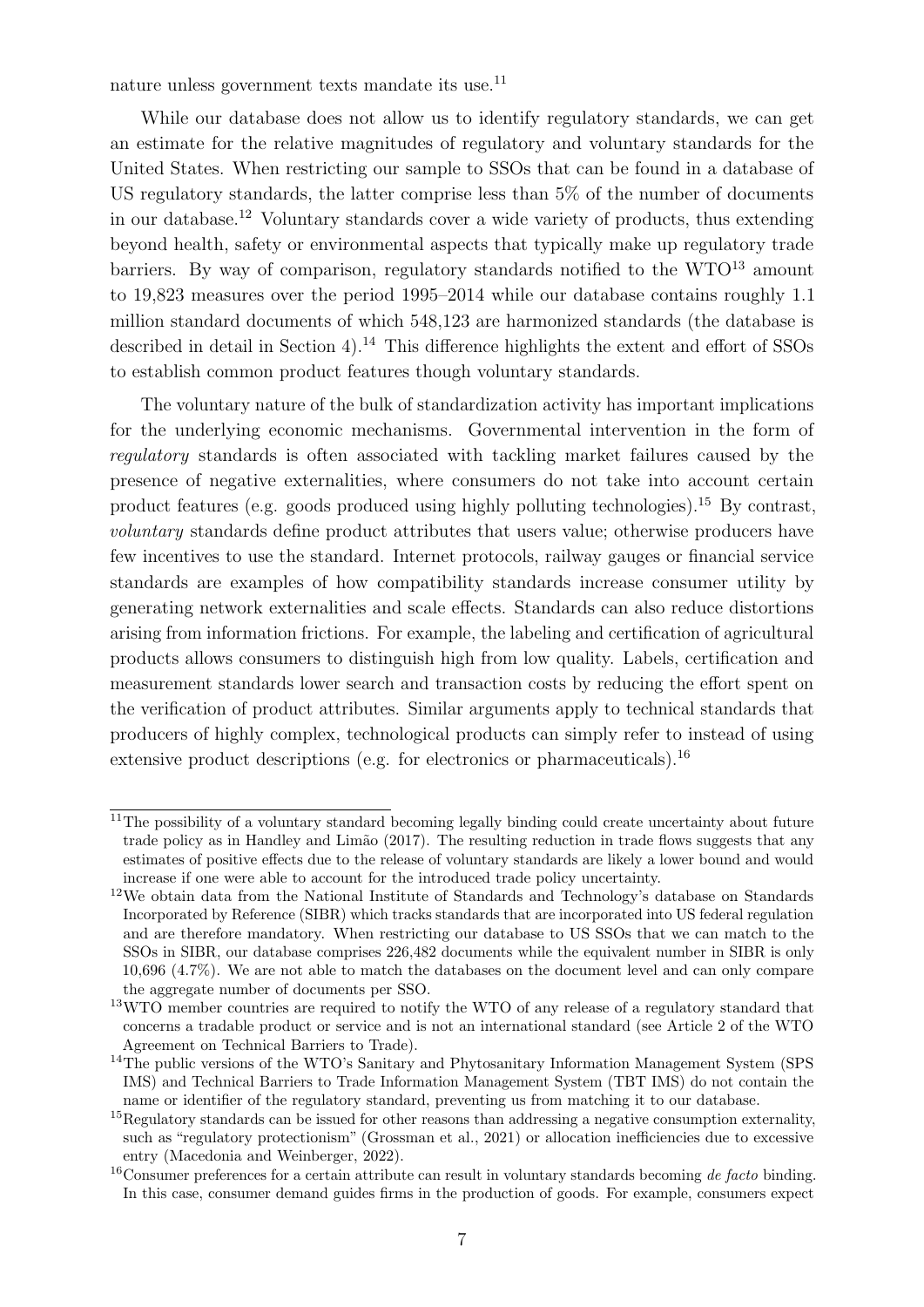The aforementioned benefits notwithstanding, the introduction of voluntary standards can lead to a smaller number of existing varieties due to sectoral reallocation as demand for standardized varieties rises to the detriment of non-standardized ones. This reduces the overall number of varieties and weighs negatively on consumer welfare. It is worth noting that standardization can also lead to market concentration or harm growth. Indeed, the microeconomic literature and policy discussions on standardization have pointed out the delicate balance SSOs have to strike when considering their impact on market power [\(Lerner and Tirole,](#page-39-9) [2015;](#page-39-9) [Schmalensee,](#page-40-12) [2009;](#page-40-12) [Llanes and Poblete,](#page-39-10) [2014\)](#page-39-10) or the optimality of the chosen standard for innovation and long-term growth [\(David,](#page-38-12) [1985;](#page-38-12) [Farrell and](#page-38-0) [Saloner,](#page-38-0) [1985,](#page-38-0) [1986\)](#page-38-13) if industries become "locked in" a certain standard.

We incorporate some of the elements described above into our theoretical framework. First, we consider product standards as product attributes that consumers value (though compliance with a standard involves sunk investment costs). Second, our model features endogenous standard adoption by firms who decide whether to produce according to a voluntary standard or not. Third, the CES structure of consumer demand allows for within- and cross-sectional reallocation, therefore allowing standardization to endogenously change the number of varieties.

## <span id="page-8-0"></span>3 Theoretical framework

General set-up. Our theoretical framework is a modified version of the [Melitz](#page-40-13) [\(2003\)](#page-40-13) - [Chaney](#page-37-11) [\(2008\)](#page-37-11) framework. Heterogeneous firms face a sector k-specific CES demand with elasticity of substitution  $\sigma_k$ , fixed costs of exporting from country i to country j,  $f_{ijk}$ , as well as variable iceberg trade costs  $\tau_{ijk}$ . Quantities exported from country i to country j in sector k are denoted by  $c_{ijk}$ . Consumption in sector k in j is given by a CES basket:

$$
C_{jk} = \left[\sum_{i=1}^{N} \int_{\omega \in \Omega_{ijk}} \left[z_{ijk}(\omega)c_{ijk}(\omega)\right]^{\frac{\sigma_k - 1}{\sigma_k}} d\omega\right]^{\frac{\sigma_k}{\sigma_k - 1}}
$$
(1)

The term  $z_{ijk}(\omega)$  captures the voluntary product standard that is applied by producers from country i selling to country j in sector k. The term  $z_{ijk}$  acts as a demand shifter that translates these product attributes into demand equivalents. On the one hand, we can think of  $z_{ijk}$  as capturing horizontal differentiation where  $z_{ijk} > 1$  indicates that consumers value a product more if it corresponds to their ideal product attribute. Thus, two products might be characterized by the same level of quality (for example A4 and letter size for paper formats), but consumers in different countries might value them differently, according to their preferences. Alternatively, we can also incorporate vertical differentiation. In this case, standards enable consumers to better assess product attributes through certification or labelling and  $z_{ijk} > 1$  captures the quality level.<sup>[17](#page-8-1)</sup>

a printer to be compatible with A4 paper size (ISO 216:2007) or letter size (ANSI/ASME Y14.1) despite there being no official law on paper dimensions for printers.

<span id="page-8-1"></span><sup>&</sup>lt;sup>17</sup>We intentionally abstract from modelling the role of regulatory standards in reducing negative externalities as it is the case in the models of [Parenti and Vannoorenberghe](#page-40-9) [\(2022\)](#page-40-9), [Maggi and Ossa](#page-39-8) [\(2020\)](#page-39-8)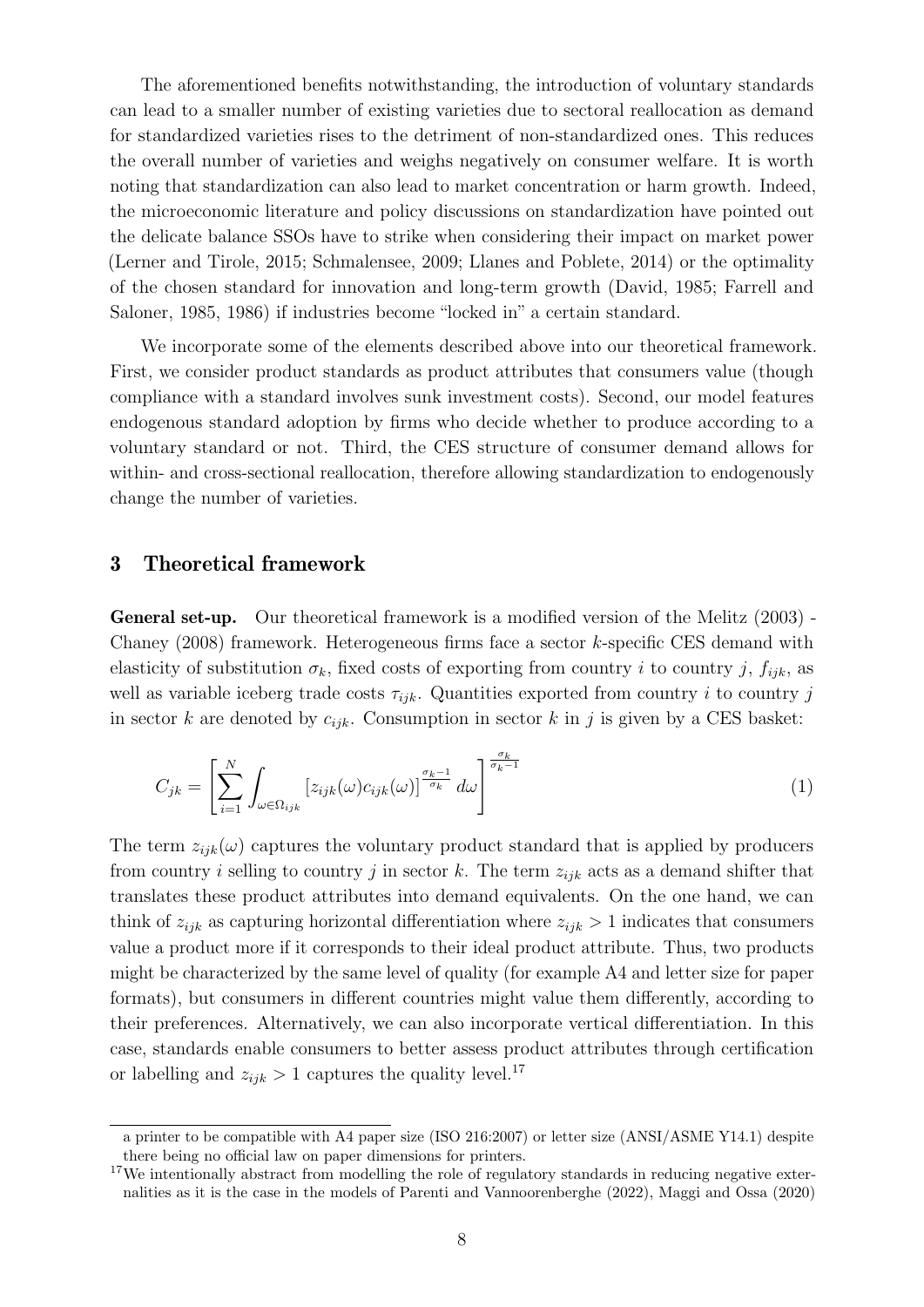For aggregate demand, we assume that demand for goods produced in different sectors  $k$  is determined by the following utility function:

$$
U_j = \left(\sum_{k=0}^K C_{jk}^{\frac{\gamma - 1}{\gamma}}\right)^{\frac{\gamma}{\gamma - 1}}, \quad \gamma > 0
$$
\n
$$
(2)
$$

where  $\gamma$  describes the elasticity of substitution across sectors. From the consumer maximization problem, we can derive demand for variety-specific exports from country  $i$  to country  $i$  in sector  $k$ , given by:

$$
c_{ijk}(\omega) = A_{jk} z_{ijk}(\omega)^{\sigma_k - 1} p_{ijk}(\omega)^{-\sigma_k}
$$
\n(3)

where  $A_{jk} = P_{jk}^{\sigma_k} C_{jk}$  summarizes destination-specific sector demand and the corresponding price index, which is defined as follows:

$$
P_{jk} = \left(\sum_{i=1}^{N} \int_{\omega \in \Omega_{ijk}} \left[\frac{p_{ijk}(\omega)}{z_{ijk}(\omega)}\right]^{1-\sigma_k} d\omega\right)^{\frac{1}{1-\sigma_k}}
$$
(4)

Firms maximize profits by choosing prices given the product standard  $z_{ijk}(\omega)$ . Firm costs are affected by  $z_{ijk}$  in two ways. First, the implementation of a product standard  $z_{ijk}(\omega)$ necessitates sunk investment costs  $a(z_{ijk}(\omega))$ . These capture the idea that a product standard requires firms to change existing production structures to produce in accordance with the specifications outlined in the standard document (see [Shepherd,](#page-40-14) [2007\)](#page-40-14). Second, marginal production costs  $z_{ijk}^{t_k}(\omega)$  can also depend on the product attributes. In the case of vertical differentiation, the parameter  $t_k \in (0,1)$  captures the elasticity of marginal costs with respect to the standard and assures that marginal costs (and thus the price that firms charge) rise with higher quality. In the case of horizontal differentiation,  $t_k = 0$ implies no additional marginal costs and the variable  $z_{ijk}(\omega)$  simply acts as a demand shifter that signals consumer preferences for one product attribute rather than another.

Firms face variable iceberg costs of exporting  $\tau_{ijk}$  as well as fixed costs of exporting  $f_{ijk}$ . They differ in their productivity  $\varphi$  to produce their respective variety and choose whether to produce the standardized or non-standardized variety.<sup>[18](#page-9-0)</sup> If a firm chooses to produce in accordance with the standard, it receives additional demand  $z_{ijk} > 1$  which is the same for all firms producing the standard. Firms that choose not to produce in accordance with the standard receive no additional demand, thus  $z_{ijk} = 1$ . Firms' profits

or [Costinot](#page-38-1) [\(2008\)](#page-38-1). In these models, governments choose the optimal regulatory standard to reduce a negative externality (e.g. pollution) associated with the consumption of the good by requiring firms to produce certain product characteristics (e.g. lower emissions). In our analysis, consumers value the benefits from standardized goods (e.g. that these goods are of higher quality or allow for network effects) because otherwise no firm would be willing to incur the associated sunk investment cost.

<span id="page-9-0"></span><sup>&</sup>lt;sup>18</sup>Given that each firm is producing a distinct variety, we can index varieties (ω) by firm productivity ( $\varphi$ ).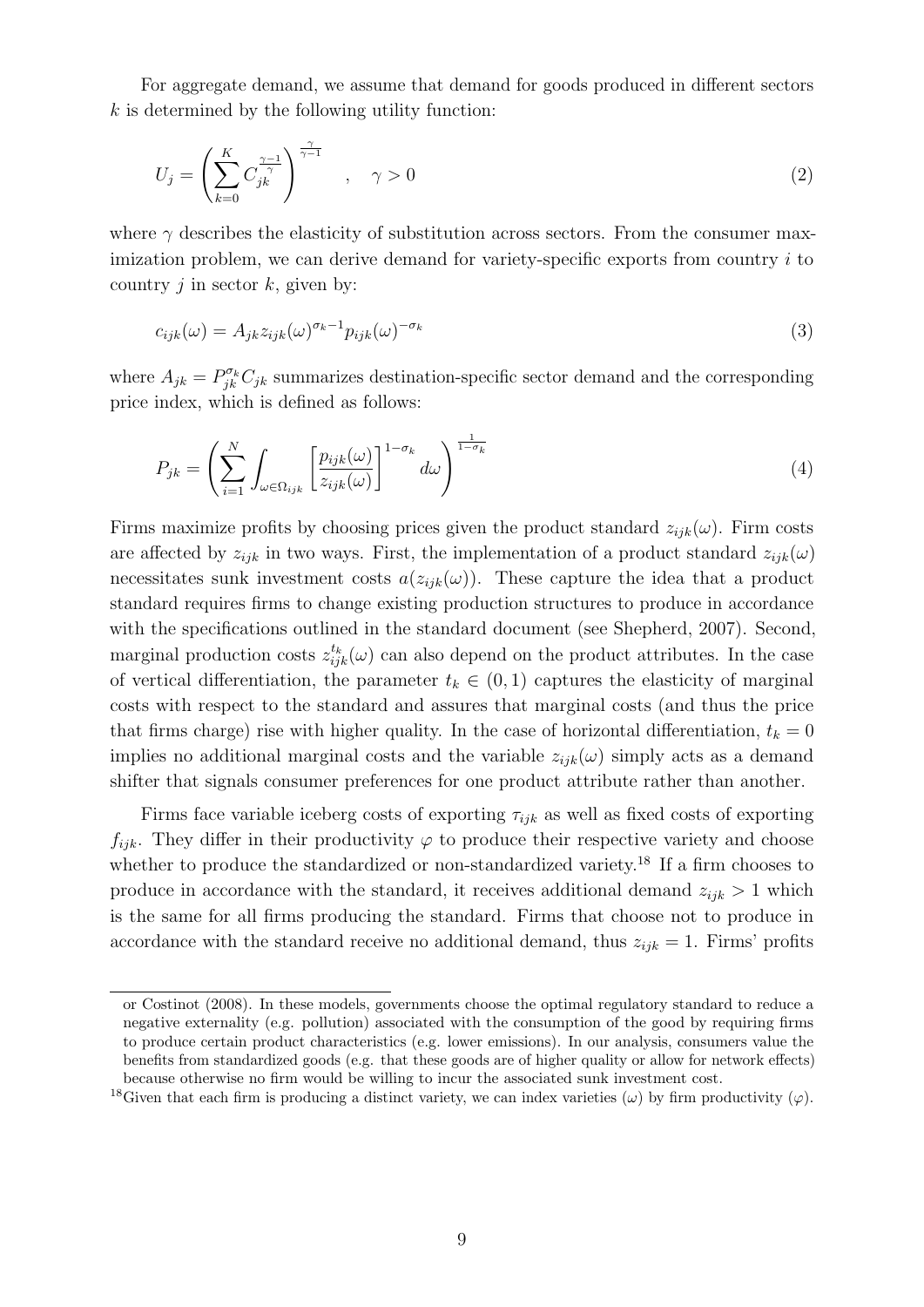are:

$$
\pi_{ik}(\varphi) = \sum_{j=1}^{N} p_{ijk}(\varphi) c_{ijk}(\varphi) - \frac{w_i \tau_{ijk} z_{ijk}^{t_k}(\varphi)}{\varphi} c_{ijk}(\varphi) - w_i f_{ijk} - w_i a(z_{ijk}(\varphi))
$$
(5)

Firms then choose their optimal price given the product standard, demand and their idiosyncratic productivity:

$$
p_{ijk}(\varphi) = \frac{\sigma_k}{\sigma_k - 1} \frac{w_i \tau_{ijk} z_{ijk}^{t_k}(\varphi)}{\varphi} \tag{6}
$$

Substituting for product demand and the optimal price, we obtain firm export sales  $x_{ijk}(\varphi)$ and profits  $\pi_{ijk}(\varphi)$ :

$$
x_{ijk}(\varphi) = A_{jk} \left( \frac{\sigma_k}{\sigma_k - 1} \frac{w_i \tau_{ijk}}{\varphi} \frac{z_{ijk}^{t_k}(\varphi)}{z_{ijk}(\varphi)} \right)^{1 - \sigma_k} ; \ \pi_{ijk}(\varphi) = \frac{x_{ijk}(\varphi)}{\sigma_k} - w_i (f_{ijk} + a(z_{ijk}(\varphi)))
$$
\n(7)

Endogenous standard adoption. Our benchmark is a situation where the respective SSO in each country issues a national  $k$ -specific product standard. For ease of exposition, we consider a two-country world  $(N = 2)$ . The two countries are denoted by subscripts i and j. Firms can choose whether to export a standardized product (we denote those firms with the superscript  $n$ ) or a non-standardized product (no superscript). We focus on the case where consumers value only products that are in accordance with the standards released by their respective national SSOs, while they ignore product attributes that are prescribed by foreign standards, i.e.  $z_{ijk} = z_{jk}$ <sup>[19](#page-10-0)</sup> Standardizers have to pay the sunk investment costs  $a(z_{ik})$ , whereas non-standardizers do not pay any investment costs but forego demand effects:

Standardizers: 
$$
z_{ijk} = z_{jk} > 1
$$
;  $a(z_{jk}) > 0$   
Non-standardizers:  $z_{ijk} = 1$ ;  $a(z_{jk}) = 0$  (8)

The presence of sunk investment costs introduces a selection effect that results in only high-productivity firms willing to produce the standardized variety (the conditions of this partitioning are derived in Appendix [A\)](#page-42-0). As a consequence, there are two export cut-offs. The first cut-off  $(\bar{\varphi})$  designates the firm that is indifferent between entering the export market or not. The second cut-off  $(\bar{\varphi}^n)$  designates the exporter that is indifferent between exporting the standardized variety or non-standardized variety.<sup>[20](#page-10-1)</sup> The firm has to weigh the sunk investment costs to produce according to the standard  $z_{ik}$  against the additional

<span id="page-10-0"></span><sup>19</sup>We also consider a version where consumers value standards from the exporting country similar to [Podhorsky](#page-40-1) [\(2013\)](#page-40-1). This extension, available upon request, changes the trade-off between national and harmonized standards but the main empirical implications of our simplified model remain valid.

<span id="page-10-1"></span> $20$ If the additional demand from producing the standardized variety is large enough, i.e. the marginal exporter finds it worthwhile to produce in according with the standard, there exists only one exporter cut-off productivity. Given that our empirical estimates support the view of two productivity cut-offs, the discussion focuses on this case.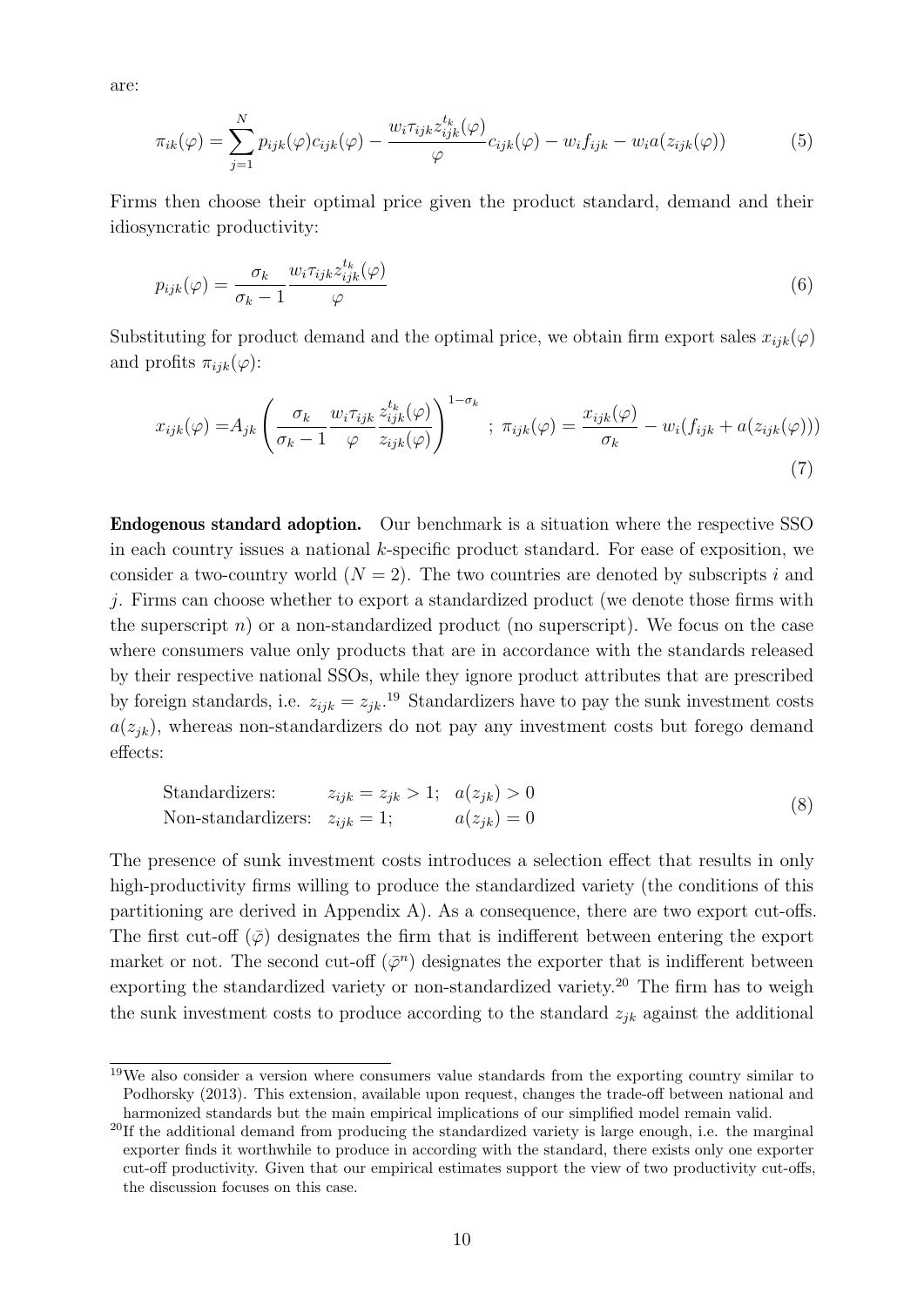demand for standardized products  $(s(z_{jk}) = z_{jk}^{(\sigma_k - 1)(1 - t_k)} - 1)$  relative to non-standardized products. The two export cut-offs are given by:

<span id="page-11-1"></span>
$$
\bar{\varphi}_{ijk} = \left(\frac{\sigma_k w_i f_{ijk}}{A_{jk}}\right)^{\frac{1}{\sigma_k - 1}} \frac{\sigma_k}{\sigma_k - 1} w_i \tau_{ijk} \tag{9}
$$

$$
\bar{\varphi}_{ijk}^{n} = \left(\frac{\sigma_k w_i a(z_{jk})}{s(z_{jk}) A_{jk}}\right)^{\frac{1}{\sigma_k - 1}} \frac{\sigma_k}{\sigma_k - 1} w_i \tau_{ijk}.
$$
\n(10)

Next, we can write total bilateral export sales of country  $i$  to country  $j$  as the sum of the sales of firms that produce the standardized varieties (firms with productivity in the interval  $\bar{\varphi}^n < \varphi < \infty$ ) and firms that produce the non-standardized variety (firms with productivity in the interval  $\bar{\varphi} < \varphi < \bar{\varphi}^n$ .<sup>[21](#page-11-0)</sup> Assuming a Pareto distribution over the interval  $[1,\infty]$  with product-specific shape parameter  $\xi_k$ , we write product-specific bilateral trade flows as:

<span id="page-11-2"></span>
$$
X_{ijk}^{n} = \left(\frac{\sigma_k}{\sigma_k - 1} w_i \tau_{ijk} \left(\sigma_k \frac{w_i f_{ijk}}{A_{jk}}\right)^{\frac{1}{\sigma_k - 1}}\right)^{-\xi_k} \Gamma_k w_i f_{ijk} \left(1 + \Delta_{ijk}^n s(z_{jk})\right)
$$
(11)

where  $\Gamma_k = \frac{\xi_k \sigma_k}{\xi_k - (\sigma_k - 1)}$ . The release of a voluntary national standard increases bilateral trade flows because of higher demand captured by  $s(z_{jk})$ ; this is reflected in the share of exporters that decide to produce in accordance with the standard captured by the term

$$
\Delta_{ijk}^n = \left(\frac{s(z_{jk})f_{ijk}}{a(z_{jk})}\right)^{\frac{\xi_k}{\sigma_k - 1} - 1}.\tag{12}
$$

Harmonized product standards. Instead of issuing national standards, the SSOs in countries i and j may decide to issue a common harmonized standard  $z_k$  that is equivalent in both countries. The advantage of issuing harmonized standards is that they allow for cost complementarities in sunk investment costs across markets, i.e. a firm has to pay the sunk investment cost  $a(z_k)$  once and benefits from higher demand in both markets. Firms that choose to invest in the harmonized standard (superscript  $h$ ) pay the sunk investment costs  $a(z_k)$ . Non-standardizers do not pay any investment costs but forego demand effects:

Standardizers: 
$$
z_{ijk} = z_k > 1
$$
;  $a(z_k) > 0$   
Non-standardizers:  $z_{ijk} = 1$ ;  $a(z_k) = 0$  (13)

As in the case with national standards, there are two export cut-offs. The first cut-off  $(\bar{\varphi})$ designates the firm that is indifferent between entering the export market or not and is given by equation [9.](#page-11-1) The second cut-off  $(\bar{\varphi}^h)$  designates the exporter that is indifferent

<span id="page-11-0"></span> $\overline{^{21}$ The detailed aggregation can be found in Appendix [A.](#page-42-0)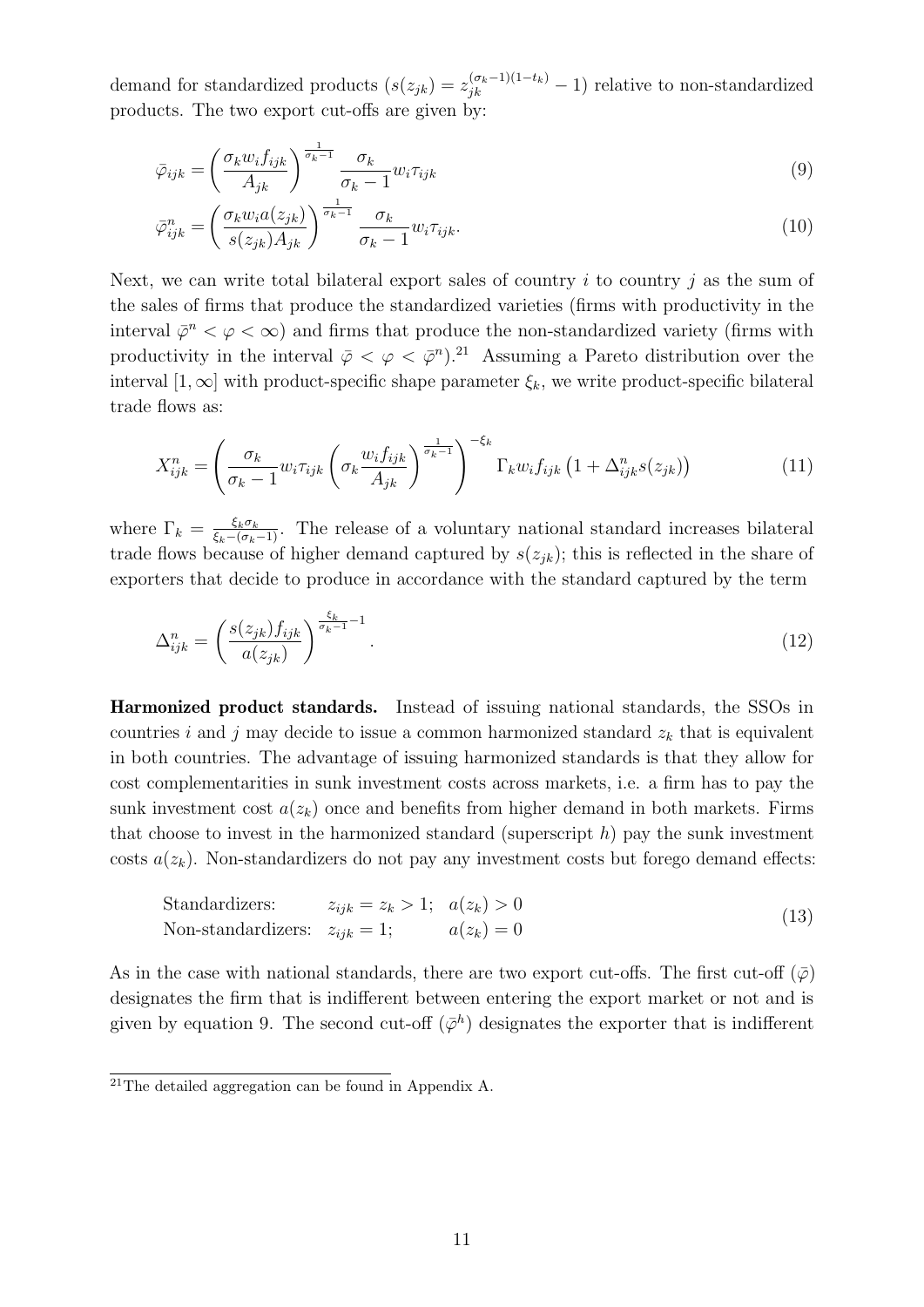between exporting the harmonized standardized variety or the non-standardized variety:

<span id="page-12-3"></span>
$$
\bar{\varphi}_{ijk}^{h} = \left(\frac{\sigma_k w_i a(z_k)}{s(z_k) \left(A_{ik} + A_{jk} \tau_{ijk}^{1 - \sigma_k}\right)}\right)^{\frac{1}{\sigma_k - 1}} \frac{\sigma_k w_i}{\sigma_k - 1} \tag{14}
$$

The cut-off productivity under harmonization highlights the cost complementary via the inclusion of the domestic market size  $A_{ik}$ . A larger home and destination market reduces the importance of sunk investment costs and encourages more firms to invest in the product standard. The mechanism is similar to [Lileeva and Trefler](#page-39-4) [\(2010\)](#page-39-4) and [Bustos](#page-37-1) [\(2011\)](#page-37-1) with the difference that, in our model, investment is incentivized through higher demand and cost complementarities rather than improved market access through lower tariffs.

Following the previous aggregation steps and using the assumption on the Pareto distribution, we can write bilateral trade flows under harmonized standards as follows:

<span id="page-12-0"></span>
$$
X_{ijk}^h = \left(\frac{\sigma_k}{\sigma_k - 1} w_i \tau_{ijk} \left(\sigma_k \frac{w_i f_{ijk}}{A_{jk}}\right)^{\frac{1}{\sigma_k - 1}}\right)^{-\xi_k} \Gamma_k w_i f_{ijk} \left(1 + \Delta_{ijk}^h s(z_k)\right)
$$
(15)

where  $\Delta_{ijk}^h$  captures the share of firms that invest in the harmonized standard

<span id="page-12-2"></span>
$$
\Delta_{ijk}^{h} = \left(\frac{s(z_k)f_{ijk}\left(A_{ik} + A_{jk}\tau_{ijk}^{1-\sigma_k}\right)}{a(z_k)A_{jk}\tau_{ijk}^{1-\sigma_k}}\right)^{\frac{\xi_k}{\sigma_k - 1} - 1} \tag{16}
$$

and the term  $s(z_k)$  describes the associated demand effect for firms that choose to invest in the standard. Equation [15](#page-12-0) forms the basis for our empirical analysis.

Comparing equation [15](#page-12-0) to equation [11,](#page-11-2) the difference between national standards and harmonized standards consists of two effects. The first effect is the cost complementarity effect (driven by  $A_{ik} + A_{jk}\tau_{ijk}^{1-\sigma_k}$ ), which reduces market-specific investment costs. This induces more firms to produce in accordance with the harmonized standard  $(\Delta_{ijk}^h > \Delta_{ijk}^n)$ for similar levels of the product attribute  $z_k \approx z_{jk}$ ) and increases the effect on bilateral trade. The second effect is a demand effect and captures the extent to which consumers value harmonized standards  $z_k$  differently from national standards  $z_{jk}$ . Potential drivers are differences in national preferences over product attributes (e.g. US "chlorinated chicken" exports to Europe) or positive network effects from reaching more consumers (e.g. phone devises that work both in the US and Europe).

Regulatory standards. How does our framework compare to the case of harmonized regulatory standards generally considered in the trade literature? If a harmonized standard becomes legally binding and compliance is mandatory, firms have to produce the product attribute  $(z_k)$  prescribed by the standard.<sup>[22](#page-12-1)</sup> The productivity cut-off of the marginal firm

<span id="page-12-1"></span><sup>&</sup>lt;sup>22</sup>This assumption is identical to models of regulatory standards such as [Mei](#page-40-2)  $(2018)$  or [Macedonia and](#page-39-5) [Weinberger](#page-39-5) [\(2022\)](#page-39-5).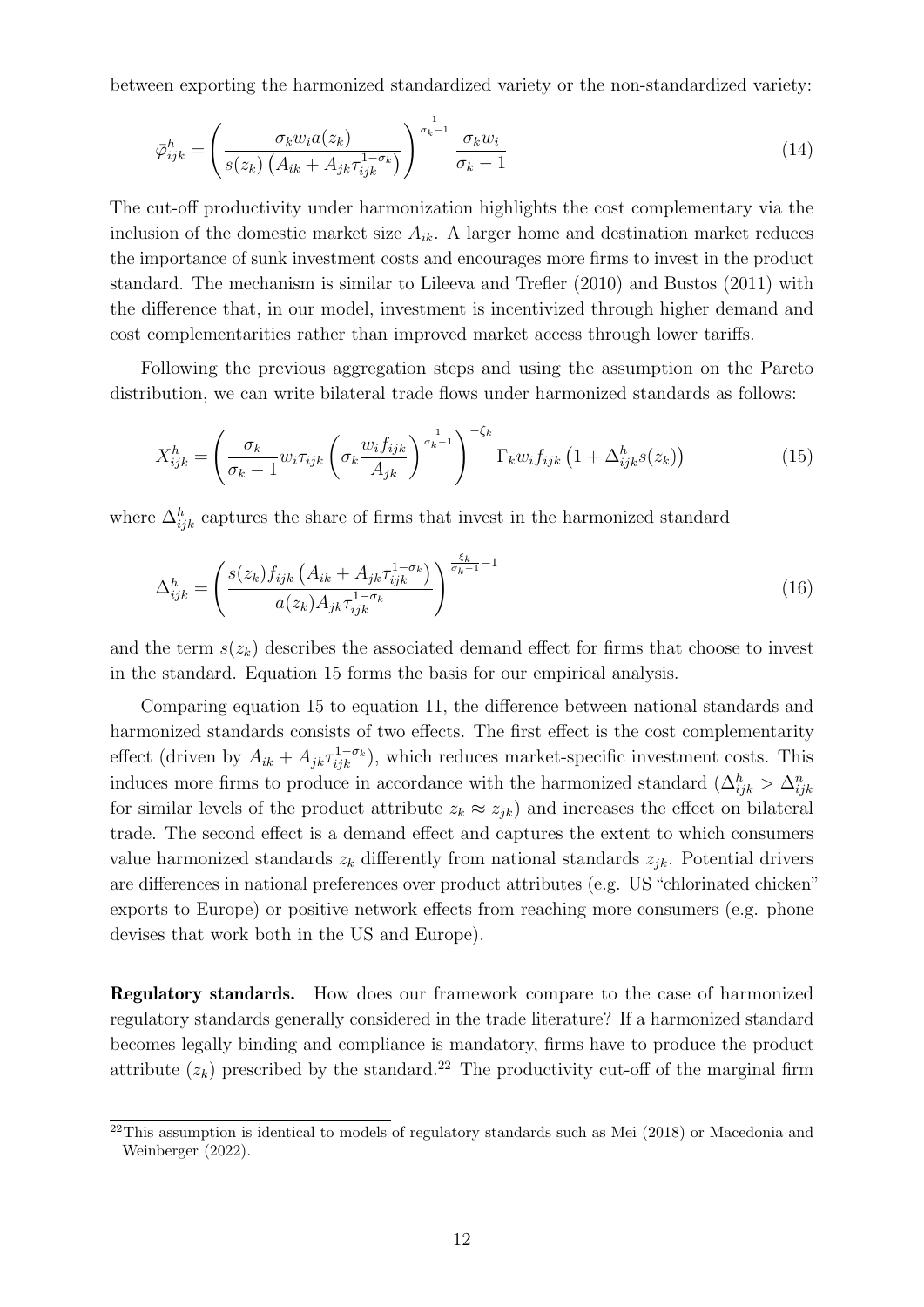being indifferent between entering the foreign market or not is now given by:

<span id="page-13-0"></span>
$$
\left(\bar{\varphi}_{ijk}^{r}\right) = \left(\frac{\sigma_{k}w_{i}(f_{iik} + f_{ijk} + a(z_{k}))}{\left(A_{ik} + A_{jk}\tau_{ijk}^{1-\sigma_{k}}\right)z_{iik}^{(1-t_{k})(\sigma_{k}-1)}}\right)^{\frac{1}{\sigma_{k}-1}}\frac{\sigma_{k}w_{i}}{\sigma_{k}-1}
$$
\n(17)

Equation [17](#page-13-0) shows that the introduction of harmonized regulatory standards leads to changes in the number of exporters and depends on the relative importance of sunk investment costs, cost complementarities and the demand effect.

The higher demand for standardized varieties implies that all exporting firms should increase their sales. However, the presence of sunk investment costs implies a scale effect and leads to larger increases in the average production costs for smaller firms. As a result, the marginal firm that is indifferent between entering or not has to increase its export sales by more in order to break even. Overall, we expect that harmonized regulatory standards change the number of exporters and increase the export sales for all exporters along the firm-size distribution with higher magnitude for smaller firms. This size-effect differs from harmonized voluntary standards, where only a subset of exporters (i.e. the large ones) will choose to adopt the standard and experience changes in export sales. We will investigate the different implications on the extensive margin and the firm-size distribution in our empirical analysis on the importance of selection effects in Section [7.](#page-28-0)

Discussion on welfare effects. We briefly discuss the welfare implications of introducing voluntary harmonized standards within our model. These concern two dimensions. On the one hand, the standard leads to reallocation *within a sector k*. On the other hand, demand is reallocated across sectors. Equation [16](#page-12-2) shows that the introduction of voluntary product standards will induce some firms to adopt the standard and increase their export sales. Within a sector  $k$ , the introduction of a standard shifts demand towards standardized varieties and increases bilateral exports. However, the standard reduces demand for non-standardized varieties and leads to fewer varieties within the sector. Given that the consumer has a preference for variety, this has a negative effect on consumer welfare. At the same time, the consumer benefits from the ability to consume higher-valued standardized varieties. One can show that the positive effect of higher-valued varieties outweighs the negative effect of fewer varieties and leads to more consumer expenditure in that sector.

A consequence of higher expenditures for the sector where the standard was introduced is lower demand in sectors without standards. This *cross-sector* reallocation could potentially lead to an overall reduction in consumer welfare, if the sector that introduces a standard has a low elasticity of substitution.<sup>[23](#page-13-1)</sup> Low elasticities of substitution imply higher markups and a significant expenditure shift towards these sectors can lead to a higher overall price level in the economy. Appendix [B](#page-47-0) discusses these cases within a symmetric two-country two-sector version of our model.

<span id="page-13-1"></span><sup>&</sup>lt;sup>23</sup>In our welfare comparison in Appendix [B](#page-47-0) we follow [Melitz and Redding](#page-40-15) [\(2015\)](#page-40-15) and compare consumer utility in the absence of standards to consumer utility after the introduction of a harmonized standard for identical parameter values. These parameters are demand elasticities, fixed costs, entry costs, the shape parameters of the Pareto distribution, trade costs and labour endowment.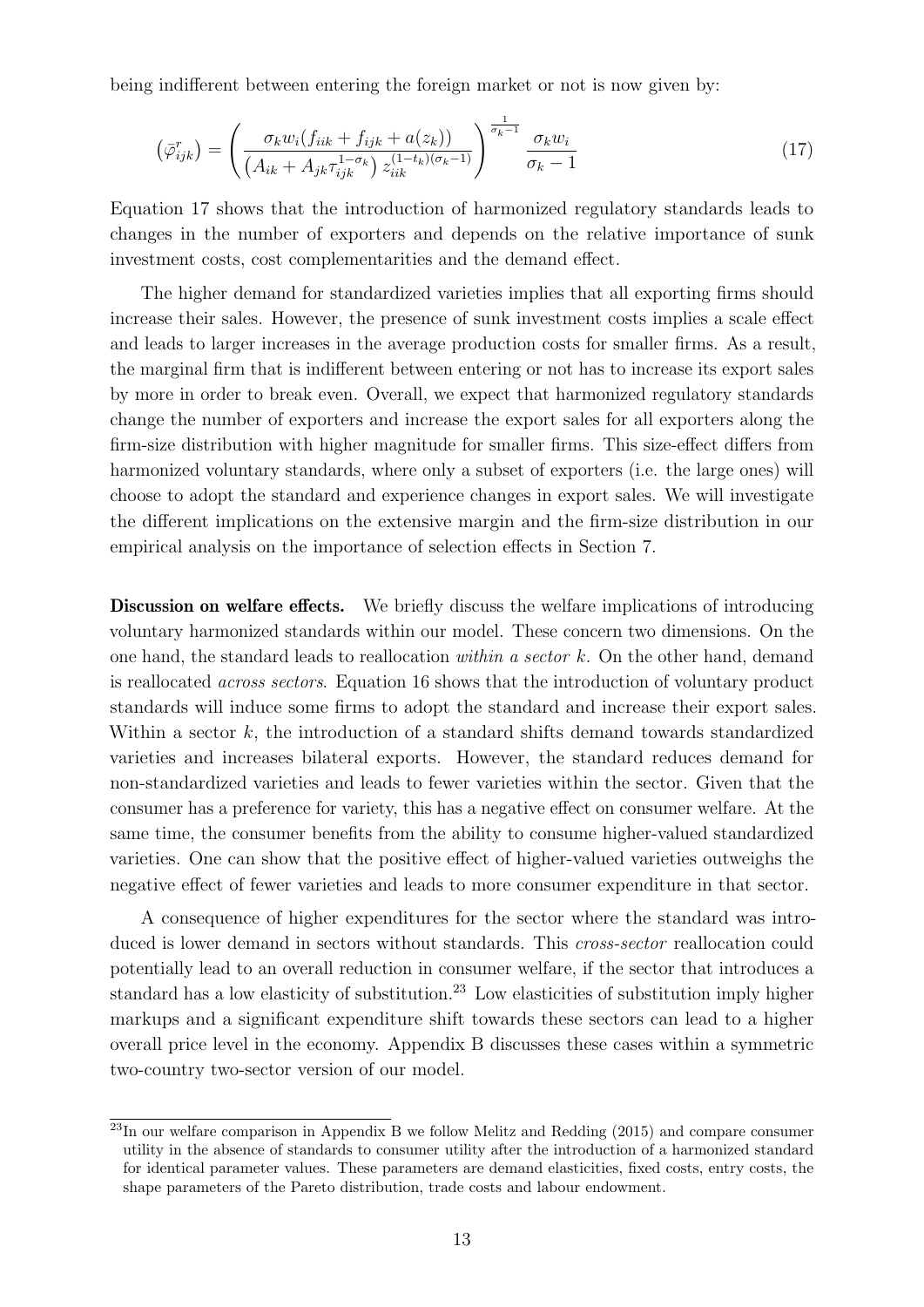To summarize, our theoretical framework provides an estimation equation and sheds light on the underlying mechanism through which voluntary standard harmonization affects bilateral trade flows. The model suggests that the estimated treatment effect of standard harmonization depends on the number of firms that adopt the standard and the associated change in their export sales. This treatment effect is heterogeneous and varies with bilateral trade costs as well as with product and country characteristics. The estimations in Sections [5](#page-16-0) and [7](#page-28-0) will provide empirical evidence on these predictions. Next, we describe our dataset and discuss how we assign product standards to the product categories in the trade data.

# <span id="page-14-0"></span>4 Data

We track the standard releases of each SSO in the Searle Center Database on Technology Standards, Industry Consortia and Innovation [\(Baron and Spulber,](#page-37-0) [2018\)](#page-37-0), and use information on standard equivalences in order to identify cross-country standard harmonization. The dataset contains the date of release, the International Classification for Standards (ICS) category and the nationality of the SSO. An SSO can release a standard developed by its own technical committee, but can also release a standard developed by another SSO.<sup>[24](#page-14-1)</sup> In order to identify relevant harmonization events, we restrict the sample to those standards that constitute the first publication ("original") across all SSOs/nationalities as well as the accreditation of these original standards by SSOs of different nationalities.

In our dataset, there are two means via which product standards are harmonized across countries. Either an SSO decides to accredit the standard of an SSO of another nationality or two SSOs of different nationalities accredit a standard originating in an international SSO. Of all accreditations that we observe in our database, 5% concern the accreditation of a standard that was originally released by a national SSO while the bulk of all accreditations, i.e. 95%, concern international standards. A large amount of this international dimension of standard harmonization is due to the European integration process and the accompanying dominance of European SSOs among international SSOs. National SSOs play only a minor role (see Appendix [D](#page-52-0) for more details on the number of original standards and accreditations in our dataset as well as the prevalence of international SSOs). We define harmonization as follows: an SSO of the importing country releases a standard document that was also released by an SSO of the exporting country (either in the same year or before).[25](#page-14-2)

Our definition of standard harmonization comprises both standard releases that concern aspects which were previously not subject to a product standard (either because there was

<span id="page-14-1"></span> $^{24}$ This is for example the case when a standard released by an international SSO such as the International Organization for Standardization (ISO) is published by a national SSO such as the British Standards Institution (BSI).

<span id="page-14-2"></span><sup>&</sup>lt;sup>25</sup>With respect to mutual recognition, we are not able to identify these events in the data. This would require knowing that the accreditation of a trading partner's standard was specifically part of a mutual recognition procedure. An alternative form of mutual recognition, as in the case of the EU, does not necessarily involve the formal accreditation of a trading partner's product standards and consequently does not show up in our dataset.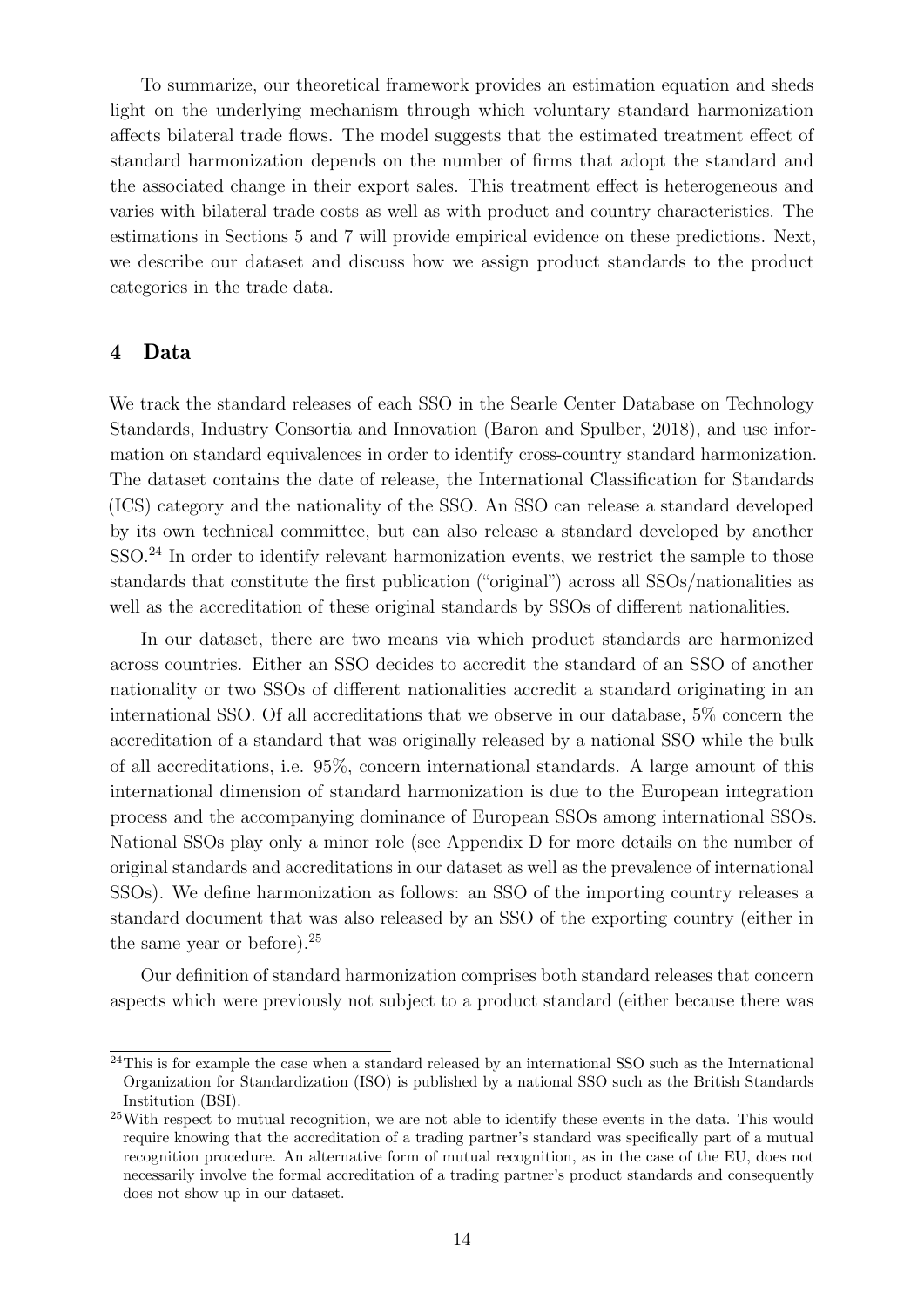no standard or because the product/technology did not yet exist) or standard harmonization in the strict sense where conflicting standards are replaced by one common, harmonized version. We designate the term "standard harmonization" to apply both to the release of a new, harmonized standard as well as to the replacement of conflicting standards.

In terms of sectoral heterogeneity, standards are categorized according to the Inter-national Classification for Standards (ICS).<sup>[26](#page-15-0)</sup> Table [1](#page-15-1) shows that cross-country standard harmonization is very prevalent in materials technologies, electronics and ICT as well as engineering technologies. Note that a standard can be classified into more than one ICS category.

<span id="page-15-1"></span>

| Field                                                      | Number  | in $%$ |
|------------------------------------------------------------|---------|--------|
| Agriculture and food technologies                          | 26,381  | 3.2    |
| Construction                                               | 82,194  | 10.0   |
| Electronics, information technology and telecommunications | 131,655 | 16.1   |
| Engineering technologies                                   | 140,721 | 17.2   |
| Generalities, infrastructures and sciences                 | 90,811  | 11.1   |
| Health, safety and environment                             | 91,942  | 11.2   |
| Materials technologies                                     | 141,711 | 17.3   |
| Special technologies                                       | 29,051  | 3.5    |
| Transport and distribution of goods                        | 84,791  | 10.3   |
| Total                                                      | 819,257 | 100    |

Table 1: Releases of harmonized standards, by major ICS categories

Notes: The table displays the number of standard releases, broken down by major ICS categories, after having excluded within-country accreditations. The categories are Agriculture and food technologies [ICS 65–67]; Construction [ICS 91–93]; Electronics, information technology and telecommunications [ICS 31–37]; Engineering technologies [ICS 17–29 and 39]; Generalities, infrastructures and sciences [ICS 01–07]; Health, safety and environment [ICS 11–13]; Materials technologies [59–61 and 71–87]; Special technologies [95–97]; and Transport and distribution of goods [ICS 43–55]. Appendix [C](#page-51-0) lists the ICS classes in detail. A number of standards belong to more than one ICS class (disaggregated at the 5-digit level). The data are summed over the years 1995–2014 and all SSOs.

The next step is to relate the standard documents to products traded in international markets. The data source for bilateral product trade flows is the BACI database developed by the CEPII; see [Gaulier and Zignago](#page-38-14) [\(2010\)](#page-38-14). BACI reconciles export and import declarations of values and volumes in the United Nations COMTRADE database by giving precedence to the reporting of importing countries and provides a time-consistent product classification. The data are classified according to the 1992 Harmonized System (HS) established by the World Customs Organization (WCO) with standardized 6-digit codes common to all countries. By contrast, product standards are classified according to the International Classification for Standards (ICS) system. The non-existence of a concordance between these two classifications is one of the main reasons why previous papers in the literature cover only certain sectors: see [Moenius](#page-40-16) [\(2006\)](#page-40-16), [Reyes](#page-40-8) [\(2011\)](#page-40-8) or Fontagné et al. [\(2015\)](#page-38-8).

<span id="page-15-0"></span><sup>26</sup>See the table in Appendix [C](#page-51-0) for the first level of disaggregation of the ICS.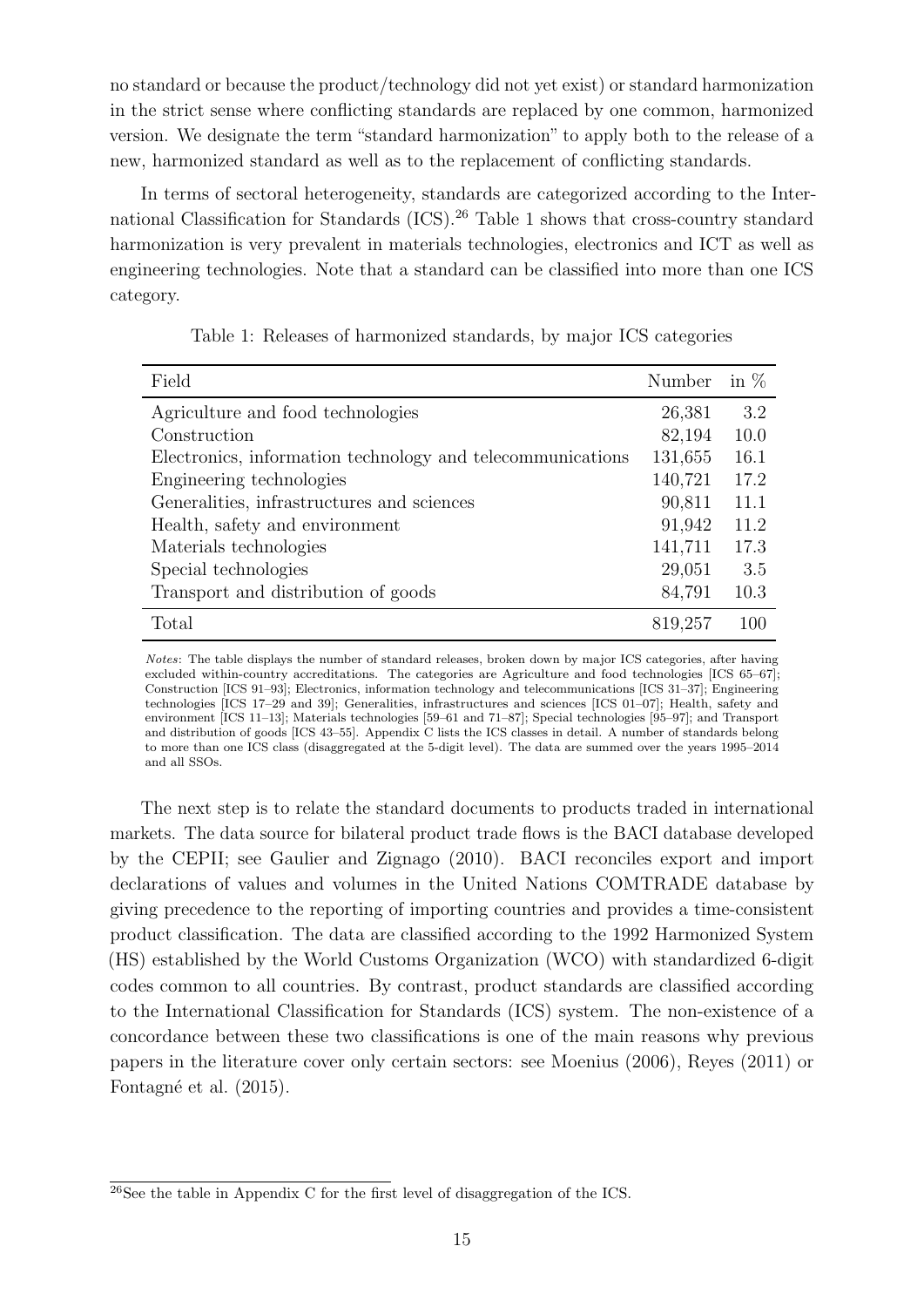We tackle the concordance issue in two ways. First, we use a newly developed concordance table from the WTO with the drawback that some links between key standard categories and products might be missing (see Appendix [E](#page-58-0) for more details). As a second step, we develop a new all-industry concordance table using keyword-matching techniques and describe our methodological approach in a companion paper [\(Han et al.,](#page-38-15) [2019\)](#page-38-15). The main advantage of this table is that it covers all ICS and HS categories. The WTO concordance does not classify the "Generalities, infrastructures and sciences" sector. Both concordance tables create links between the 5-digit ICS standard categories and 4-digit HS product categories. We link the standard harmonization events at the country-pair level to the corresponding product and aggregate all harmonization events within a 4-digit HS product (1,250 different categories). The resulting dataset varies by exporter, importer, product and year and is the basis for our empirical analysis. The final sample size consists of all bilateral sector linkages between the  $26$  countries<sup>[27](#page-16-1)</sup> for the period 1995-2014 and results in 6.7 million observations with a positive trade flow. Of these observations, 42% are subject to at least one standard harmonization.

The results in the next section are based on the WTO concordance table, while the results using the concordance table based on keyword-matching techniques can be found in Appendix [F.](#page-60-0) At this point, we want to stress that even though our standard database is a comprehensive database covering the most important industrialized and emerging countries, we cannot exclude under-reporting for specific countries or standard setting organizations. Our regression specification includes time-varying product-specific fixed effects for exporting and importing countries to minimize the risks from under-reporting. As we measure the explicit release of harmonized standard documents, our results should thus be interpreted as pertaining explicitly to formal harmonization.

# <span id="page-16-0"></span>5 Empirical framework and results

Our empirical framework consists of two parts. In the first part, we estimate the effect of standard harmonization on bilateral trade flows using product-level data. The main advantages of this approach are: (1) the inclusion of a rich set of fixed effects that allow us to simultaneously control for demand and supply conditions and (2) the quantification of the importance of standard harmonization for global trade. The main disadvantage is that the product-level data do not allow us to quantify the model implied selection effect at the firm-level. For this reason, we corroborate our empirical analysis with firm-level evidence from France. The details of this second approach will be discussed in Section [7.](#page-28-0)

#### 5.1 Estimation equation

Our baseline estimation equation consists of a difference-in-difference approach and compares trade flows whose products were subject to a harmonization event with those that

<span id="page-16-1"></span><sup>27</sup>These countries are Australia, Austria, Brazil, Canada, China, the Czech Republic, Denmark, Finland, France, Germany, Italy, Jordan, Japan, Korea, the Netherlands, Norway, Poland, Russia, the Slovak Republic, South Africa, Spain, Sweden, Switzerland, Turkey, the United Kingdom and the United States.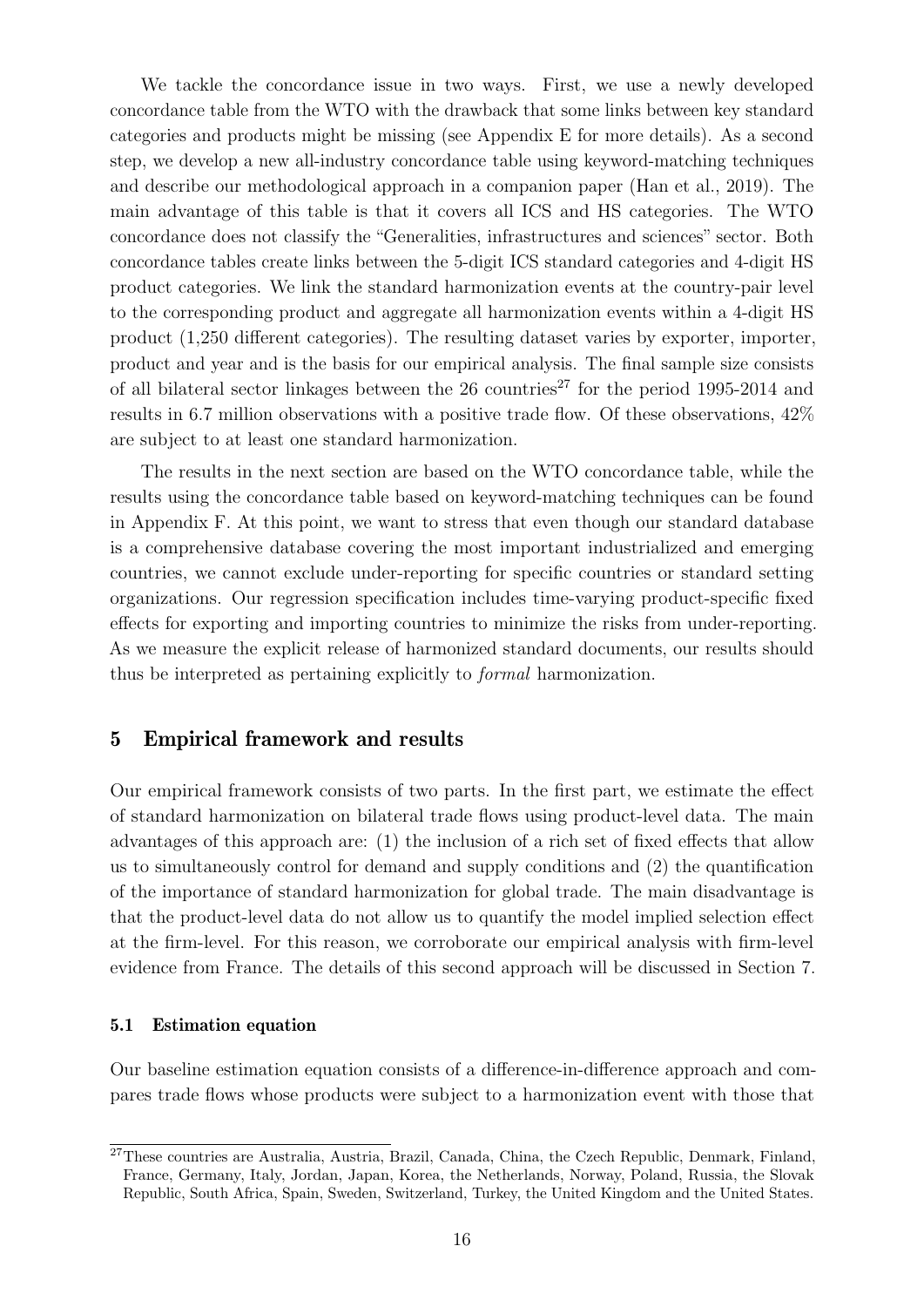were not. Taking logs of our gravity equation [15,](#page-12-0) our estimation equation takes the following form:

<span id="page-17-1"></span>
$$
\log X_{ijkt} = \beta h_{ijkt} + f_{ijk} + f_{ikt} + f_{ijt} + f_{jkt} + e_{ijkt}
$$
\n(18)

where the log of bilateral exports of a product  $k$  depends on the number of harmonization events  $(h_{iikt})$  within that triplet.  $h_{iikt}$  equals zero and increments by one whenever there is at least one standard that the importing country  $j$  harmonizes with the exporting country  $i$  in product  $k$  at time  $t$ . This definition of our harmonization variable implies that our regression focuses on the effect of country  $i$ 's exports to country  $j$  when an SSO in country j accredits a standard already released (or being released the same year) in  $i$ . The decision of country j's SSO to accredit the harmonized standard is likely more exogenous to the exports of country i as in the alternative definition of focusing on the adopting country  $j$ 's exports to country i. In the latter case, domestic firms in country j may lobby the decision of their SSO to adopt country i's standard if they expect to benefit from it, a point we address in more detail in Sections [6.3](#page-25-0) and [6.4.](#page-26-0) [28](#page-17-0)

Since our panel dataset allows us to compare harmonization events for different products in different countries, we include destination-specific  $(f_{ikt})$ , origin-specific  $(f_{ikt})$ , time-varying bilateral  $(f_{ijt})$  and time-invariant bilateral product characteristics  $(f_{ijk})$ . These fixed effects capture differences in product-specific destination market size that varies over time  $(A_{ikt})$ , the total number of exporters from country i in product k in a given year t  $(M_{ikt})$  and time-invariant bilateral trade costs at the product-level  $(f_{ijk}$  and  $\tau_{ijk}$ ). We later relax this assumption and include observable changes in trade costs as a control variable.

The coefficient of interest  $\hat{\beta}$  measures the average treatment effect of standard harmonization on product-level exports. This treatment effect consists of the increase in firm export sales due to higher demand  $\bar{s}(z_k)$ , the average treatment of the treated, times the share of firms that select into treatment and produce in accordance with the standard.  $\beta$ also depends on parameters of the model, such as the sectoral demand elasticity, bilateral trade costs as well as destination market size.

#### 5.2 Baseline results

As a first glance at the data, we calculate the average growth rate of trade flows before and after a harmonization event and compare it with the growth rate of trade flows that were never subject to standard harmonization. The difference between the two is plotted in Figure [1.](#page-18-0) One notices a significantly higher growth rate for bilateral exports after the importer accredited the same standard as the exporter. Before the harmonization event,

<span id="page-17-0"></span> $^{28}$ For most of the standard harmonization events this difference does not matter because 81% are symmetric, i.e. the SSO of the importing country  $j$  is releasing the same standard as the SSO in exporting country  $i$  in the same year. In this case the harmonization dummy captures the change in bilateral trade in both directions. As a robustness check, we re-estimate equation [18](#page-17-1) with the alternative definition of exports from  $i$  to  $i$  as the dependent variable and obtain similar results as in Table [2.](#page-19-0) Detailed results are available upon request.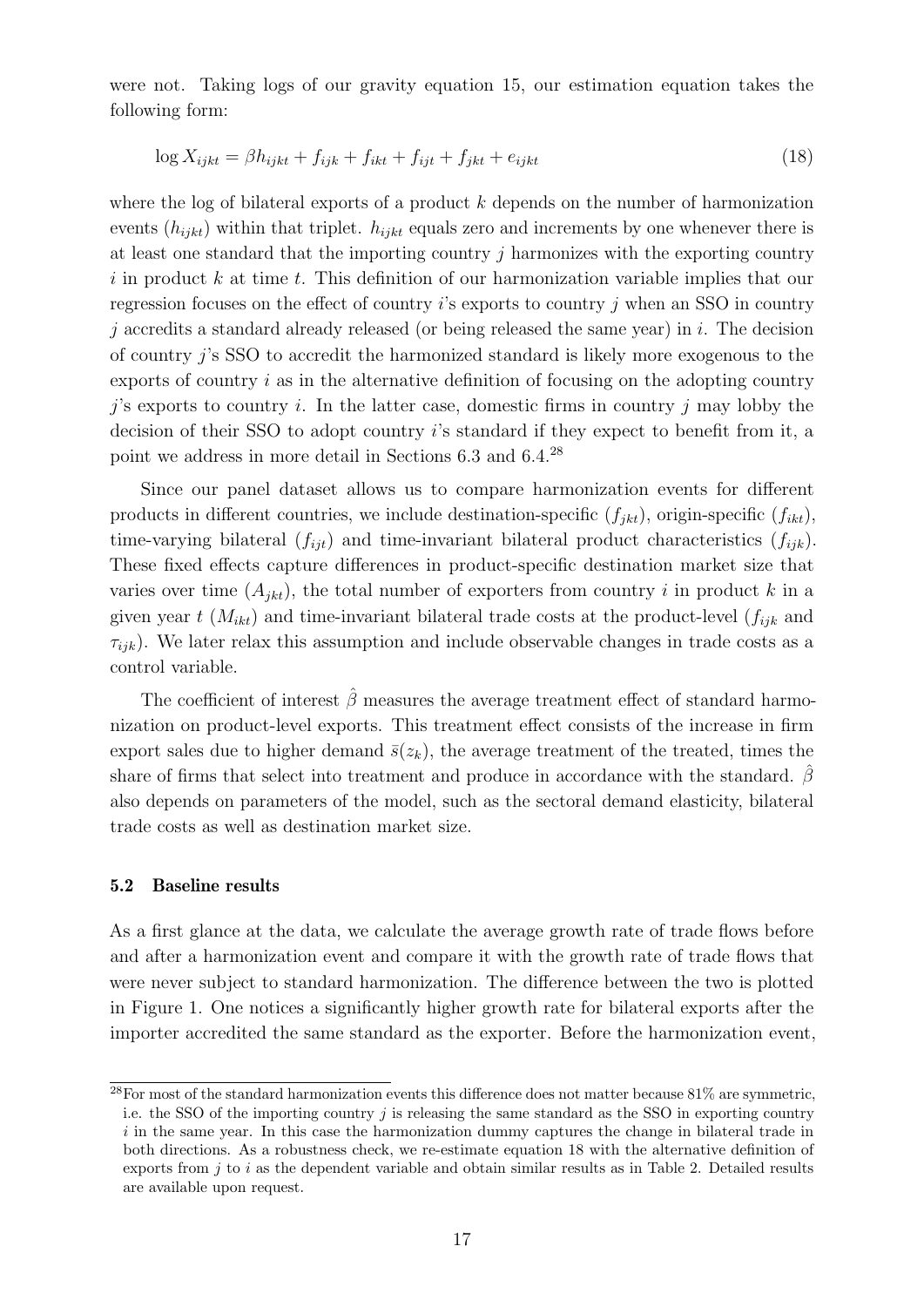<span id="page-18-0"></span>we do not observe any significant differences in the growth rates between the treatment and the control group.



Figure 1: Growth of trade flows around harmonization

Harmonized flows minus non−harmonized flows

Notes: This figure plots the difference in the mean growth rate between harmonized trade flows (treatment group) and non-harmonized trade flows (control group) before and after a harmonization event. The point 0 denotes the timing of the event. Growth rates below the 2.5th and above the 97.5th percentiles are excluded from the calculations.

To provide more formal evidence on the relationship plotted in Figure [1,](#page-18-0) we start by estimating regression equation [18](#page-17-1) and add different sets of fixed effects and bilateral tariffs as a control variable. For the latter, we use the simple average applied tariff rate from the World Integrated Trade Solution (WITS) TRAINS data set from the World Bank.

The results are displayed in Table [2.](#page-19-0) Column (3) and column (4) are our preferred estimates as they include the full battery of fixed effects. Column (3) in Table [2](#page-19-0) confirms the suggested positive effect of harmonized standard releases on trade flows in Figure [1.](#page-18-0) The estimated coefficient is statistically significant at the 1% level and implies that, on average, a harmonization event increases bilateral trade flows by 0.59%. Column (4) adds observed bilateral product-level tariff rates in the importing country  $j$  as an additional control variable. The point estimate in this specification is slightly lower than in column (3) but still significant at the 10% level. Column (1) and column (2) in Table [2](#page-19-0) show the importance of controlling for unobserved characteristics. Without controlling for productspecific effects, the estimated effect would be more than 20 times larger and 3 times larger if we did not control for time-varying bilateral effects such as signing a preferential trade agreement or any other aggregate changes in the bilateral trade relationship.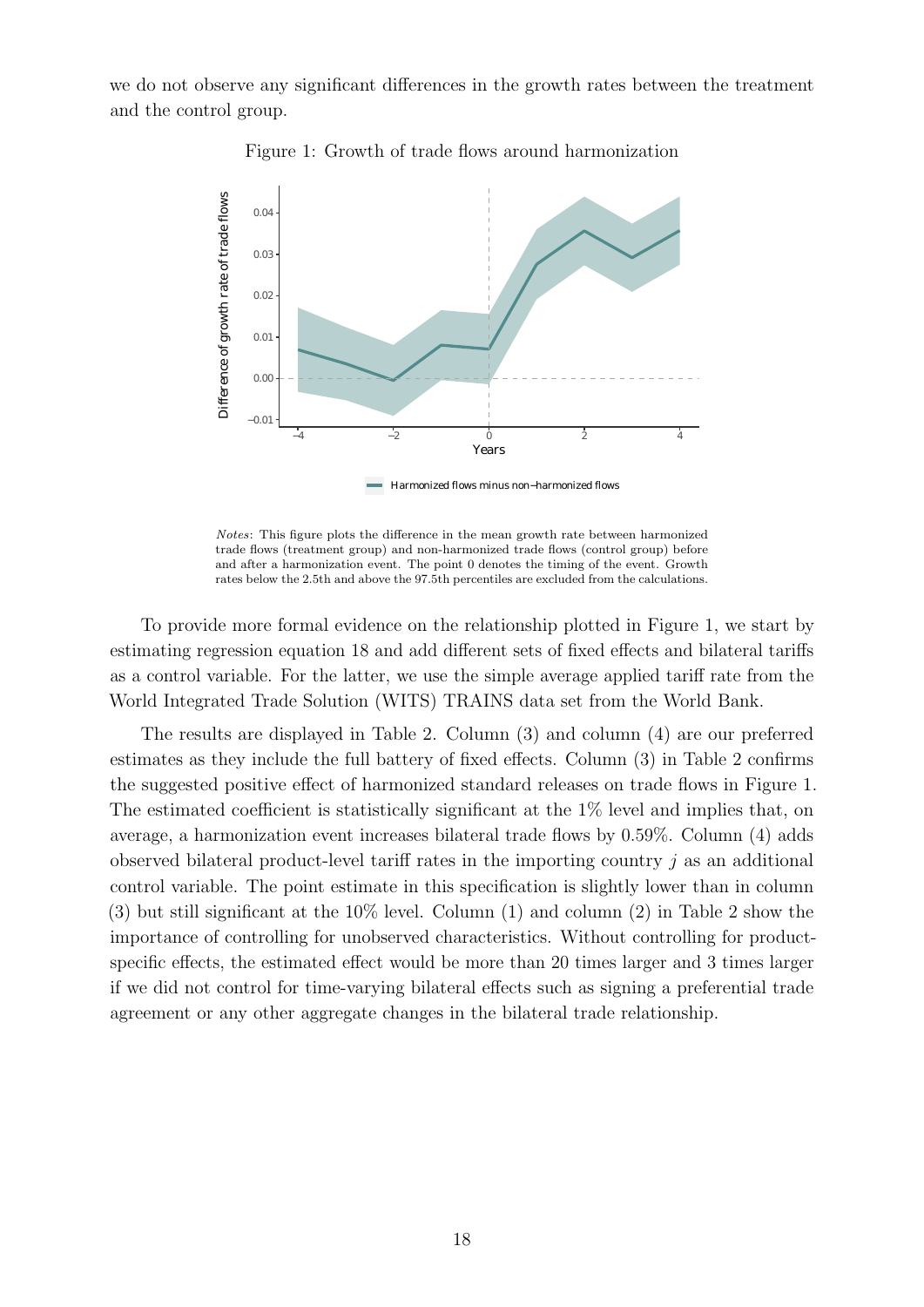<span id="page-19-0"></span>

| Dependent variable:          | log(exports)              |                           |                           |                            |  |
|------------------------------|---------------------------|---------------------------|---------------------------|----------------------------|--|
|                              | (1)                       | $\left( 2\right)$         | $\left( 3\right)$         | $\left( 4\right)$          |  |
| Harm.                        | $0.14804***$<br>[0.00359] | $0.01973***$<br>[0.00122] | $0.00585***$<br>[0.00175] | $0.00360*$<br>[0.00188]    |  |
| $Ln(1+tariff)$               |                           |                           |                           | $-2.97944***$<br>[0.45869] |  |
| Observations                 | 5931947                   | 5860751                   | 5860748                   | 4704889                    |  |
| $R^2$                        | 0.21                      | 0.88                      | 0.88                      | 0.89                       |  |
| Adjusted $R^2$               | 0.21                      | 0.85                      | 0.85                      | 0.86                       |  |
| Exporter-time FE             | yes                       | $\mathbf{n}$              | no                        | no                         |  |
| Importer-time FE             | yes                       | no                        | no                        | no                         |  |
| Exporter-importer FE         | yes                       | $\mathbf{n}$              | $\mathbf{n}$              | $\mathbf{n}$               |  |
| Exporter-product-time FE     | $\mathbf{n}$              | yes                       | yes                       | yes                        |  |
| Importer-product-time FE     | $\mathbf{n}$              | yes                       | yes                       | yes                        |  |
| Exporter-importer-product FE | $\mathbf{n}$              | yes                       | yes                       | yes                        |  |
| Exporter-importer-time FE    | no                        | $\mathbf{n}$              | yes                       | yes                        |  |

Table 2: Regression results / Baseline specification

Notes: Regression of the log of bilateral product-level exports on harmonization indicator with different sets of fixed effects (FE). The number of observations changes because of multicollinearity when including more fixed effects. Standard errors are clustered at the exporter-product-level and reported in brackets. \*\*\*, \*\* and \* indicate respectively 1%, 5% and 10% significance levels.

#### 5.3 Ad-valorem equivalents and contribution to growth in global trade

How does the increase in trade flows from standard harmonization compare to observable trade costs? To answer this question, we calculate the ad-valorem equivalent (AVE) of tariffs following [Kee et al.](#page-39-11) [\(2009\)](#page-39-11). They define the AVE in non-tariff measures (in our case, harmonized standard releases) as the equivalent of the ad-valorem tariff rate that induces the same proportionate change in the trade value adjusted by the import demand elasticity  $(\sigma)$ :

$$
AVE = \left(\frac{\exp(\beta) - 1}{\sigma}\right)100.\tag{19}
$$

To obtain an estimate of the aggregate AVE, we take the estimate of the harmonization dummy in column (3) of Table [2](#page-19-0) for  $\beta$  and the estimated coefficient of the average applied tariff rate minus one for the import demand elasticity.[29](#page-19-1) These values imply that the aggregate AVE equals -0.15, which we interpret as an implicit export subsidy in the range of 0.15 percentage points.

The AVE translates the econometric estimate of each individual harmonization event into comparable economic magnitudes. The implied effect that is equivalent to -0.15 percentage points in the tariff rate is small, but this is not surprising given that these events are defined at the 4-digit HS level (a specific standard could only be relevant at a lower level of disaggregation) and cover a large number of standards that differ in their coverage and impact (a specific standard might present considerable advantages or only present marginal benefits for its users). In order to assess the overall impact of harmonized

<span id="page-19-1"></span><sup>&</sup>lt;sup>29</sup>The implied demand elasticity of  $-3.9$  is close to the value 4 commonly used in the literature, see [Head](#page-39-12) [and Mayer](#page-39-12) [\(2014\)](#page-39-12).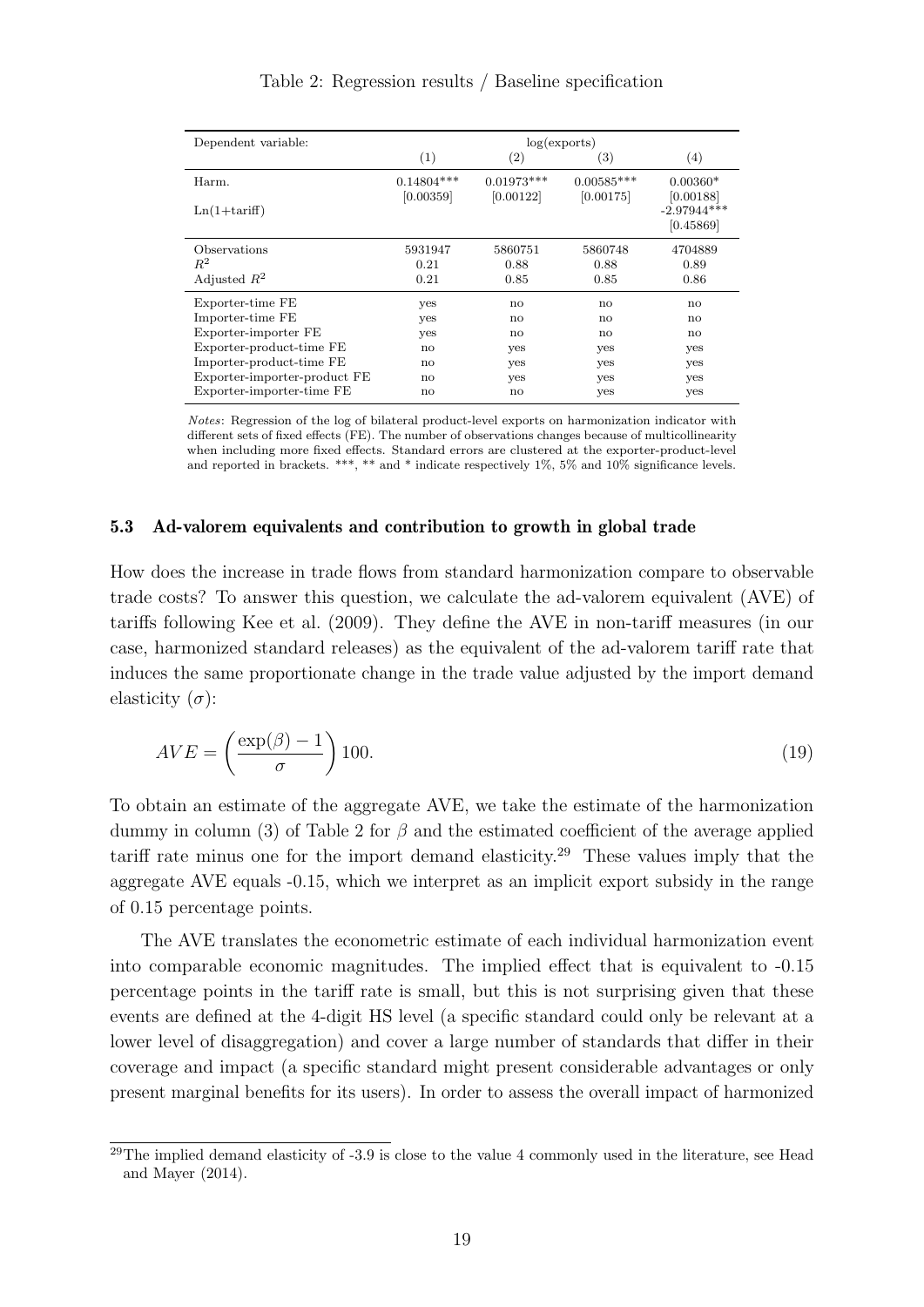standard releases, we need to consider the number of times product groups are subject to a harmonization event.

We use the point estimates of the harmonization indicator to calculate the implied increase in total trade flows among the countries and industries in our sample and compare it with the contribution of tariff reductions. We multiply the harmonization dummy by either (1) the point estimate of the full sample in column (3) of Table [2](#page-19-0) or (2) the sector-specific point estimates of regression [18](#page-17-1) and calculate the trade-weighted average increase in trade flows due to standard harmonization.<sup>[30](#page-20-0)</sup> We then compare these estimates with the trade-weighted increase in trade flows due to tariff reductions. Figure [2](#page-20-1) shows that over the years 1995–2014 standard harmonization increases global trade flows by 0.30% per year using our aggregate estimate and by 0.77% using our industry-specific estimates. This corresponds to respectively 5% and 13% of the average observed annual increase in global trade between 1995 and 2014. During the same period, the increase in global trade due to tariff reductions is 0.06% and considerably smaller than the increase due to the introduction of harmonized standards. The reason for this higher contribution despite the low point estimates is that almost 42% of our products are subject to standard harmonization within a given year, while only a few products experience tariff reductions and these reductions were small in magnitude. During our sample period, the average yearly reduction in the applied tariff rate between the countries in our sample was 0.16 percentage points.

<span id="page-20-1"></span>



Notes: This figure depicts the implied increase in global trade, averaged over 1995–2014, due to harmonization events and tariff reductions. The overall estimate of the implied contribution is based on the baseline regression [18](#page-17-1) whereas the sector-level estimate is based on individual regressions that are run on the level of each 4-digit HS-sector.

To shed light on the geographical drivers of the implied increase in global trade, we decompose the overall contribution to trade due to the release of harmonized standards by

<span id="page-20-0"></span><sup>&</sup>lt;sup>30</sup>Using the sector-specific regression specification, we obtain a marginal effect of standard harmonization on bilateral exports for each 4-digit HS category.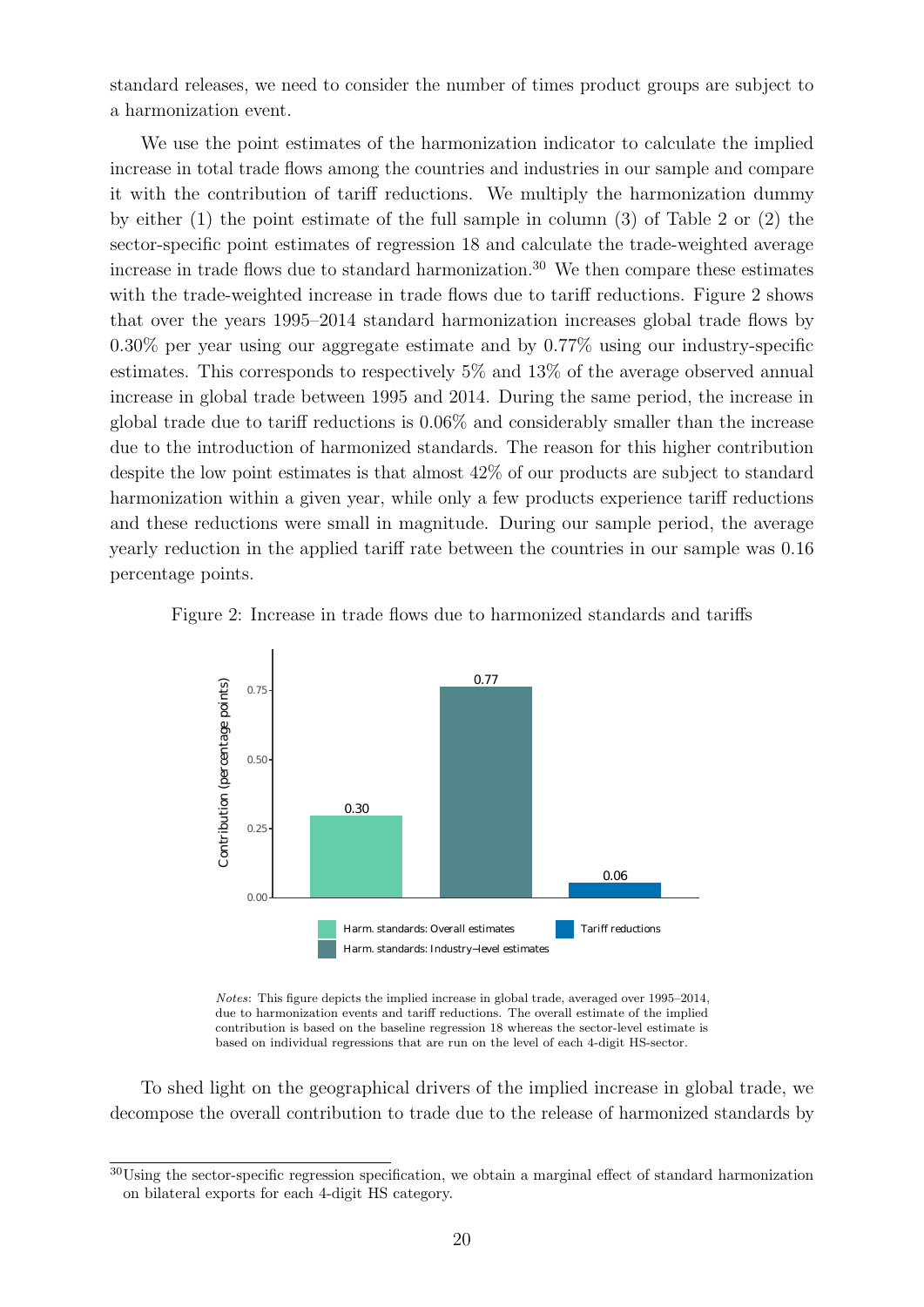country group. In particular, we consider three different groups: (1) European countries, (2) Advanced Economies excluding Europe and (3) Emerging Market Economies.[31](#page-21-0) Panel (a) of Figure [3](#page-21-1) plots the estimated increase due to standard harmonization for each country group and the possible interactions with other country groups. The overall increase in global trade is largely driven by harmonization events between European countries. Their share accounts for more than 62% of the total increase. The second largest contribution comes from harmonization events between Emerging Market Economies and other Advanced Economies with a share of 9.3%. Harmonization events among Emerging Market Economies are rare relative to those in other country groups and make up only 1.0% of the total implied increase in global trade that can be related to the introduction of harmonized standards.

<span id="page-21-1"></span>

Figure 3: Disaggregation of the implied contribution to growth in trade

Notes: This figure depicts the disaggregation of the implied increase in global trade, averaged over 1994–2015, due to harmonization events by country group and by major ICS categories. In panel (b), these categories are Agriculture and food technology [ICS 65–67]; Construction [ICS 91–93]; Electronics and ICT [ICS 31–37]; Engineering technologies [ICS 17–29 and 39]; Generalities, infrastructures and sciences [ICS 01–07]; Health, safety and environment [ICS 11–13]; Materials technologies [59–61 and 71–87]; Special technologies [95–97]; and Transport and distribution of goods [ICS 43–55]. Appendix [C](#page-51-0) lists the ICS classes in detail.

In a similar vein, we ask which standards drive the results in terms of the products and topics they cover. We group standards according to the ICS classification in Table [1](#page-15-1) and calculate their contribution to the increase in global trade. Panel (b) of Figure [3](#page-21-1) shows that standards classified as belonging to "Materials technologies", "Transportation" and "Engineering technologies" contribute the most. Their combined share adds more than 57% to the implied increase in global trade. Standards categorized in the "Health, safety and environment" classes account for only 6% of the implied increase in global trade.

Taken together, these results reveal that, during our sample period, harmonized standard releases among the countries in our sample contributed significantly more to global trade growth than tariff reductions. This increase is mainly driven by the use of

<span id="page-21-0"></span><sup>31</sup>European countries are Austria, Switzerland, the Czech Republic, Germany, Denmark, Spain, Finland, France, Great Britain, Italy, the Netherlands, Norway, Poland, the Slovak Republic and Sweden. Advanced Economies excluding Europe include Australia, Canada, Japan, South Korea and the United States. Emerging Market Economies are defined as Brazil, China, Jordan, Russia, Turkey and South Africa.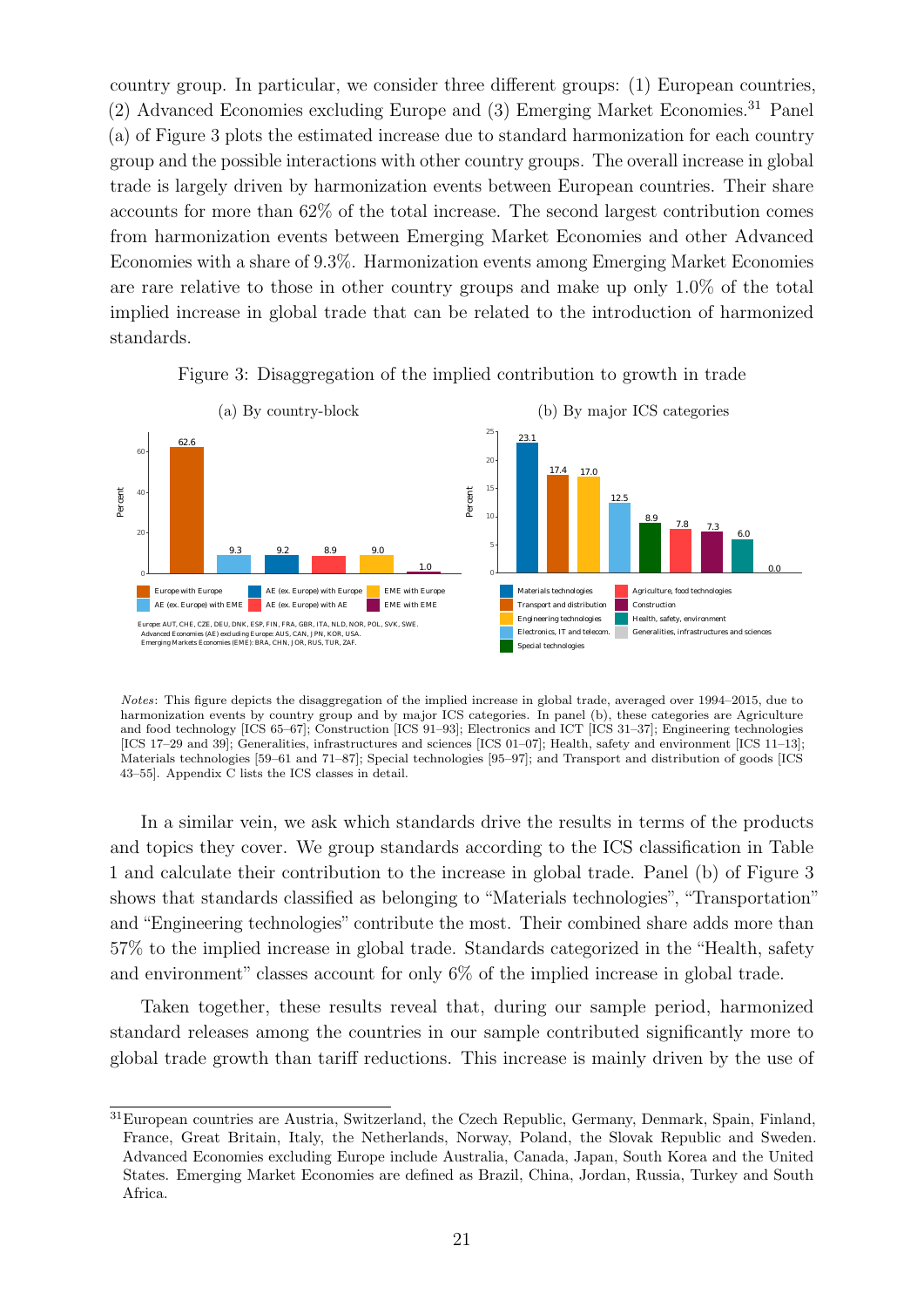harmonized standards among European economies, which reflects the European integration process during this period and the prominent role of European SSOs in the standard-setting process. Section [6.3](#page-25-0) sheds more light on this question. In terms of types of standards, the results are largely driven by technology standards. Health, safety and environmental standards, which are the main focus in the literature on regulatory trade barriers, play only a minor role.

## <span id="page-22-0"></span>6 Endogeneity and robustness

This section addresses potential identification concerns and endogeneity issues. The first identification concern is that harmonization primarily happens in product categories where trade flows are generally large; higher trade flows after the release of harmonized standards are thus simply a result of the preference of SSOs to standardize more important product categories. This would violate the assumption of parallel pre-trends in our difference-indifference setting. Second, special interest groups or firms may lobby for the accreditation of a standard in the anticipation of higher sales. In order to address these concerns, we want to point out that all our regressions include a rich set of fixed effects that controls for any non-discriminatory or regulatory standards common to all exporters or importers. Below, we resort to several robustness tests, namely (1) estimating our regression model in differences and including product-specific bilateral time trends, thus ruling out size and growth effects of large trade flows, (2) testing for the existence of pre-trends, (3) assuring that the standards in question have a supranational and thus largely exogenous character (by testing so-called European Standards) and (4) using the harmonization events of neighboring countries as an instrument for a country's own events. Finally, we briefly mention additional robustness tests that we report in Appendix [F.](#page-60-0)

#### 6.1 Difference equation

One key identification concern is that our main results in Table [2](#page-19-0) are driven by the fact that standard harmonization events primarily happen in sectors where exporters are already present and where trade volumes are high. To address part of these concerns, we specify our baseline regression in terms of first differences:

$$
\Delta X_{ijkt} = \beta \Delta h_{ijkt} + f_{ikt} + f_{jkt} + f_{ijt} + f_{ijk} + \varepsilon_{ijkt}
$$
\n(20)

and include controls for product-specific bilateral time trends  $(f_{ijk})$ . These fixed effects account for the identification concern that countries may harmonize standards for trade flows that grow, on average, at a higher rate. The variable of interest,  $\Delta h_{i j k t}$ , is the first difference of the cumulative measure of standard harmonization  $h_{i j k t}$ .  $\Delta h_{i j k t}$  is a binary indicator that equals one in the year the standard harmonization took place and zero otherwise. In addition, we follow [Baier et al.](#page-37-12) [\(2014\)](#page-37-12) and allow for multi-year differences. The regression equation appears as follows:

<span id="page-22-1"></span>
$$
\Delta_m X_{ijkt} = \beta \Delta_m h_{ijkt} + f_{ikt} + f_{jkt} + f_{ijt} + f_{ijk} + \varepsilon_{ijkt},\tag{21}
$$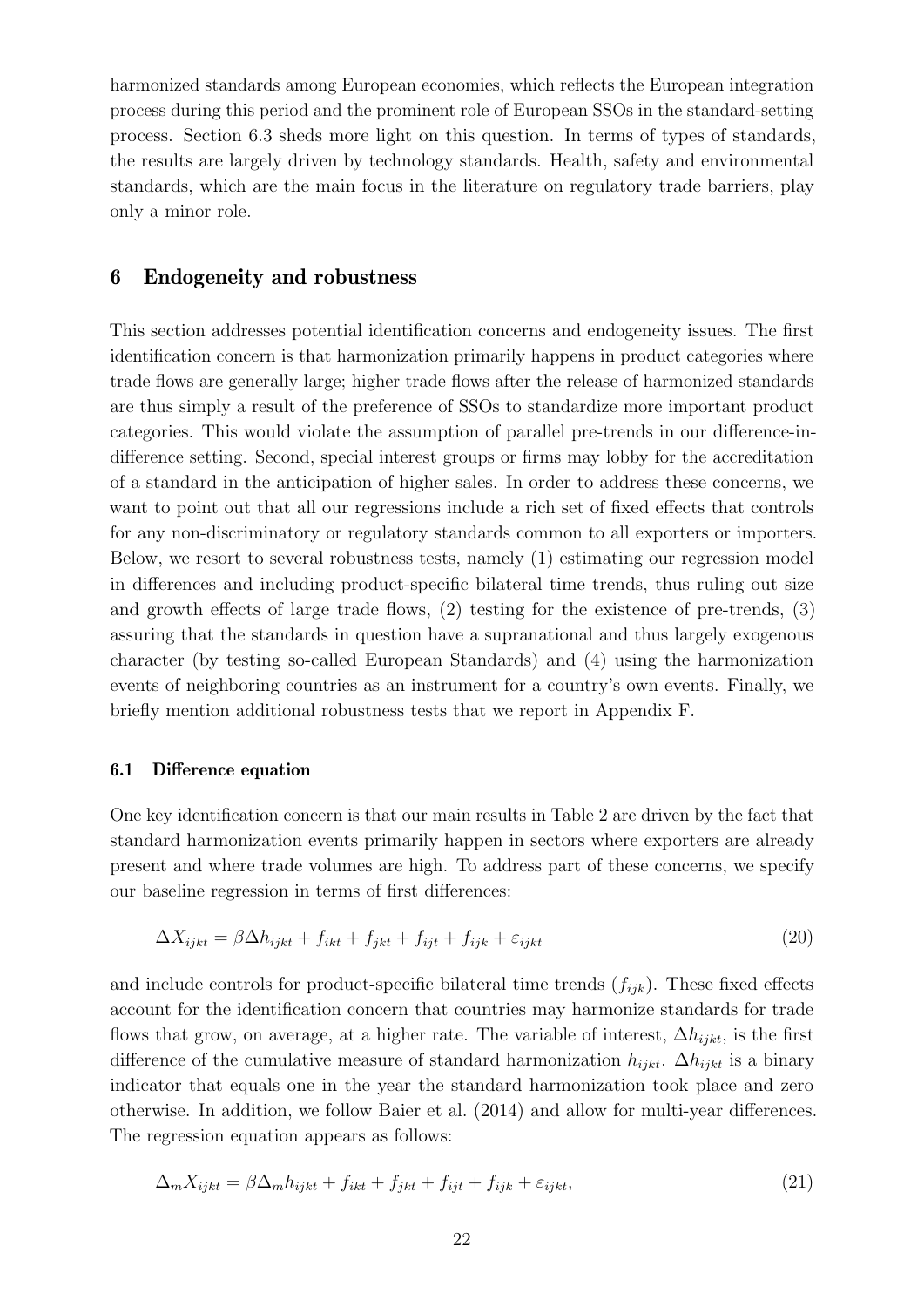where  $\Delta_m$  indicates differencing the dataset by m years. The reasons for multi-year differencing are twofold. When differencing the data by several years, the reference year in the control and treatment group is shifted back in the past. As a consequence, the regression set-up picks up some of the longer-run effects and also safeguards against anticipation effects (if any effect of standard harmonization is already present in the year before the actual release, differencing by several years makes the result more robust to such an anticipation effect).

## Table 3: Regression results / Multi-year differences

<span id="page-23-0"></span>

| Dependent variable:          |                |                | log(exports)      |                |                   |
|------------------------------|----------------|----------------|-------------------|----------------|-------------------|
|                              | (1)            | (2)            | $\left( 3\right)$ | (4)            | $\left( 5\right)$ |
|                              | $\Delta_{t-1}$ | $\Delta_{t-2}$ | $\Delta_{t-3}$    | $\Delta_{t-4}$ | $\Delta_{t-5}$    |
| Harm.                        | 0.00219        | $0.00456**$    | $0.00579***$      | $0.00453***$   | $0.00445***$      |
|                              | [0.00223]      | [0.00177]      | [0.00154]         | [0.00140]      | [0.00130]         |
| <i><b>Observations</b></i>   | 5027623        | 4686515        | 4380328           | 4087464        | 3802742           |
| $R^2$                        | 0.22           | 0.25           | 0.27              | 0.30           | 0.32              |
| Adjusted $R^2$               | 0.08           | 0.11           | 0.14              | 0.16           | 0.19              |
| Exporter-product-time FE     | yes            | yes            | yes               | yes            | yes               |
| Importer-product-time FE     | yes            | yes            | yes               | yes            | yes               |
| Exporter-importer-product FE | $\mathbf{n}$   | no             | no                | no             | $\mathbf{n}$      |
| Exporter-importer-time FE    | yes            | yes            | yes               | yes            | yes               |

(a) Without product-specific bilateral trends  $f_{ijk}$ 

| With product-specific bilateral trends $f_{ijk}$<br>$\mathbf{D}$ |                                     |                                     |                                       |                       |                       |  |
|------------------------------------------------------------------|-------------------------------------|-------------------------------------|---------------------------------------|-----------------------|-----------------------|--|
| Dependent variable:                                              | $\left( 1\right)$<br>$\Delta_{t-1}$ | $\left( 2\right)$<br>$\Delta_{t-2}$ | log(exports)<br>(3)<br>$\Delta_{t-3}$ | (4)<br>$\Delta_{t-4}$ | (5)<br>$\Delta_{t-5}$ |  |
| Harm.                                                            | 0.00241                             | $0.00486**$                         | $0.00491***$                          | $0.00304*$            | $0.00306*$            |  |
|                                                                  | [0.00245]                           | [0.00206]                           | [0.00189]                             | [0.00182]             | [0.00180]             |  |
| <b>Observations</b>                                              | 4998200                             | 4658270                             | 4351612                               | 4058592               | 3772639               |  |
| $R^2$                                                            | 0.25                                | 0.30                                | 0.33                                  | 0.38                  | 0.42                  |  |
| Adjusted $R^2$                                                   | 0.04                                | 0.09                                | 0.13                                  | 0.18                  | 0.24                  |  |
| Exporter-product-time FE                                         | yes                                 | yes                                 | yes                                   | yes                   | yes                   |  |
| Importer-product-time FE                                         | yes                                 | yes                                 | yes                                   | yes                   | yes                   |  |
| Exporter-importer-product FE                                     | yes                                 | yes                                 | yes                                   | yes                   | yes                   |  |
| Exporter-importer-time FE                                        | ves                                 | yes                                 | yes                                   | yes                   | yes                   |  |

(b) With product-specific bilateral trends  $f_{ijk}$ 

Notes: Regression of the change in the log of bilateral product-level exports on the change of the harmonization indicator. Regression model corresponds to the differenced version of the baseline model (regression specification [21](#page-22-1) with the corresponding set of fixed effects (FE)).  $\Delta_{t-m}$  in columns (1)–(5) indicates differencing by m years. Robust standard errors are reported in brackets. \*\*\*, \*\* and \* indicate respectively 1%, 5% and 10% significance levels.

The results are presented in Table [3](#page-23-0) for one-, two-, three-, four- and five-year differences. Panel (a) shows the results without product-specific bilateral time trends while the results in panel (b) include these time-trends. Both panels show that after one year, the estimate of the growth rate of total trade flows is not statistically significant from zero. After two years, the effect increases to 0.46% and remains significant at around 0.3% to 0.58% after three, four and five years. These results are consistent with our baseline set-up (Table [2\)](#page-19-0). While the baseline measures long-run average effects, the difference specification sheds light on the timing. Table [3](#page-23-0) implies that the adaptation of new harmonized standards takes about two years until export sales start to increase.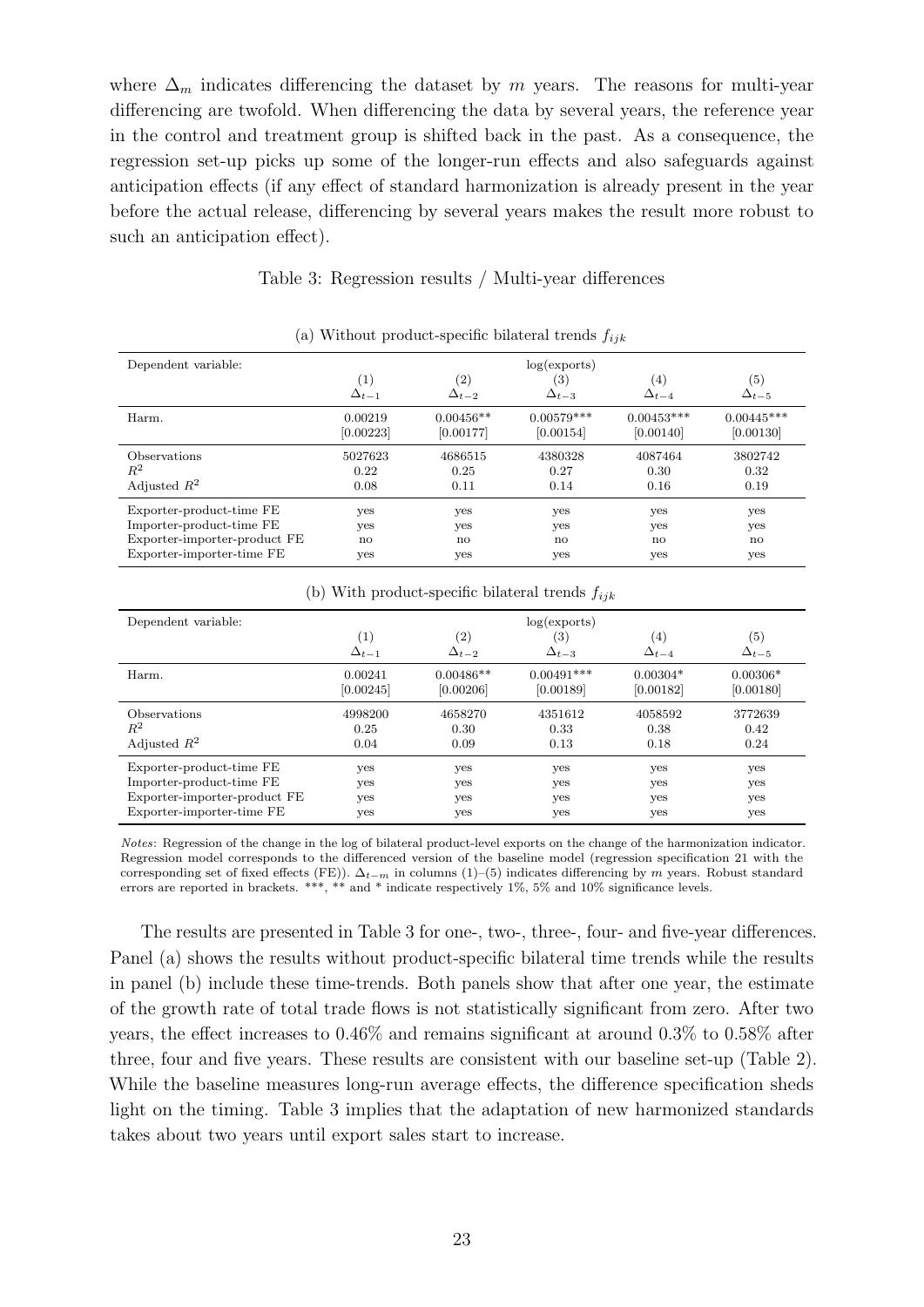## 6.2 Pre-trends

Another identification concern is that our difference-in-difference estimator picks up different pre-trends between harmonized and non-harmonized products. Different pre-trends arise if harmonization primarily happens in product categories where trade flows are large or when firms anticipate future standardization efforts and react prior to the actual harmonization event. Given that we have multiple harmonization events (i.e. repeated treatment at different points in time) within an exporter-importer-product triplet, we focus only on observations that did not have any standard harmonization four years prior to the first harmonization event.<sup>[32](#page-24-0)</sup> The regression specification with pre-trends appears as follows:

$$
\log(X_{ijkt}) = \beta_h h_{ijkt} + \sum_{n=1}^4 \beta_n d_{ijkt-n}^{1st} + f_{ikt} + f_{jkt} + f_{ijt} + f_{ijk} + \varepsilon_{ijkt},\tag{22}
$$

<span id="page-24-2"></span>where the variable  $d_{ijkt-n}^{1st}$  represents a dummy that is equal to one n years prior to the first harmonization event.

| Dependent variable:          | log(exports)<br>(1) |
|------------------------------|---------------------|
| Harm.                        | $0.00598***$        |
|                              | [0.00185]           |
| Harm. $(t-1)$                | 0.00138             |
|                              | [0.00273]           |
| Harm. $(t-2)$                | 0.00006             |
|                              | [0.00343]           |
| Harm. $(t-3)$                | 0.00262             |
|                              | [0.00402]           |
| Harm. $(t-4)$                | 0.00090             |
|                              | [0.00446]           |
| Observations                 | 5860748             |
| $R^2$                        | 0.88                |
| Adjusted $R^2$               | 0.85                |
| Exporter-product-time FE     | yes                 |
| Importer-product-time FE     | yes                 |
| Exporter-importer-product FE | yes                 |
| Exporter-importer-time FE    | yes                 |

<span id="page-24-1"></span>Table 4: Regression results / Controlling for pre-trends

Notes: Regression of the log of bilateral product-level exports on the harmonization indicator and dummy variables for the first harmonization event shifted in time. Fixed effects (FE) are included as described in the regression specification [22.](#page-24-1) Standard errors are clustered at the exporter-product-level and are reported in brackets. \*\*\*, \*\* and \* indicate respectively 1%, 5% and 10% significance levels.

Results are displayed in Table [4.](#page-24-2) The magnitude of the coefficient for harmonization events implies an increase of 0.60% and is comparable to the baseline specification. The pre-trend dummies are not significant for any of the four years prior to the harmonization event.

<span id="page-24-0"></span><sup>&</sup>lt;sup>32</sup>Since our sample starts in 1995, we do not consider any observations that experience a harmonization event prior to the year 2000.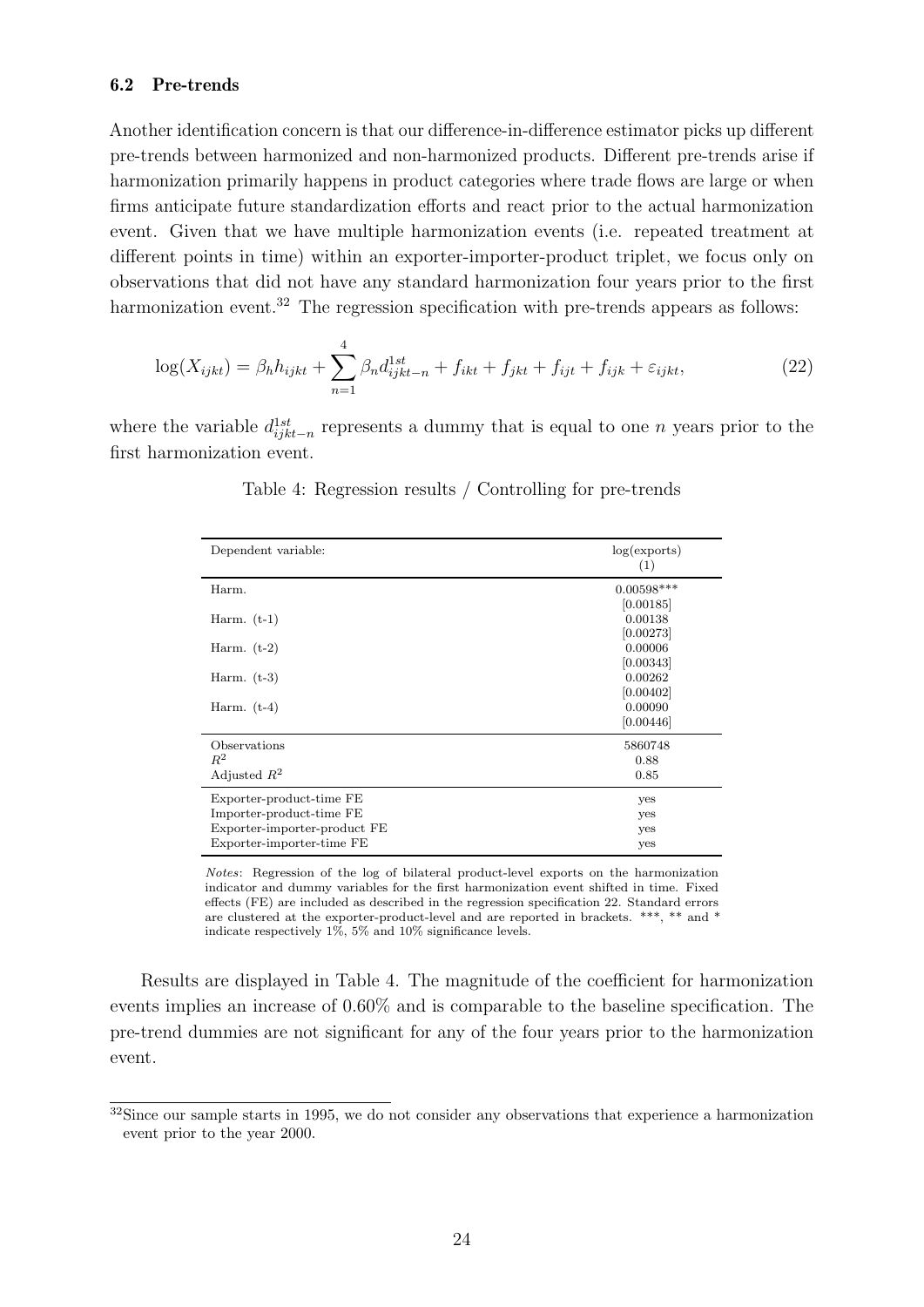## <span id="page-25-0"></span>6.3 Endogeneity and European Standards (EN)

One of the major endogeneity concerns is that large firms lobby SSOs to accredit product standards that are favorable to them. In general, SSOs elaborate standards in working groups and technical committees that are composed of industry experts, which participate on behalf of private firms as well as governmental and non-governmental organizations. While this mechanism allows private firms to influence the development and potential accreditation of a standard, their influence is limited by the voting power of other technical experts. [Spulber](#page-40-10) [\(2019\)](#page-40-10) shows that voting power and market power may have counterbalancing effects in reaching consensus that is needed in order to issue a standard. An additional limiting factor is that the firm needs to persuade all participating SSOs, foreign and national, in agreeing on the same standard.

While the voting mechanism reduces the endogeneity problem, we address remaining concerns by taking advantage of so-called European standards that have a supranational character. Once a standard is qualified as a European Standard (identified through the reference code containing the letters "EN"), it "carries with it the obligation to be implemented at national level by being given the status of a national standard and by withdrawal of any conflicting national standard" (CEN-CENELEC Internal Regulations<sup>[33](#page-25-1)</sup>). Note that the obligation to incorporate the standard into national standard catalogues does not imply that these standards are legally binding, they remain voluntary unless referenced by government regulation. The European Commission actively supports the development of European Standards.

The supranational character of these European standards mitigates endogeneity concerns for two reasons. First, the influence of national firms is limited and non-European countries also accredit European Standards (EN), which makes it harder for European firms to lobby for the accreditation of a standard. Second, the timing of the accreditation of European Standards by national SSOs varies across countries. The majority of these accreditations take place with a lag of one or more years after the original release. The introduced uncertainty about the timing is important as the definition of the harmonization dummy relies on the year the national SSO accredits the standard and not on the time the EN standard was issued.

We run the same regression model as before, but limit the construction of the harmonization indicator to European standards. The results are displayed in Table [5.](#page-26-1) The results are quantitatively and qualitatively very similar to the baseline specification: using European Standards implies an increase in trade flows of 0.73% following a harmonization event.

<span id="page-25-1"></span><sup>33</sup>See [https://www.cenelec.eu/standardsdevelopment/ourproducts/europeanstandards.html.](https://www.cenelec.eu/standardsdevelopment/ourproducts/europeanstandards.html)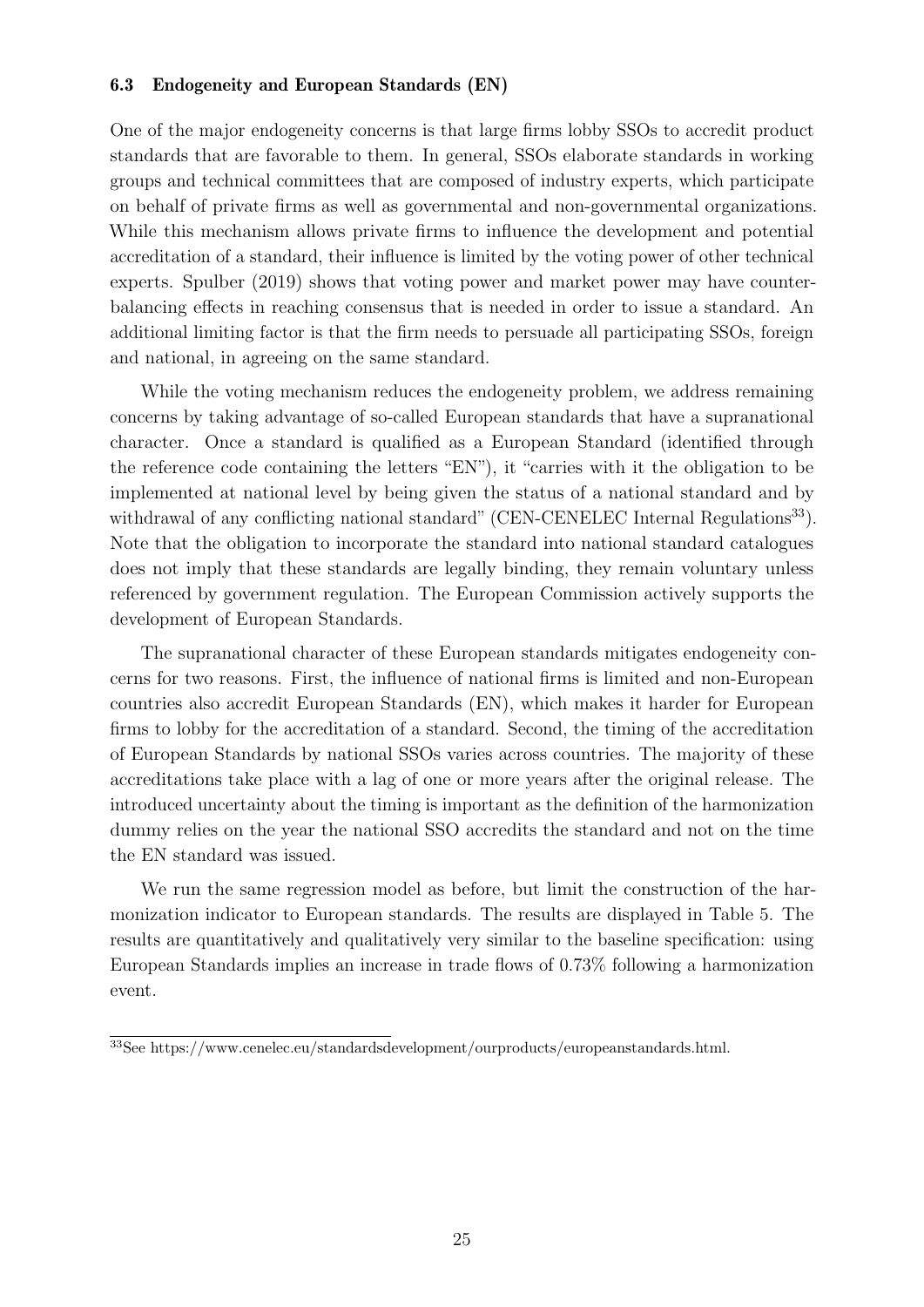<span id="page-26-1"></span>

| Dependent variable:                                                                                               | log(exports)<br>(1)       |
|-------------------------------------------------------------------------------------------------------------------|---------------------------|
| Harm.                                                                                                             | $0.00728***$<br>[0.00195] |
| Observations<br>$R^2$<br>Adjusted $R^2$                                                                           | 6128959<br>0.88<br>0.85   |
| Exporter-product-time FE<br>Importer-product-time FE<br>Exporter-importer-product FE<br>Exporter-importer-time FE | yes<br>yes<br>yes<br>yes  |

Notes: Regression of the log of bilateral product-level exports on harmonization indicator that only takes into consideration EN standards. Fixed effects (FE) are included as described in the regression specification [18.](#page-17-1) Standard errors are clustered at the exporterproduct-level and are reported in brackets. \*\*\*, \*\* and \* indicate respectively 1%, 5% and 10% significance levels.

#### <span id="page-26-0"></span>6.4 IV regressions

We resort to instrumental variable techniques to further analyze to what extent our results are robust to the possibility that the accreditation of standards is subject to firm lobbying. A commonly used instrument for specific public policies are policies conducted by neighboring countries (see, for example, [Buera et al.,](#page-37-13) [2011](#page-37-13) and [Giuliano et al.,](#page-38-16) [2013](#page-38-16) in the specific context of trade policies). The underlying idea is that trade policies of neighboring countries, due to similarities in terms of economic structure or geographic characteristics, are a good predictor of a country's own policies, but are not the target of lobbying efforts by domestic firms. Using CEPII's GeoDist database [\(Mayer and Zignago,](#page-39-13) [2011\)](#page-39-13), we identify an exporting country's neighbors among the countries in our database and calculate the mean number of harmonization events with respect to each importing country. If this average is larger than or equal to 0.5, we code it as a harmonization event  $(h_{i jkt}^{IV}=1).$ 

We consider a country to be a neighbor if it shares a common language or a land border with another country.<sup>[34](#page-26-2)</sup> To address the concern that the results are driven by member countries of the European Union and their common trade policies, we conduct the analysis for the full sample and a reduced sample without EU member states.

The results using the full sample are displayed in columns (1) and (2) of Table [6,](#page-27-0) while the results for the sample consisting of non-EU members are shown in columns (3) and (4). Column (1) and column (3) display the results of the first stage: the mean number of harmonized standard releases of neighboring countries constitute a relevant predictor of a country's own harmonization events and the F-statistic dismisses the possibility that the IV estimates are biased due to weak instruments. The second-stage results, displayed in

<span id="page-26-2"></span> $34A$  certain number of countries do not share a language or border with any of the other countries in our database: Brazil, Japan, Jordan, South Korea and Turkey. For Japan and South Korea, we consider the countries with which they share a maritime border as neighbors. For Brazil, Jordan and Turkey, we define the three closest countries in our database as neighbors.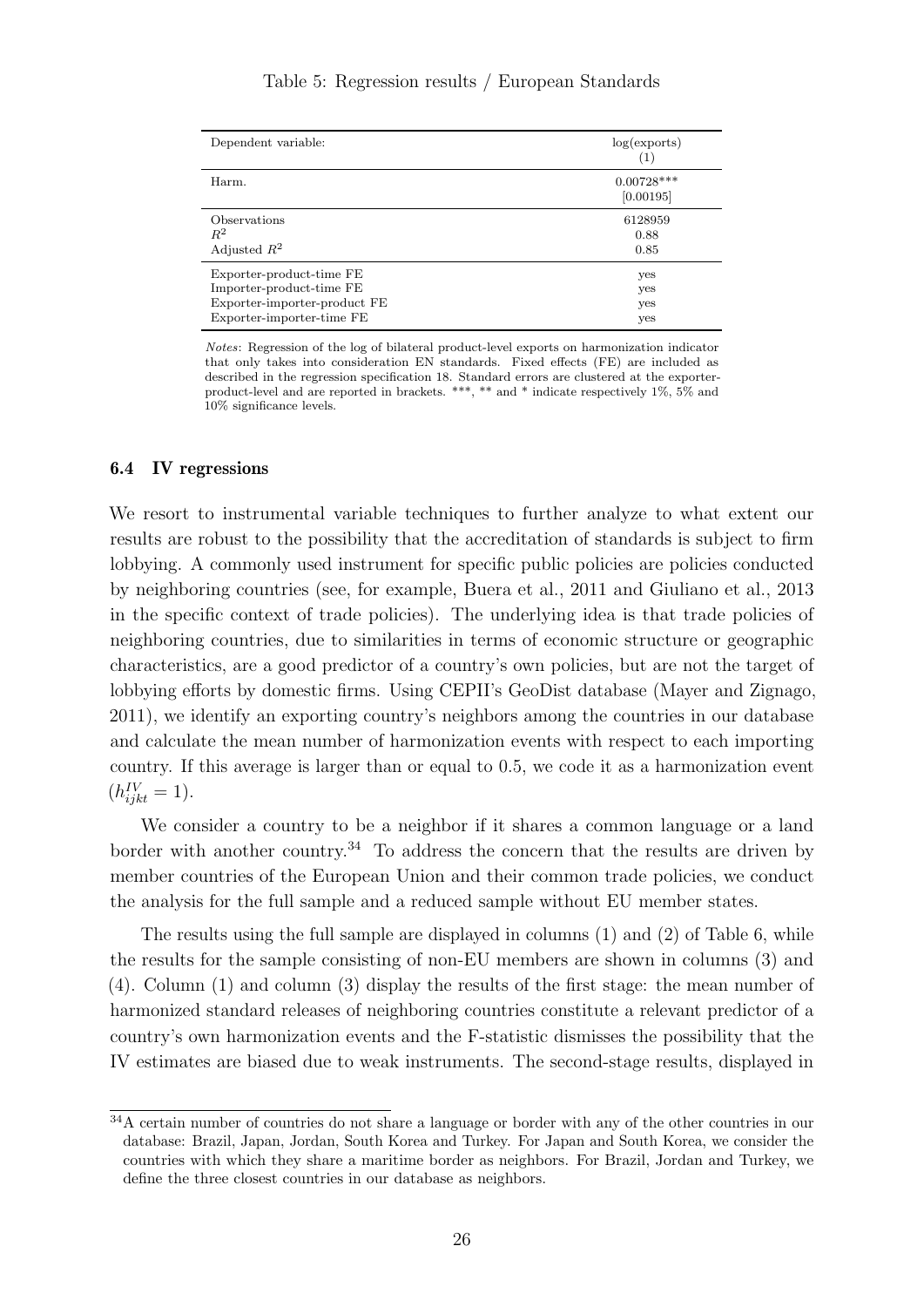columns (2) and (4), show that overall trade increases significantly in both samples, which is in line with our baseline estimates.

In terms of economic magnitudes, the IV estimates are larger than the OLS ones. However, the Durbin-Wu-Hausman test shows that we cannot reject the null hypothesis of the OLS estimator yielding consistent estimates; we thus conclude that there are no statistically significant differences between the OLS and IV estimates. Under the assumption that our instrument is indeed exogenous and given that the OLS estimator is more efficient, we consider OLS our preferred estimation method.

<span id="page-27-0"></span>

| Dependent variable:                                                                                               | log(exports)              |                          |                                |                                |  |
|-------------------------------------------------------------------------------------------------------------------|---------------------------|--------------------------|--------------------------------|--------------------------------|--|
|                                                                                                                   | All countries             |                          |                                | Non-EU countries               |  |
|                                                                                                                   | 1st stage<br>(1)          | 2nd stage<br>(2)         | 1st stage<br>$\left( 3\right)$ | 2nd stage<br>$\left( 4\right)$ |  |
| Harmonization neighbors                                                                                           | $0.25111***$<br>[0.00415] |                          | $0.24708***$<br>[0.00599]      |                                |  |
| Harmonization                                                                                                     |                           | $0.01396**$<br>[0.00707] |                                | $0.05275***$<br>[0.01634]      |  |
| Observations<br>F-statistic                                                                                       | 5860748<br>3654           | 5860748                  | 1792985<br>1704                | 1792985                        |  |
| Exporter-product-time FE<br>Importer-product-time FE<br>Exporter-importer-product FE<br>Exporter-importer-time FE | yes<br>yes<br>yes<br>yes  | yes<br>yes<br>yes<br>yes | yes<br>yes<br>yes<br>yes       | yes<br>yes<br>yes<br>yes       |  |

Table 6: Regression results / Instrumental variables

Notes: The first-stage of our instrumental variables regression regresses the neighboring countries harmonization indicator on the home country's harmonization indicator. The second stage regresses bilateral product-level exports on the instrumented harmonization indicator. Fixed effects (FE) are included as described in the regression specification [18.](#page-17-1) Standard errors are clustered at the exporter-product-level and are reported in brackets. \*\*\*, \*\* and \* indicate respectively 1%, 5% and 10% significance levels.

#### 6.5 Additional robustness

We briefly summarize additional robustness checks reported in Appendix [F](#page-60-0) below. First, we include a flexible difference-in-difference specification that allows for a non-constant marginal effect that varies with treatment intensity. The results show the marginal effect of harmonization events is linear in the number of harmonization events (up to 12-13 events). For a higher number of harmonization events, the marginal effect remains positive but confidence intervals increase significantly. Second, we estimate our baseline specification using our concordance table obtained via keyword-matching techniques. The results are comparable to the baseline estimates reported in Table [2.](#page-19-0) Third, we address the problem of zeros in the gravity equation and estimate the baseline specification using the PPML approach advocated by [Silva and Tenreyro](#page-40-17) [\(2006\)](#page-40-17). The estimated effects for standard harmonization are positive, statistically significant and the coefficients are almost identical to our baseline results.

Overall, the evidence presented in this section suggests that our results are robust to endogeneity concerns and model specification. We can exclude that the results are driven by the size effect of large and growing trade flows. Including pre-trends into the analysis shows that these are not significant. Finally, addressing potential endogeneity bias with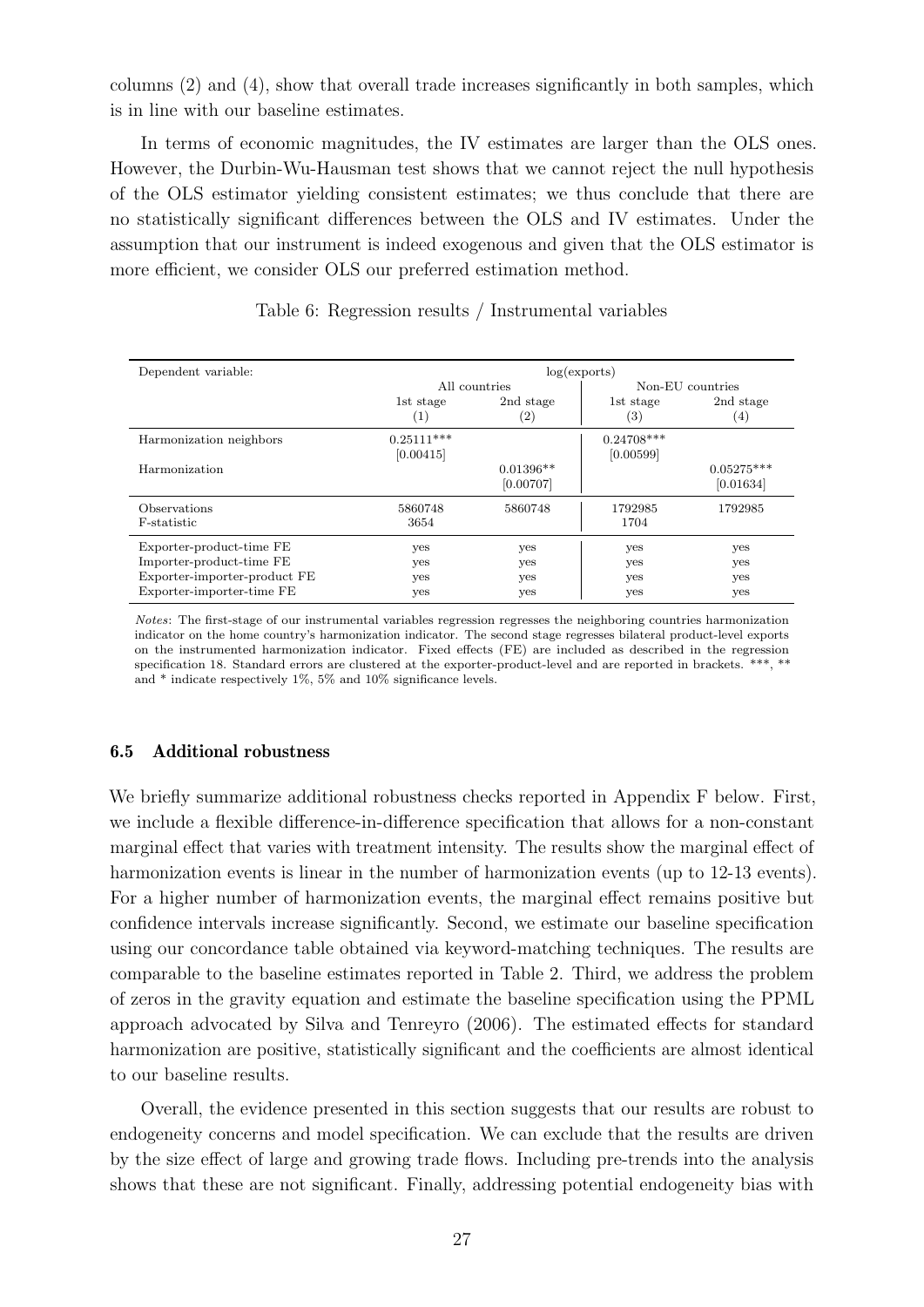IV techniques and using a measure of largely exogenous, supranational standards yields results that are consistent with the baseline approach.

# <span id="page-28-0"></span>7 Firm-level evidence

Our product-level results show a significant increase in trade following the introduction of a harmonized standard. This product-level effect corresponds to an average treatment effect consisting of the share of firms that choose to produce in accordance with the harmonized standard times their increase in export sales. Conditional on choosing to adopt the standard, the marginal effect of harmonized standards on export sales of firms should be larger than on the product level. According to our theoretical model, only the most productive firms choose to produce in accordance with the harmonized standard and experience an increase in export sales.

To investigate the presence of this selection effect, we use firm-level data obtained from French customs declarations. A limitation is that the data does not allow us to identify the firms that choose to produce in accordance with the harmonized standard. For this reason, we exploit the predictions of the model and test whether the marginal effect of standard harmonization varies with firm size, trade costs as well as destination country characteristics. In addition, we investigate whether harmonized standards generate consumer demand by exploiting product and standard characteristics that are indicative of stronger demand effects.

#### 7.1 Gravity decomposition

As a first step, we decompose French bilateral product-level trade flows in equation [15](#page-12-0) into an extensive and intensive margin. Following [Buono and Lalanne](#page-37-14) [\(2012\)](#page-37-14), we define the extensive margin  $(\log(M_{i\bar{i}kt}))$  as the log of number of firms that export a 4-digit HS category k to destination j in year t and the intensive margin  $(\log(\bar{x}_{i jkt}))$  as the log of average firm-level sales per 4-digit HS product.<sup>[35](#page-28-1)</sup> Given these definitions, the log of the bilateral product-level trade  $(\log(X_{ijkt}))$  is simply the sum of the intensive and extensive margin.

Next, we match our standard harmonization database at the HS 4-digit level with French firm-level data for the period 1995–2014. We have information on the euro value of exports for each firm and restrict the sample to the 25 importing countries in our standard database. Column (1) in Table [7](#page-29-0) shows that standard harmonization increases French exports by 1.8%, which is higher than in our baseline product-level regression in Table [2.](#page-19-0) The decomposition shows that standard harmonization allows exporters to expand their sales (positive effect on the intensive margin) and there is no significant effect on entry.<sup>[36](#page-28-2)</sup>

<span id="page-28-1"></span><sup>35</sup>When we aggregate the firm-level export sales to the 4-digit product-level, we can compare French exports sales derived from the firm-level dataset to the product-level trade flows provided by UN Comtrade (the basis for our product-level analysis). The correlation between these two datasets is 0.99.

<span id="page-28-2"></span><sup>&</sup>lt;sup>36</sup>This is consistent with the predictions from the model under the assumption that the effect of standard harmonization on the exporter entry cut-off (equation [14\)](#page-12-3) through the importer-price index is small.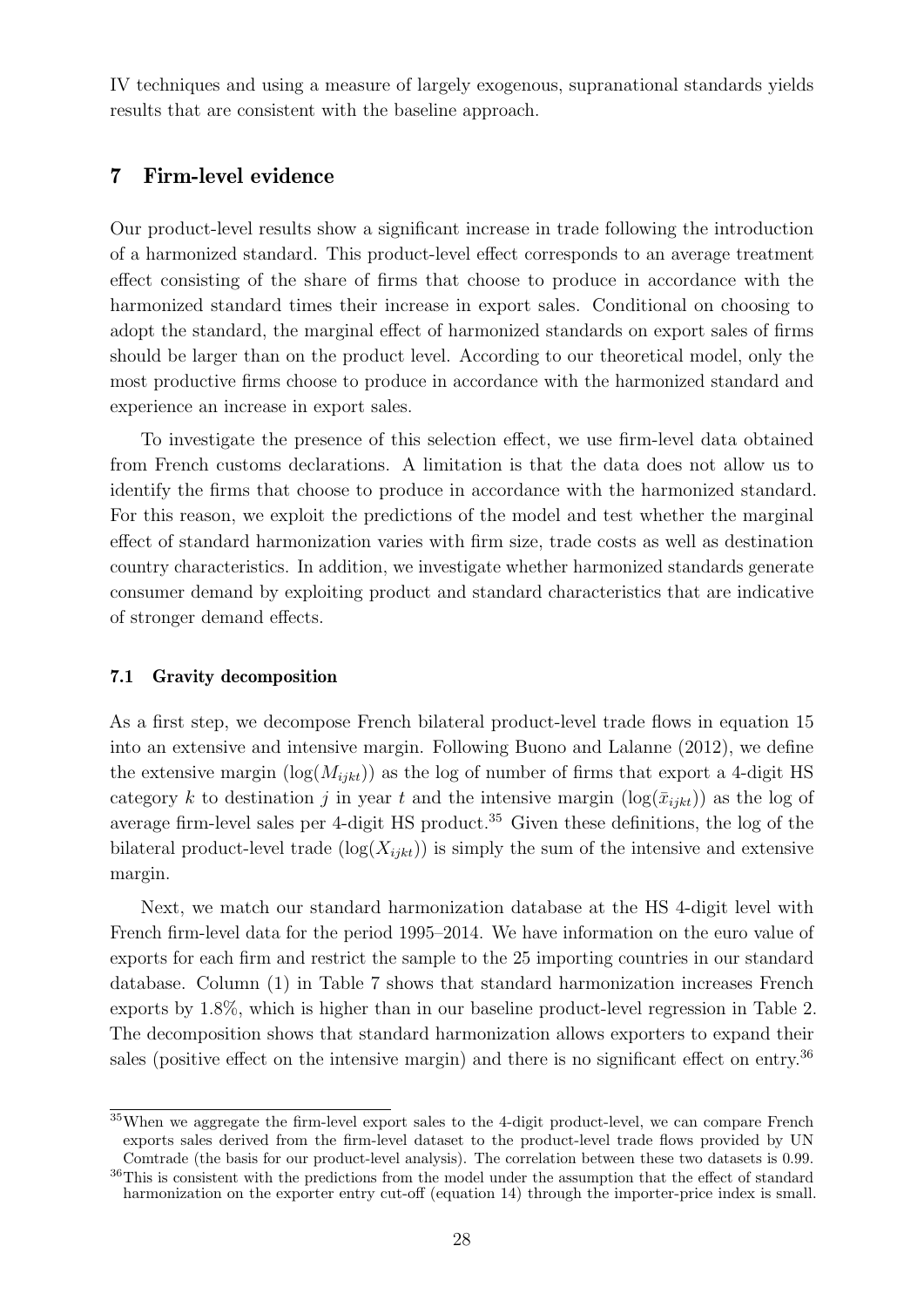<span id="page-29-0"></span>

| log(exports)<br>Extensive                         | Intensive                   |
|---------------------------------------------------|-----------------------------|
| margin<br>$\left( 2\right)$                       | margin<br>$\left( 3\right)$ |
| $0.01807***$<br>0.00301<br>[0.00619]<br>[0.00196] | $0.01506***$<br>[0.00554]   |
| 300457<br>300457<br>0.88<br>0.97<br>0.96          | 300457<br>0.80<br>0.78      |
| yes<br>yes<br>yes                                 | yes<br>yes<br>yes           |
|                                                   |                             |

Table 7: Regression results / Gravity equation

<span id="page-29-2"></span>Notes: Regression of the respective dependent variable (designated in column headers) on the harmonization indicator. Fixed effects (FE) are included as described in the table. Standard errors are clustered at the 4-digit HS product level and reported in brackets. \*\*\*, \*\* and \* indicate respectively 1%, 5% and 10% significance levels.

To provide further supportive evidence for these results, we bring our analysis to the firm-level and estimate the following regression specification

$$
Y_{fjnt} = \beta h_{jnt} + f_{fjnt} + f_{fjt} + \varepsilon_{fjnt},\tag{23}
$$

where f designates a firm, n the 6-digit HS product-level, j the importing country and t the year of observation. We include controls for any unobserved effects at the firm-importerproduct level  $(f_{f j n})$  as well as at the firm-importer-year level  $(f_{f j t})$ .<sup>[37](#page-29-1)</sup> We measure the extensive margin ("export status") by specifying a dummy variable  $Y_{f\text{int}}$  that equals one if the firm has positive exports and zero otherwise. The second variable consists of total export sales per firm f in a 6-digit HS category n to importing country j in year t (in logs), which we further decompose into prices (proxied by unit values in terms of kilograms or units shipped) and quantities; both variables are included in logs.

The results shown in Table [8](#page-30-0) are similar to the results obtained from the gravity decomposition (see Table [7\)](#page-29-0). Standard harmonization is associated with an increase of total sales (column (2)) of 0.69% and of 0.72% when focusing on the sample of firms for which we have unit value and quantity data (column  $(3)$ ). Concerning the extensive margin, we find no evidence of new entry (see column  $(1)$ ). Column  $(4)$  and column  $(5)$  split the log of firm sales into the log price (unit values) and the log quantity component. Table [8](#page-30-0) shows that firms sell larger volumes despite charging higher prices. These results favor the interpretation that standard harmonization increases product demand as predicted by the model.

See Appendix [B](#page-47-0) for a discussion.

<span id="page-29-1"></span> $37$ We also ran our firm-level regressions with a less demanding fixed-effects set-up as in Fontagné et al. [\(2015\)](#page-38-8) by including HS2-destination-year  $(f_{HS2,j,t})$  and firm  $(f_f)$  fixed effects. In this case, all coefficients for export status, total sales as well as prices and quantities are positive and significant.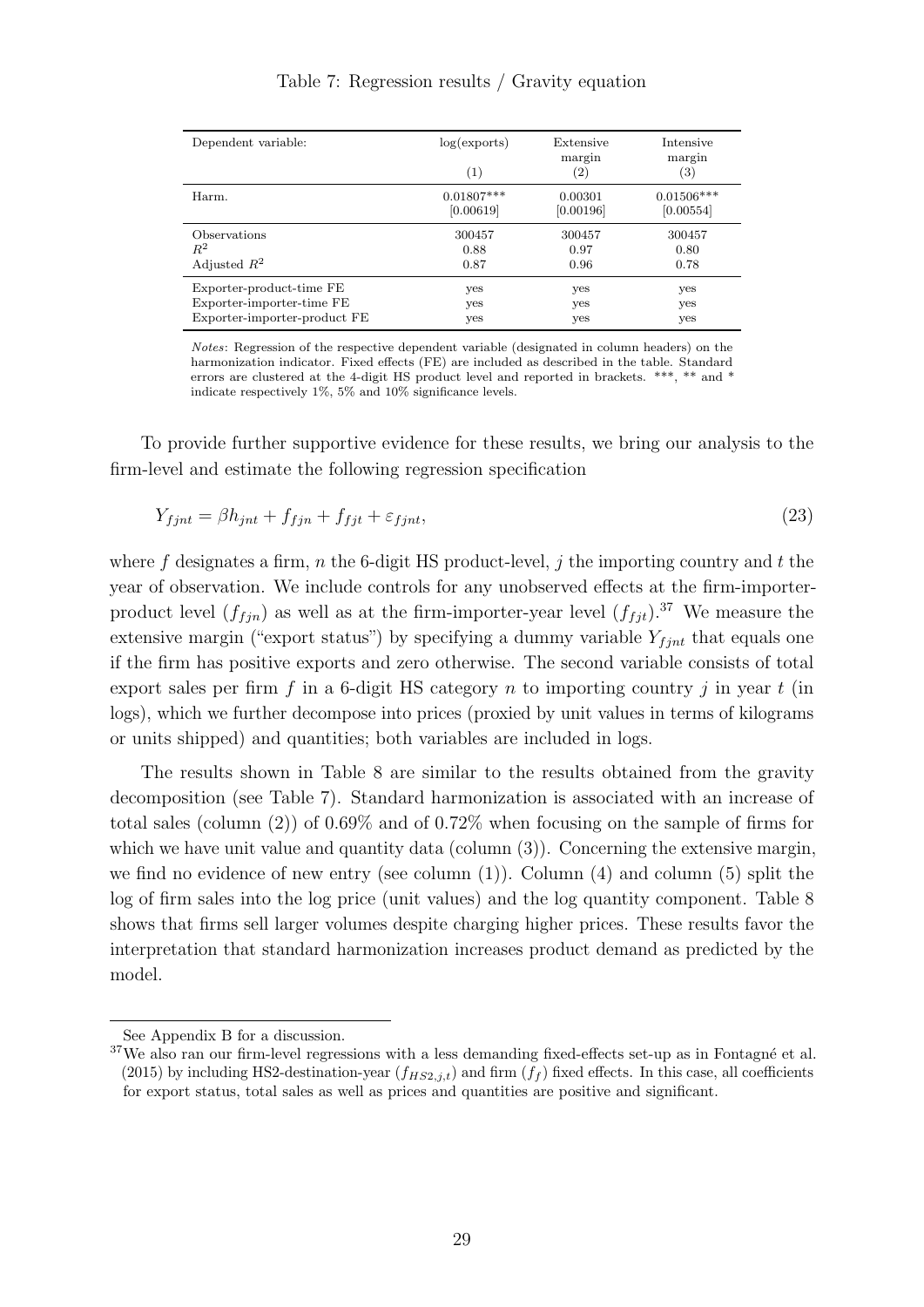<span id="page-30-0"></span>

| Dependent variable:         | Export status    | log(export sales) | log(export sales) | log(price)     | $log($ quantity $)$ |
|-----------------------------|------------------|-------------------|-------------------|----------------|---------------------|
|                             | $\left(1\right)$ | $\left( 2\right)$ | (3)               | $\overline{4}$ | (5)                 |
| Harm.                       | 0.00076          | $0.00686***$      | $0.00723***$      | $0.00353**$    | $0.00370*$          |
|                             | [0.00050]        | [0.00254]         | [0.00262]         | [0.00146]      | [0.00212]           |
| Observations                | 19800340         | 8355360           | 7898075           | 7898075        | 7898075             |
| $R^2$                       | 0.62             | 0.85              | 0.85              | 0.90           | 0.88                |
| Adjusted $R^2$              | 0.53             | 0.80              | 0.79              | 0.86           | 0.84                |
| Firm-product-time FE        | yes              | yes               | yes               | yes            | yes                 |
| Firm-destination-product FE | yes              | yes               | yes               | yes            | yes                 |

Notes: Regression of the respective dependent variable in logs (designated in column headers) on the harmonization indicator. Columns (3)–(5) are based on a regression sample containing only observations for which information on quantities is available. Fixed effects (FE) are included as described in regression specification [23.](#page-29-2) Standard errors are clustered at the destination-HS4 product level and reported in brackets. \*\*\*, \*\* and \* indicate respectively 1%, 5% and 10% significance levels.

#### 7.2 Evidence on the selection effect

The key implication of our model is that harmonization generates a selection effect, which incentivizes only a subset of firms (i.e. the most productive and largest ones) to invest in the product standard and to increase their sales. Accordingly, the positive effect of standard harmonization should vary with the exporters' size distribution. We use quartile-based bins as in [Lileeva and Trefler](#page-39-4) [\(2010\)](#page-39-4) and group each firm into one of the four bins. To determine the size cut-off for each bin, we sum export sales across all markets and products for each firm and calculate the size quartiles from the resulting sales distribution. We then estimate the effect of harmonized standard releases for each size bin separately.<sup>[38](#page-30-1)</sup>

Table [9](#page-31-0) shows that standard harmonization has a positive effect in the bin with the largest set of firms (fourth quartile) only. Comparing standardized versus non-standardized products, the estimated coefficient implies that firms exporting in standardized product categories increase their sales by 1.1%. For all other quartiles, we do not find any significant differences in firm export sales across the different product groups.

<span id="page-30-1"></span><sup>38</sup>An alternative specification with interaction terms of the harmonization dummy and each size bin dummy leads to similar results. Results based on ten bins rather than four size bins show that only firms in the top three bins experience higher sales. In an additional robustness test, we restrict the sample to multi-product firms and test for differences in export sales of products with harmonized standards and products without harmonized standards within the same firm. The results in Table [20](#page-63-0) in Appendix [F](#page-60-0) are very similar to Tables [8](#page-30-0) and [9.](#page-31-0)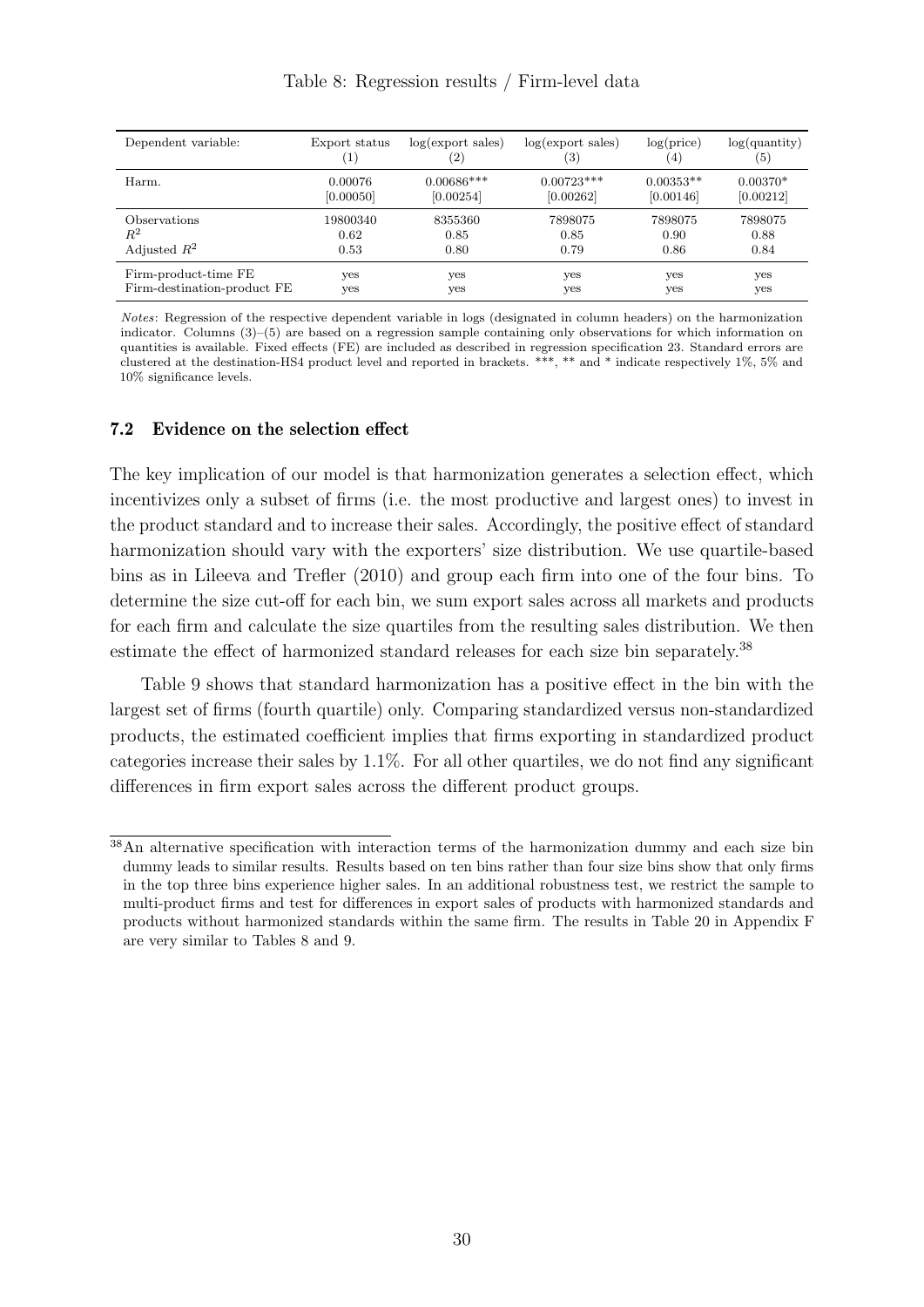<span id="page-31-0"></span>

| Dependent variable:         | log(export sales) |              |              |                   |  |
|-----------------------------|-------------------|--------------|--------------|-------------------|--|
|                             | (1)               | (2)          | 3)           | $\left( 4\right)$ |  |
|                             | 1st quartile      | 2nd quartile | 3rd quartile | 4th quartile      |  |
| Harm.                       | $-0.00210$        | 0.00470      | 0.00505      | $0.01065***$      |  |
|                             | [0.00493]         | [0.00385]    | [0.00351]    | [0.00273]         |  |
| Observations                | 1232275           | 1977829      | 2326224      | 2600890           |  |
| $R^2$                       | 0.84              | 0.85         | 0.86         | 0.85              |  |
| Adjusted $R^2$              | 0.73              | 0.77         | 0.80         | 0.81              |  |
| Firm-product-time FE        | yes               | yes          | yes          | yes               |  |
| Firm-destination-product FE | yes               | yes          | yes          | yes               |  |

#### Table 9: Regression results / Firm-size distribution

Notes: Regression of the log of export sales on the harmonization indicator for different firm-size bins. Column (1) contains the first quartile of firms with the smallest size. Column (2) contains firms in the second and column (3) in the third size quartile. Column (4) contains the fourth quartile with the largest 25% of exporting firms. Fixed effects (FE) are included as described in regression specification [23.](#page-29-2) Standard errors are clustered at the destination-HS4 product level and reported in brackets. \*\*\*, \*\* and \* indicate respectively 1%, 5% and 10% significance levels.

In addition to size, the selection effect should vary with bilateral and destination country characteristics. As equation [14](#page-12-3) shows, the effect should be higher in larger destination markets with lower bilateral trade costs. Due to cost complementarities, common harmonized standards accredited by many countries should induce more firms to adopt the standard and increase the positive effects. In Table [10](#page-32-0) panel (a), we interact the harmonization dummy with the log of nominal GDP in the destination country at the beginning of the sample period in the year 1995 (proxy for destination market size) as well as with the log of the bilateral distance between France and the destination country (to proxy for bilateral trade costs).[39](#page-31-1) In panel (b) we interact the harmonization dummy with the number of countries whose SSOs release a harmonized standard along with France. The results show that both destination market size and the number of harmonizing countries increase the positive effect of harmonization by inducing more firms to adopt the standard (the interaction term is now positive for the third and the fourth quartile of the size distribution, instead of just the fourth quartile). At the same time, this positive effect decreases with distance. For firms in other size-quartiles, the results are insignificant.

Our results on the size-dependent selection effects also inform on the regulatory nature of the product standards in our database. As discussed in Section [3,](#page-8-0) mandatory standards constrain all firms to produce according to the standard, requiring them to pay the associated sunk investment costs. This cost structure implies that average production costs increase more for smaller firms and should affect them the most. Given that the marginal exporter tends to be a small firm, we would expect that regulatory standards lead to changes in the number of exporters (i.e. extensive margin) and to larger changes in export sales for firms in lower quartiles of the size-distribution. As the results in Tables [8](#page-30-0) and [9](#page-31-0) show, we do not find empirical support for these predictions. This supports the assumption that standards in our database are primarily voluntary.

<span id="page-31-1"></span><sup>&</sup>lt;sup>39</sup>Using the log of a country's population in 1995 as an alternative measure of market size leads to very similar results.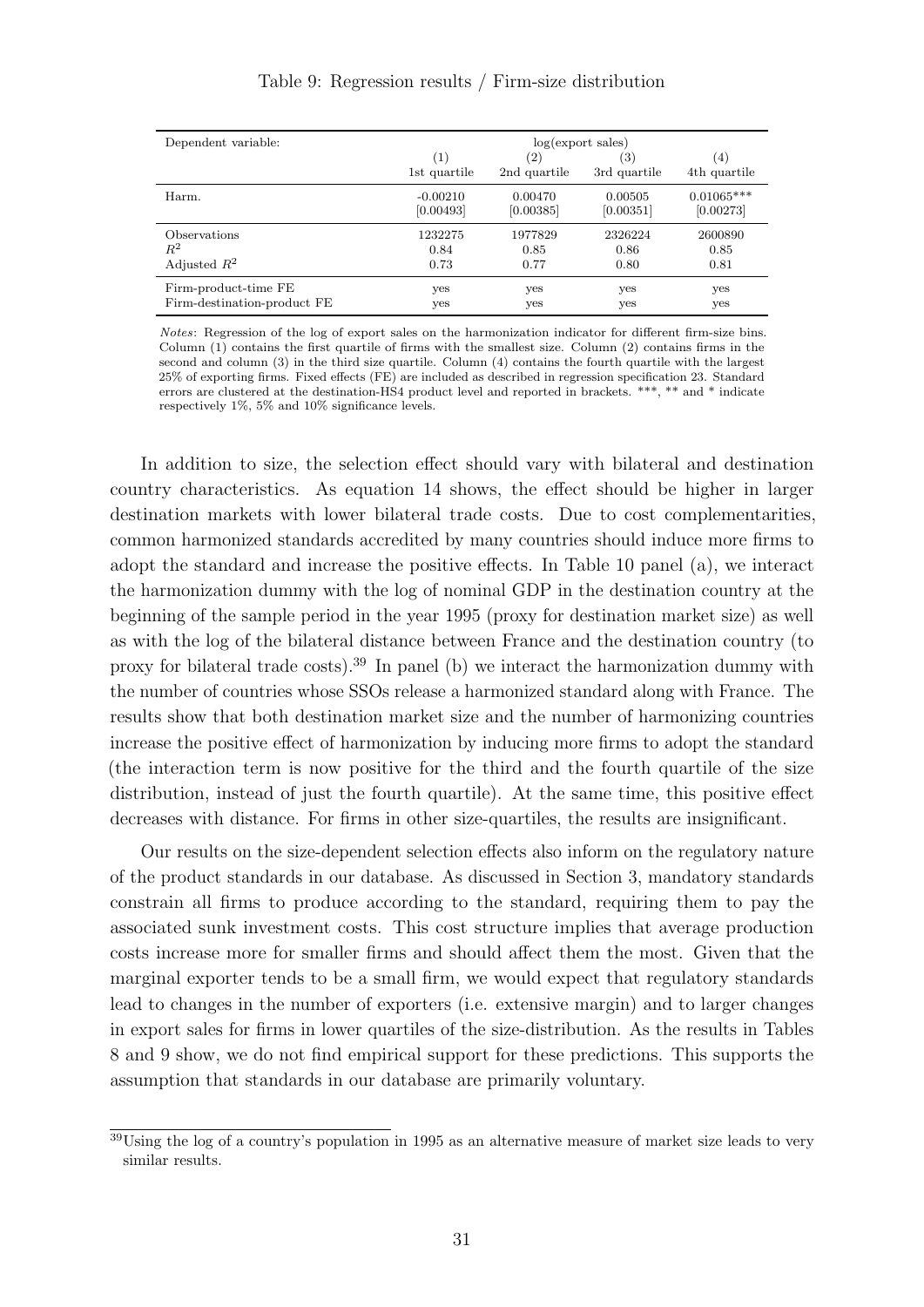<span id="page-32-0"></span>

| Dependent variable:         | log(export sales) |                   |              |               |  |
|-----------------------------|-------------------|-------------------|--------------|---------------|--|
|                             | (1)               | $\left( 2\right)$ | (3)          | (4)           |  |
|                             | 1st quartile      | 2nd quartile      | 3rd quartile | 4th quartile  |  |
| Harm.                       | 0.00021           | 0.00192           | 0.00124      | $0.00893***$  |  |
|                             | [0.00566]         | [0.00434]         | [0.00405]    | [0.00309]     |  |
| Harm. $x \log(\text{GDP})$  | 0.00002           | 0.00004           | $0.00014***$ | $0.00023***$  |  |
|                             | [0.00004]         | [0.00003]         | [0.00003]    | [0.00003]     |  |
| Harm. $x \log(distance)$    | -0.00026          | 0.00016           | 0.00003      | $-0.00028***$ |  |
|                             | [0.00024]         | [0.00013]         | [0.00011]    | [0.00009]     |  |
| Observations                | 1232275           | 1977829           | 2326224      | 2600890       |  |
| $R^2$                       | 0.84              | 0.85              | 0.86         | 0.85          |  |
| Adjusted $R^2$              | 0.73              | 0.77              | 0.80         | 0.81          |  |
| Firm-product-time FE        | yes               | yes               | yes          | yes           |  |
| Firm-destination-product FE | yes               | yes               | yes          | yes           |  |

(a) Market size and trade costs

|  |  | (b) Number of countries and trade costs |  |  |  |
|--|--|-----------------------------------------|--|--|--|
|--|--|-----------------------------------------|--|--|--|

| Dependent variable:                  | log(export sales) |                   |              |               |
|--------------------------------------|-------------------|-------------------|--------------|---------------|
|                                      | (1)               | $\left( 2\right)$ | (3)          | (4)           |
|                                      | 1st quartile      | 2nd quartile      | 3rd quartile | 4th quartile  |
| Harm.                                | 0.00030           | 0.00227           | 0.00289      | $0.01160***$  |
|                                      | [0.00561]         | [0.00431]         | [0.00402]    | [0.00304]     |
| Harm. x Nr. of countries harmonizing | 0.00027           | 0.00044           | $0.00162***$ | $0.00265***$  |
|                                      | [0.00046]         | [0.00034]         | [0.00030]    | [0.00037]     |
| Harm. $x \log(distance)$             | $-0.00028$        | 0.00013           | $-0.00009$   | $-0.00051***$ |
|                                      | [0.00024]         | [0.00014]         | [0.00012]    | [0.00010]     |
| Observations                         | 1232275           | 1977829           | 2326224      | 2600890       |
| $R^2$                                | 0.84              | 0.85              | 0.86         | 0.85          |
| Adjusted $R^2$                       | 0.73              | 0.77              | 0.80         | 0.81          |
| Firm-product-time FE                 | yes               | yes               | yes          | yes           |
| Firm-destination-product FE          | yes               | yes               | yes          | yes           |

Notes: Regression of the log of export sales on harmonization indicator for different firm-size bins. Columns (1) contains the first quartile of firms with the smallest size. Column (2) contains firm in the second and column (3) in the third size-quartile. Column (4) contains the fourth quartile with the largest 25% of exporting firms. Fixed effects (FE) are included as described in the regression specification [23.](#page-29-2) Standard errors are clustered at the destination-HS4 product level and reported in brackets. \*\*\*, \*\* and \* indicate respectively 1%, 5% and 10% significance levels.

#### 7.3 Evidence on demand effects

In the theoretical framework, we argue that the main channel through which standardization materializes into larger trade flows is higher consumer demand. Standards can increase product quality, create network effects, ensure interoperability and reduce information asymmetries; the use of a common standard renders extensive product descriptions obsolete, as producers can simply refer to the standard to inform importers of the properties of their product. Similarly, standards may allow consumers to infer the quality of a product via certification and labeling: it is easier for producers of high-quality goods to market their products. The resulting demand effects are captured by a shift in demand (respectively  $z_{ik}$  or  $z_k$ ) towards these standardized varieties. If demand effects indeed work via quality increases, reductions of information asymmetries, interoperability and network effects, we expect them to be larger for highly differentiated products. To address this issue, we use product classifications by [Rauch](#page-40-18) [\(1999\)](#page-40-18) and [Khandelwal](#page-39-14) [\(2010\)](#page-39-14) to categorize them into differentiated and homogeneous products.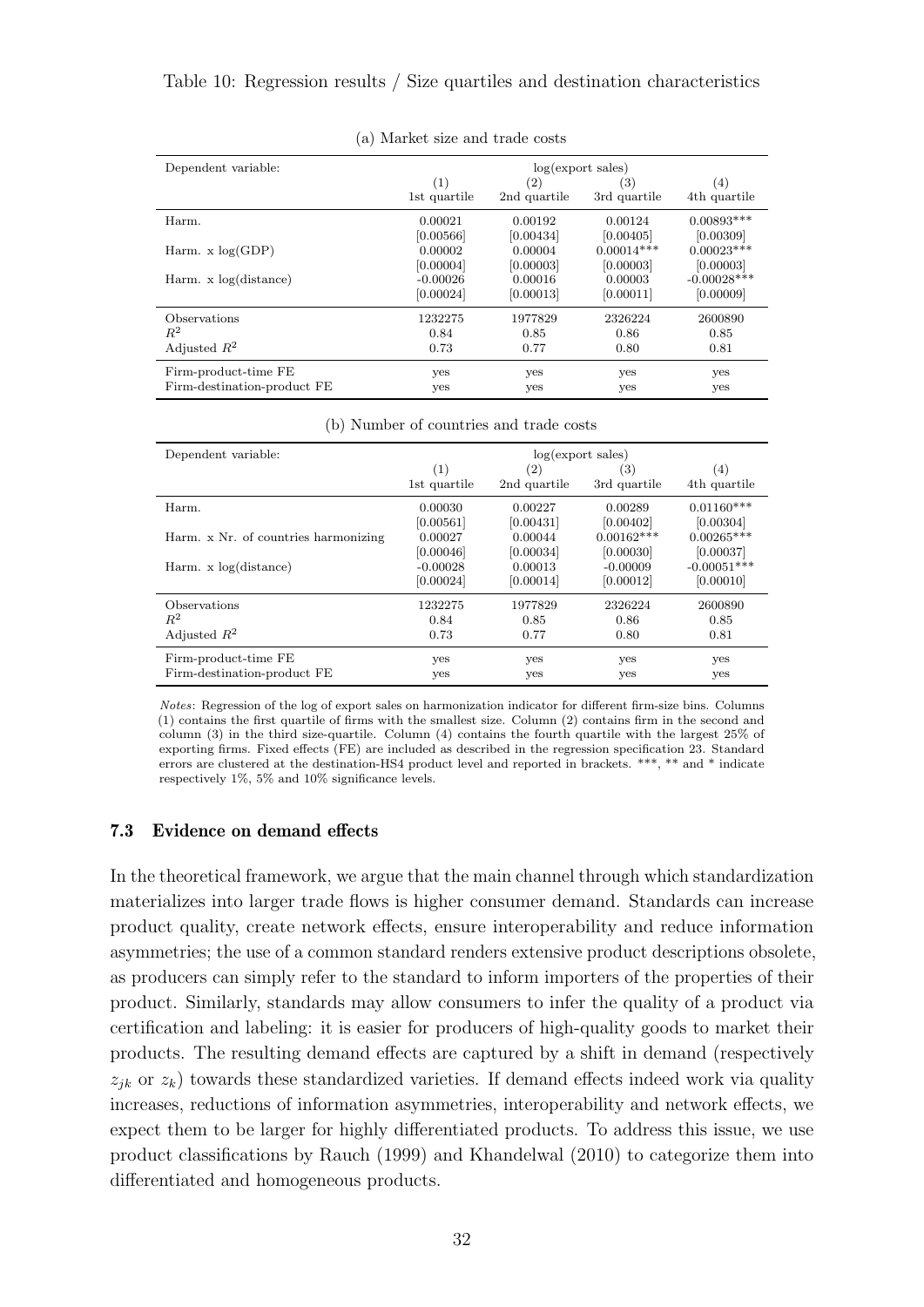The [Rauch](#page-40-18) [\(1999\)](#page-40-18) classification categorizes goods according to three types: differentiated products, products traded on organized exchanges, or products that have a reference price. We combine the latter two into one category and refer to them as homogeneous products. The other product classification is based on the "quality ladder" index from [Khandelwal](#page-39-14) [\(2010\)](#page-39-14). The "quality ladder" index measures the range of qualities within a product category and is defined as the difference between the highest and lowest quality level. As [Khandelwal](#page-39-14) [\(2010\)](#page-39-14) shows, a higher index is associated with a higher degree of differentiation.

We interact these indicators with our harmonization indicator and estimate the following specification for each size-bin and differentiation indicator  $(DI_k)$  in our firm-level dataset:

$$
Y_{fjnt} = \beta_0 h_{ijkt} + \beta_1 h_{ijkt} \text{DI}_k + f_{fjnt} + f_{fjt} + \varepsilon_{fjnt},\tag{24}
$$

The Rauch differentiation indicator  $DI_k = \text{Rauch}_k$  is a dummy indicator that takes the value of one if product k is a differentiated product as defined by [Rauch](#page-40-18)  $(1999)$  and the quality ladder indicator  $DI_k = Q$ ladder<sub>k</sub> is a dummy indicator that equals one for a product  $k$  if the product-specific quality ladder index from [Khandelwal](#page-39-14)  $(2010)$  is above the median index.[40](#page-33-0)

Table [11](#page-34-0) shows that the effect of harmonized standard releases is mainly present in differentiated products. The positive coefficient for the interaction term with the Rauch dummy for the third and fourth quartile in panel (a) implies that standard harmonization increases international trade only for differentiated products, while the insignificant effect for the harmonization variable suggests no effect for homogeneous products. Similarly, panel (b) shows that the positive effect of standard harmonization extends also to the third quartile for product categories with a longer than median quality ladder.

Taken together, these results present suggestive evidence that standards increase demand through an increase in compatibility, improvements in product quality or a reduction of information asymmetries. This interpretation is similar to [Rauch](#page-40-18) [\(1999\)](#page-40-18) or more recently [Brynjolfsson et al.](#page-37-15) [\(2019\)](#page-37-15), who show that a reduction in search costs, as in the case of language barriers, increases trade flows, and that this effect is even more pronounced for differentiated products. On the aggregate level, these effects are sizeable. When running the same regressions on the product-level, the introduction of harmonized standards raises trade for differentiated products by respectively 1.9% (Rauch dummy) and  $2.4\%$  (Qladder dummy), substantially higher than the baseline estimate of  $0.59\%$ .<sup>[41](#page-33-1)</sup>

<span id="page-33-0"></span> $^{40}$ In an alternative specification, we use the product-specific quality ladder index rather than a dummy variable and experiment with using the elasticity of substitution estimates from [Soderbery](#page-40-19) [\(2018\)](#page-40-19) as proxy for the degree of product differentiation. Both modifications lead to similar results.

<span id="page-33-1"></span><sup>41</sup>Detailed results are available upon request.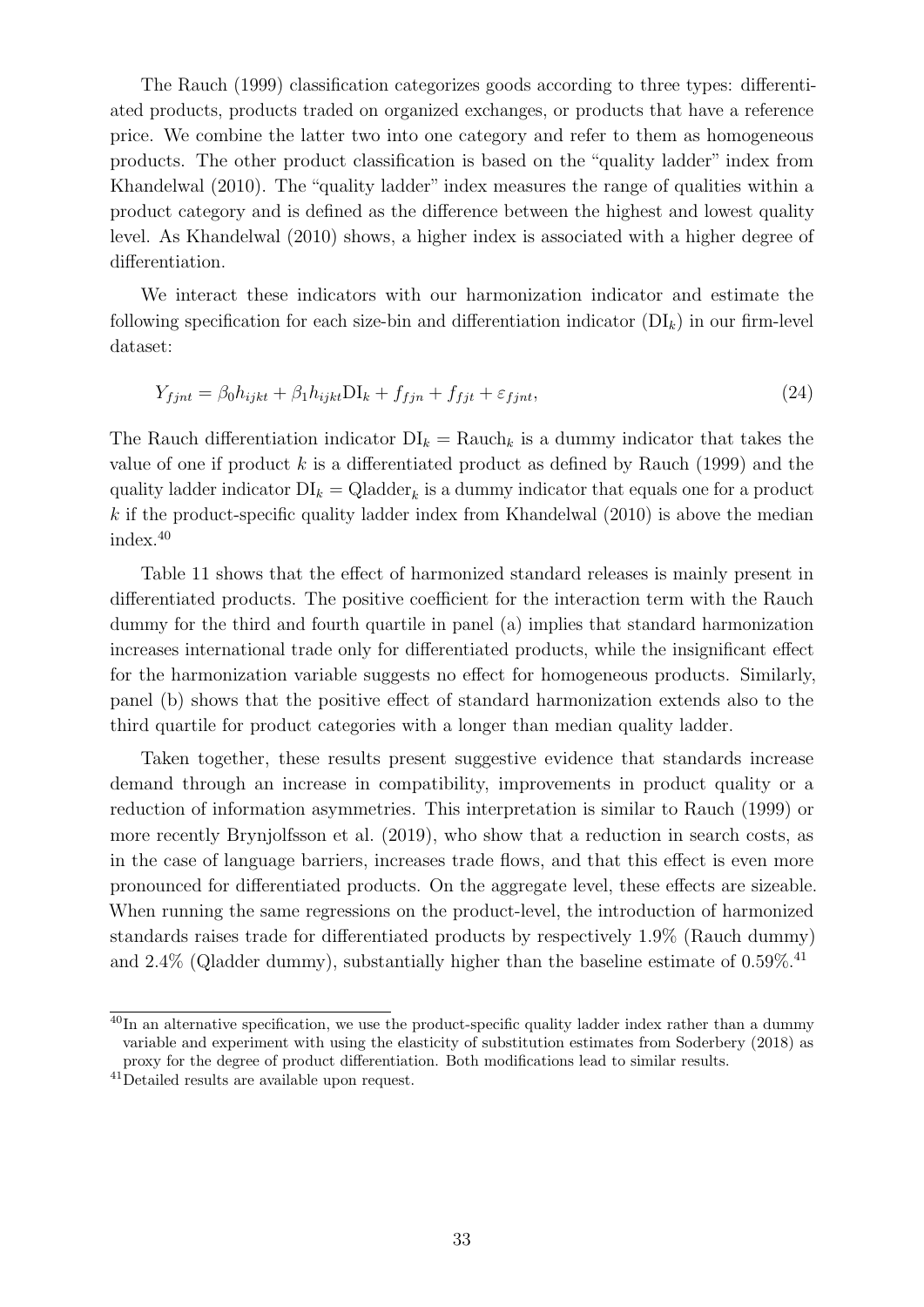<span id="page-34-0"></span>

| Dependent variable:         | log(export sales) |                   |              |              |
|-----------------------------|-------------------|-------------------|--------------|--------------|
|                             | (1)               | $\left( 2\right)$ | (3)          | (4)          |
|                             | 1st quartile      | 2nd quartile      | 3rd quartile | 4th quartile |
| Harm.                       | $-0.00139$        | 0.00313           | $-0.00082$   | 0.00049      |
|                             | [0.00634]         | [0.00468]         | [0.00415]    | [0.00409]    |
| Harm. x Rauch               | $-0.00074$        | 0.00172           | $0.00663**$  | $0.01091***$ |
|                             | [0.00402]         | [0.00303]         | [0.00283]    | [0.00325]    |
| Observations                | 1232275           | 1977829           | 2326224      | 2600890      |
| $R^2$                       | 0.84              | 0.85              | 0.86         | 0.85         |
| Adjusted $R^2$              | 0.73              | 0.77              | 0.80         | 0.81         |
| Firm-product-time FE        | yes               | yes               | yes          | yes          |
| Firm-destination-product FE | yes               | yes               | yes          | yes          |

(a) Rauch specification

|  |  |  | (b) Quality ladder specification |
|--|--|--|----------------------------------|
|--|--|--|----------------------------------|

| Dependent variable:         | log(export sales) |              |              |              |
|-----------------------------|-------------------|--------------|--------------|--------------|
|                             | (1)               | (2)          | (3)          | (4)          |
|                             | 1st quartile      | 2nd quartile | 3rd quartile | 4th quartile |
| Harm.                       | $-0.00417$        | 0.00331      | 0.00267      | $0.00882***$ |
|                             | [0.00527]         | [0.00401]    | [0.00359]    | [0.00290]    |
| Harm, x ladder              | 0.00281           | 0.00201      | $0.00380**$  | $0.00310**$  |
|                             | [0.00248]         | [0.00163]    | [0.00148]    | [0.00144]    |
| Observations                | 1232275           | 1977829      | 2326224      | 2600890      |
| $R^2$                       | 0.84              | 0.85         | 0.86         | 0.85         |
| Adjusted $R^2$              | 0.73              | 0.77         | 0.80         | 0.81         |
| Firm-product-time FE        | yes               | yes          | yes          | yes          |
| Firm-destination-product FE | yes               | yes          | yes          | yes          |

Notes: Regression of the log of export sales on the harmonization indicator for different firm-size bins. Column (1) contains the first quartile of firms with the smallest size. Column (2) contains firm in the second and column (3) in the third size-quartile. Column (4) contains the fourth quartile with the largest 25% of exporting firms. Fixed effects (FE) are included as described in regression specification [23.](#page-29-2) Standard errors are clustered at the destination-HS4 product level and reported in brackets. \*\*\*, \*\* and \* indicate respectively 1%, 5% and 10% significance levels.

## 7.4 Evidence on standardization benefits

Our database covers a wide range of standards, both in terms of the products affected as well as the purposes of the standard. While the above section shows that the demand effect is stronger for products for which standardization is particularly useful, this section provides evidence on the type of standardization benefits that generate these demand effects. We use keywords of the bibliographical information contained in our standards database to infer the content and purpose of a standard. We consider the following set of keywords: "testing", "quality", "safety", "environment", "compatibility", "terminology", "network", "components" and "measurement". Standards containing the keywords "environment", "compatibility", "network" and "components" proxy for network effects and interoperability, while the keywords "testing", "quality", "safety", "terminology" and "measurement" are more likely to capture information asymmetries and quality. In the empirical specification, we estimate the effect of harmonized standards for each keyword and each firm-size bin of our firm-level dataset separately.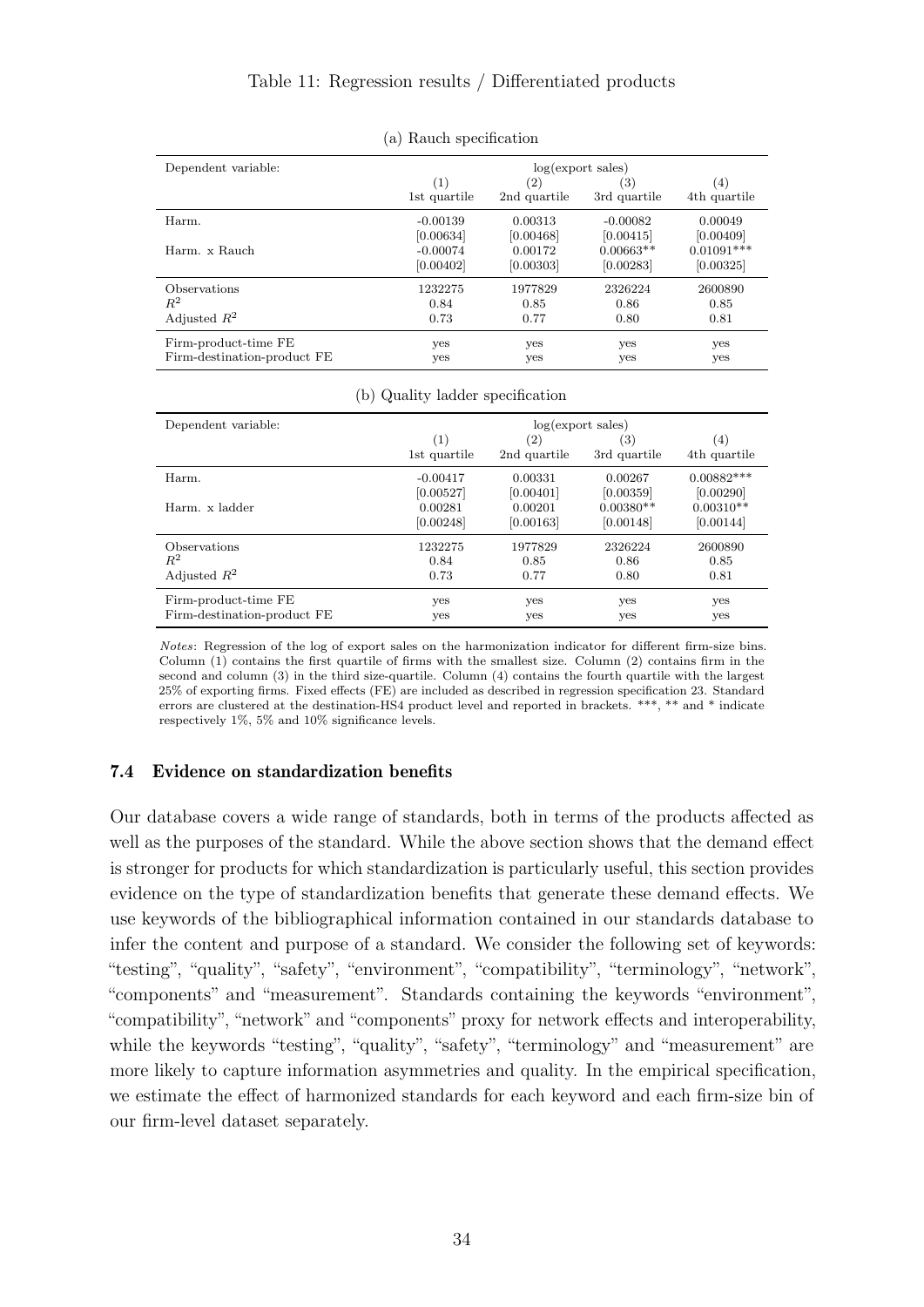#### <span id="page-35-0"></span>Table 12: Regression results / Firm-level results per quartile and keyword

| Dependent variable:         | log(export sales) |                   |              |              |
|-----------------------------|-------------------|-------------------|--------------|--------------|
|                             | (1)               | $\left( 2\right)$ | (3)          | (4)          |
|                             | 1st quartile      | 2nd quartile      | 3rd quartile | 4th quartile |
| Harm. KW(Testing)           | 0.00075           | 0.00536           | 0.00126      | $0.00795**$  |
|                             | [0.00651]         | [0.00499]         | [0.00432]    | [0.00346]    |
| Harm. KW(Quality)           | 0.00668           | 0.00741           | 0.00223      | $0.01170***$ |
|                             | [0.00564]         | [0.00509]         | [0.00460]    | [0.00389]    |
|                             |                   |                   |              |              |
| Harm. KW(Safety)            | 0.00425           | 0.00720           | $-0.00301$   | $0.01215***$ |
|                             | [0.00607]         | [0.00473]         | [0.00413]    | [0.00342]    |
| Harm. KW(Terminology)       | 0.00080           | 0.00770           | 0.00166      | $0.01273***$ |
|                             | [0.00572]         | [0.00476]         | [0.00400]    | [0.00339]    |
|                             |                   |                   |              |              |
| Harm. KW(Measurement)       | 0.00816           | $0.00958**$       | $0.00753*$   | $0.01250***$ |
|                             | [0.00602]         | [0.00485]         | [0.00400]    | [0.00365]    |
| Firm-product-time FE        | yes               | yes               | yes          | yes          |
| Firm-destination-product FE | yes               | yes               | yes          | yes          |

(a) Keywords (KW) capturing quality and information asymmetries

(b) Keywords (KW) capturing interoperability and network effects

| Dependent variable:         | log(export sales) |              |                   |              |
|-----------------------------|-------------------|--------------|-------------------|--------------|
|                             | (1)               | (2)          | $\left( 3\right)$ | (4)          |
|                             | 1st quartile      | 2nd quartile | 3rd quartile      | 4th quartile |
| Harm. KW(Environment)       | 0.00979           | 0.00033      | $-0.00542$        | 0.00497      |
|                             | [0.00829]         | [0.00714]    | [0.00549]         | [0.00417]    |
| Harm. KW(Compatibility)     | 0.01121           | 0.00949      | 0.00754           | $-0.00516$   |
|                             | [0.01151]         | [0.00814]    | [0.00717]         | [0.00552]    |
| Harm. KW(Network)           | $-0.00801$        | 0.00180      | 0.01531           | 0.00330      |
|                             | [0.01524]         | [0.01160]    | [0.01104]         | [0.00751]    |
| Harm. KW(Components)        | 0.00689           | $0.00868*$   | $0.01311***$      | $0.01321***$ |
|                             | [0.00581]         | [0.00475]    | [0.00413]         | [0.00375]    |
| Firm-product-time FE        | yes               | yes          | yes               | yes          |
| Firm-destination-product FE | yes               | yes          | yes               | yes          |

Notes: Separate regressions of the log of export sales on the harmonization indicator for each keyword for different firm-size bins. Column (1) contains the first quartile of firms with the smallest size. Column (2) contains firms in the second and column (3) in the third size-quartile. Column (4) contains the fourth quartile with the largest 25% of exporting firms. Fixed effects (FE) are included as described in regression specification [23.](#page-29-2) Standard errors are clustered at the destination-HS4 product level and reported in brackets. \*\*\*, \*\* and \* indicate respectively 1%, 5% and 10% significance levels.

Table [12](#page-35-0) shows the results. Standards that contain keywords related to information asymmetries and quality ("testing", "quality", "safety", "terminology" and "measurement") increase trade for larger firms (i.e. those in the fourth size quartile) exporting these products. Among the keywords that address interoperability and network effects only the standards containing the keyword "components" lead to significant effects. For all other keywords, we do not find any significant effect. These results suggest that standards increase product demand predominantly by signaling higher quality and safety as well as by reducing information asymmetries about product attributes through common terminology and measurement. The reduction in information asymmetries could also explain the positive effects for the keyword "components" if harmonized standards define product characteristics that facilitate the access to foreign inputs.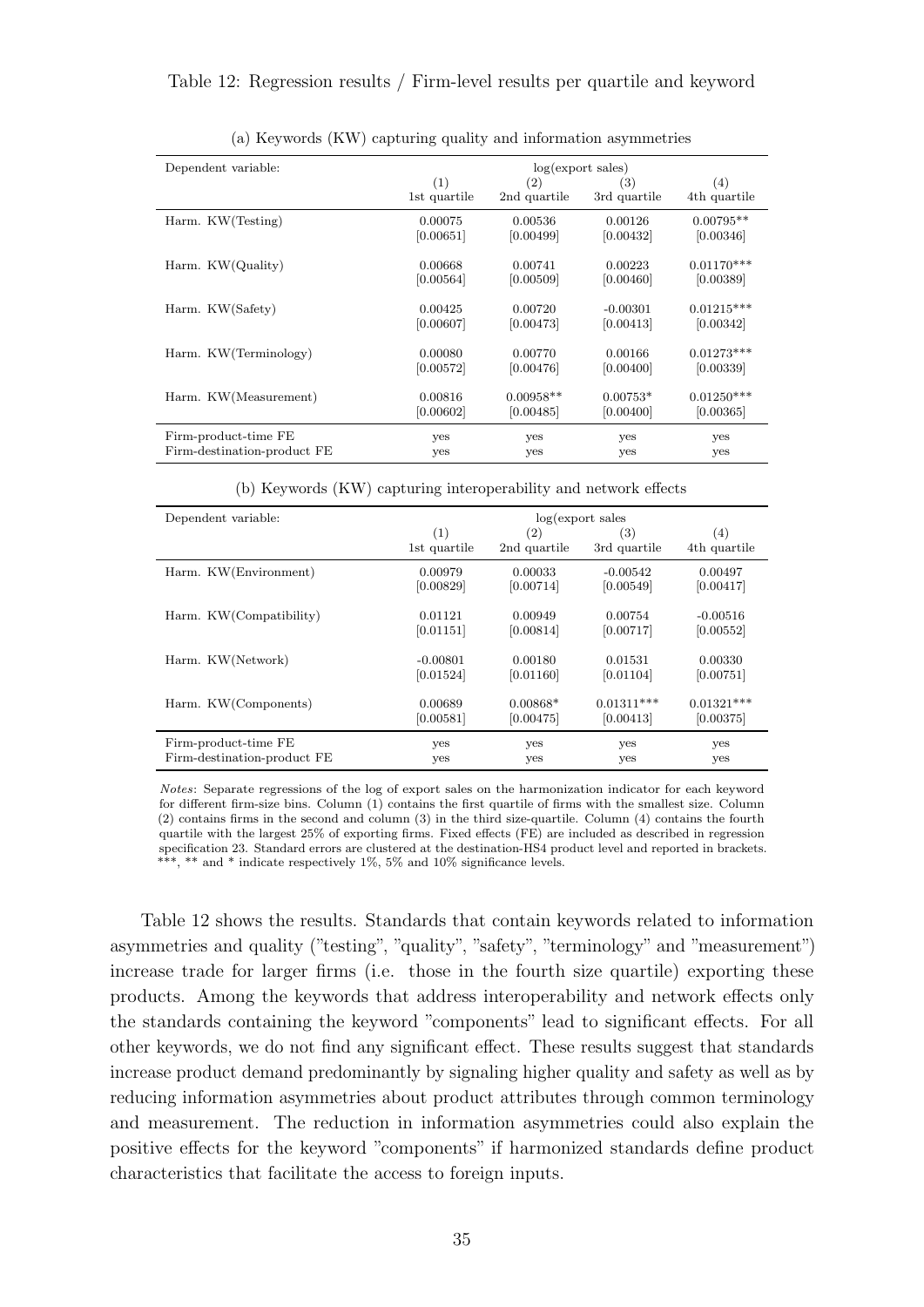Taken together, our firm-level results support the presence of our model's size-dependent selection effect. Due to the presence of sunk investment costs not all firms can take advantage of the positive demand effects from harmonized standards. According to our estimates, only firms in the upper quartile choose to produce in accordance with the harmonized standard. These firms benefit from higher product demand that allows them to sell larger volumes.

# 8 Conclusion

Data limitations have prevented a thorough empirical analysis of the economic effects of standardization and cross-border harmonization efforts. This paper is a first attempt to fill this gap by providing a novel database that tracks national and international product standards and quantifies their impact on international trade. Each year during the period from 1995 to 2014, Standard Setting Organizations (SSOs) released harmonized standards that affected more than 40% of globally traded products. Our results suggest that they are an effective policy tool in facilitating common product specifications across countries and in fostering trade integration. According to our estimates, the release of harmonized products standards can explain up to 13% of the growth in global trade during our sample period.

While our results show that cross-country standardization efforts are helping firms market their products abroad, important questions remain with respect to the optimality of the standard-setting process. An important finding of the paper is that predominantly large firms benefit from standard harmonization. From a competition policy point of view, this raises concerns if standards require the use of patents developed by these firms and necessitate royalty payments (see, for example, [Schmalensee,](#page-40-12) [2009,](#page-40-12) [Llanes and Poblete,](#page-39-10) [2014](#page-39-10) and [Lerner and Tirole,](#page-39-9) [2015](#page-39-9) for a recent discussion). The fact that large firms profit disproportionately from the standard-setting process implies that they have strong incentives to lobby governments in making these standards regulatory, for example within a preferential trade agreement.[42](#page-36-0) This would lower consumer welfare, see [Maggi and Ossa](#page-39-8) [\(2020\)](#page-39-8) for a recent discussion on producer lobbying and the inclusion of regulatory product standards within preferential trade agreements.

Analyzing the effects of standards on market structure and investigating which factors contribute to their development and accreditation in the first place are important avenues for future research.

<span id="page-36-0"></span><sup>42</sup>As [McDaniels et al.](#page-39-15) [\(2018\)](#page-39-15) document, more and more preferential trade agreements explicitly refer to voluntary product standards making them de facto legally binding.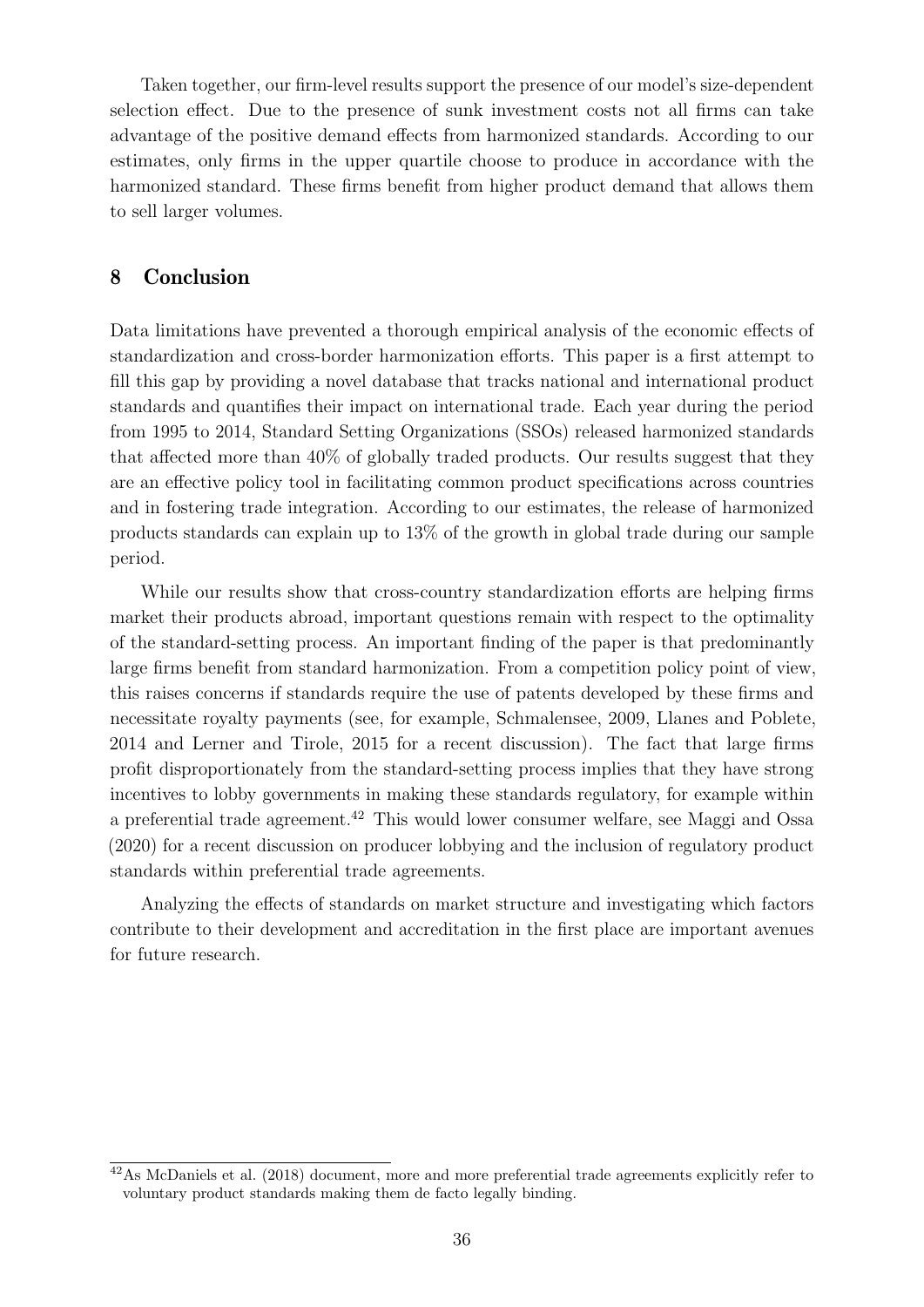# References

- <span id="page-37-4"></span>Amiti, Mary and Amit K. Khandelwal (2013): Import Competition and Quality Upgrading. The Review of Economics and Statistics, 95(2), pp. 476–490.
- <span id="page-37-6"></span>Arkolakis, Costas, Sharat Ganapati and Marc-Andreas Muendler (2021): The extensive margin of exporting products: A firm-level analysis. American Economic Journal: Macroeconomics, 13(4), pp. 182–245.
- <span id="page-37-3"></span>Atkeson, Andrew, Christian Hellwig and Guillermo Ordoñez (2014): Optimal regulation in the presence of reputation concerns. The Quarterly Journal of Economics, 130(1), pp. 415–464.
- <span id="page-37-12"></span>Baier, Scott L., Jeffrey H. Bergstrand and Michael Feng (2014): Economic integration agreements and the margins of international trade. Journal of International Economics, 93(3), pp. 339–350.
- <span id="page-37-10"></span>Baldwin, Richard E (2011): 21st Century Regionalism: Filling the gap between 21st century trade and 20th century trade rules. CEPR Policy Insight 56, Centre for Economic Policy Research.
- <span id="page-37-2"></span>Baldwin, Richard E., John McLaren and Arvind Panagariya (2000): Regulatory protectionism, developing nations, and a two-tier world trade system. In: Brookings Trade Forum, pp. 237–293. JSTOR.
- <span id="page-37-0"></span>Baron, Justus and Daniel F. Spulber (2018): Technology standards and standard setting organizations: Introduction to the Searle Center Database. Journal of Economics  $\mathscr$ Management Strategy, 27(3), pp. 462–503.
- <span id="page-37-5"></span>Bas, Maria and Vanessa Strauss-Kahn (2015): Input-trade liberalization, export prices and quality upgrading. Journal of International Economics, 95(2), pp. 250–262.
- <span id="page-37-9"></span>Berman, Nicolas, Vincent Rebeyrol and Vincent Vicard (2019): Demand Learning and Firm Dynamics: Evidence from Exporters. The Review of Economics and Statistics,  $101(1)$ , pp. 91–106.
- <span id="page-37-7"></span>Blind, Knut (2004): The Economics of Standards: Theory, Evidence, Policy. Edward Elgar Publishing Ltd.
- <span id="page-37-15"></span>Brynjolfsson, Erik, Xiang Hui and Meng Liu (2019): Does machine translation affect international trade? Evidence from a large digital platform. Management Science, 65(12), pp. 5449–5460.
- <span id="page-37-13"></span>Buera, Francisco J, Alexander Monge-Naranjo and Giorgio E Primiceri (2011): Learning the wealth of nations. *Econometrica*,  $79(1)$ , pp. 1–45.
- <span id="page-37-14"></span>Buono, Ines and Guy Lalanne (2012): The effect of the Uruguay Round on the intensive and extensive margins of trade. Journal of International Economics, 86(2), pp. 269–283.
- <span id="page-37-1"></span>Bustos, Paula (2011): Trade liberalization, exports, and technology upgrading: Evidence on the impact of MERCOSUR on Argentinian firms. American economic review, 101(1), pp. 304–40.
- <span id="page-37-11"></span>Chaney, T. (2008): Distorted gravity: The intensive and extensive margins of international trade. The American Economic Review, 98(4), pp. 1707–1721.
- <span id="page-37-8"></span>Chen, Maggie Xiaoyang and Aaditya Mattoo (2008): Regionalism in standards: Good or bad for trade? Canadian Journal of Economics, 41(3), pp. 838–863.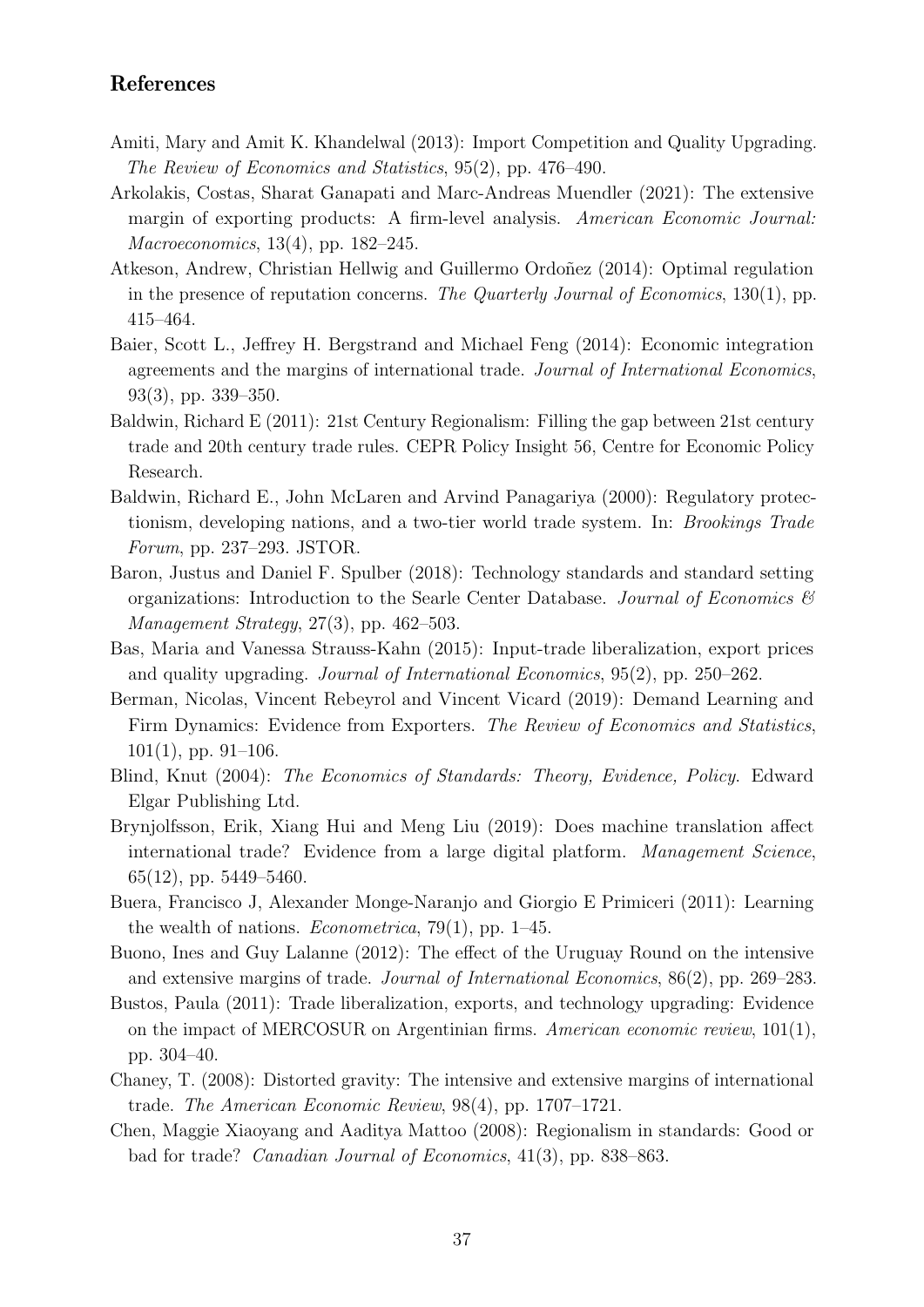- <span id="page-38-7"></span>Chen, Natalie and Dennis Novy (2012): On the measurement of trade costs: direct vs. indirect approaches to quantifying standards and technical regulations. World Trade *Review*, 11(3), pp. 401–414.
- <span id="page-38-1"></span>Costinot, Arnaud (2008): A comparative institutional analysis of agreements on product standards. Journal of International Economics, 75(1), pp. 197–213.
- <span id="page-38-12"></span>David, Paul A (1985): Clio and the Economics of QWERTY. The American economic review, 75(2), pp. 332–337.
- <span id="page-38-10"></span>Disdier, Anne-Célia, Lionel Fontagné and Olivier Cadot (2015): North-South standards harmonization and international trade. World Bank Economic Review, 29(2), pp. 327–352.
- <span id="page-38-5"></span>Fan, Haichao, Yao Amber Li and Stephen R. Yeaple (2015): Trade Liberalization, Quality, and Export Prices. The Review of Economics and Statistics, 97(5), pp. 1033–1051.
- <span id="page-38-4"></span>Farrell, Joseph and Paul Klemperer (2007): Coordination and lock-in: Competition with switching costs and network effects. Handbook of Industrial Organization, 3, pp. 1967–2072.
- <span id="page-38-13"></span>Farrell, Joseph and Garth Saloner (1986): Installed Base and Compatibility: Innovation, Product Preannouncements, and Predation. The American Economic Review, 76(5), pp. 940–955.
- <span id="page-38-0"></span>Farrell, Joseph von R. and Garth Saloner (1985): Standardization, compatibility, and innovation. The RAND Journal of Economics, 16(1), pp. 70–83.
- <span id="page-38-9"></span>Fernandes, Ana M., Esteban Ferro and John S. Wilson (2019): Product standards and firms' export decisions. The World Bank Economic Review, 33(2), pp. 353–374.
- <span id="page-38-3"></span>Fischer, Ronald and Pablo Serra (2000): Standards and protection. Journal of International Economics,  $52(2)$ , pp. 377–400.
- <span id="page-38-8"></span>Fontagn´e, Lionel, Gianluca Orefice, Roberta Piermartini and Nadia Rocha (2015): Product standards and margins of trade: Firm-level evidence. Journal of International Economics,  $97(1)$ , pp.  $29-44$ .
- <span id="page-38-2"></span>Gandal, Neil and Oz Shy (2001): Standardization policy and international trade. Journal of International Economics, 53(2), pp. 363–383.
- <span id="page-38-14"></span>Gaulier, Guillaume and Soledad Zignago (2010): BACI: International Trade Database at the Product-Level. The 1994-2007 Version. CEPII Working Paper 2010-23, Centre d'Etudes Prospectives et d'Informations Internationales.
- <span id="page-38-16"></span>Giuliano, Paola, Prachi Mishra and Antonio Spilimbergo (2013): Democracy and reforms: evidence from a new dataset. American Economic Journal: Macroeconomics, 5(4), pp. 179–204.
- <span id="page-38-11"></span>Grossman, Gene M., Phillip McCalman and Robert W. Staiger (2021): The "New" Economics of Trade Agreements: From Trade Liberalization to Regulatory Convergence? Econometrica, 89(1), pp. 215–249.
- <span id="page-38-15"></span>Han, Xinfen, Julia Schmidt and Walter Steingress (2019): Constructing a Concordance Table between HS and ICS. Mimeo.
- <span id="page-38-6"></span>Handley, Kyle and Nuno Limão (2017): Policy Uncertainty, Trade, and Welfare: Theory and Evidence for China and the United States. American Economic Review, 107(9), pp. 2731–83.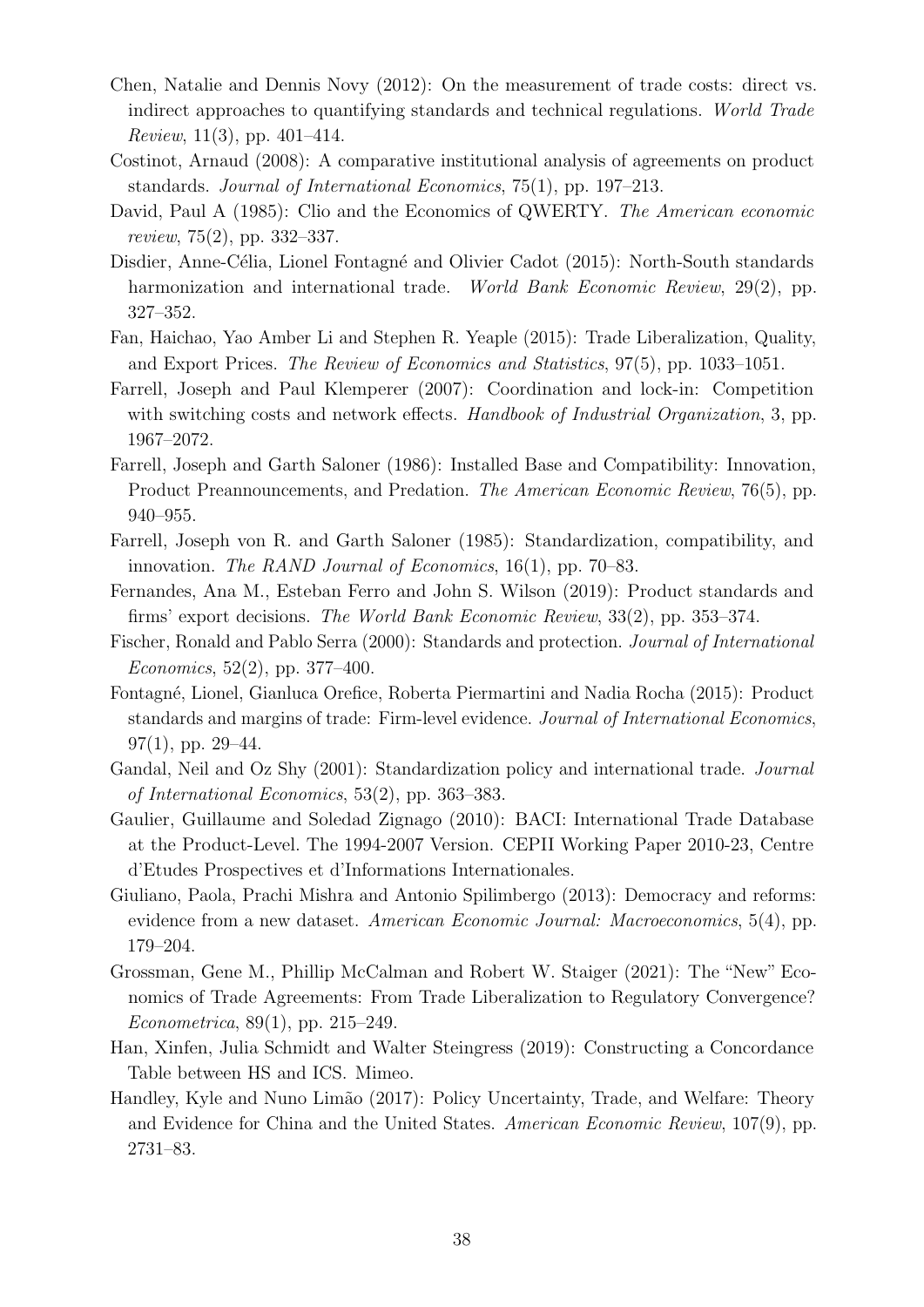- <span id="page-39-12"></span>Head, Keith and Thierry Mayer (2014): Chapter 3 - Gravity Equations: Workhorse,Toolkit, and Cookbook. In: Gita Gopinath, Elhanan Helpman and Kenneth Rogoff (eds.), Handbook of International Economics, Handbook of International Economics, vol. 4, pp. 131–195. Elsevier.
- <span id="page-39-0"></span>ISO (2016): Annual Report: Navigating a World in Transition. Tech. rep., International Organization for Standardization, Geneva.
- <span id="page-39-3"></span>Katz, Michael L. and Carl Shapiro (1985): Network externalities, competition, and compatibility. The American Economic Review, 75(3), pp. 424–440.
- <span id="page-39-11"></span>Kee, Hiau Looi, Alessandro Nicita and Marcelo Olarreaga (2009): Estimating trade restrictiveness indices. The Economic Journal, 119(534), pp. 172–199.
- <span id="page-39-14"></span>Khandelwal, Amit (2010): The long and short (of) quality ladders. The Review of Economic Studies, 77(4), pp. 1450–1476.
- <span id="page-39-1"></span>Kindleberger, Charles P. (1983): Standards as Public, Collective and Private Goods.  $Kyklos, 36(3), pp. 377-396.$
- <span id="page-39-16"></span>Larch, Mario, Joschka Wanner, Yoto V Yotov and Thomas Zylkin (2019): Currency unions and trade: A PPML re-assessment with high-dimensional fixed effects. Oxford Bulletin of Economics and Statistics, 81(3), pp. 487–510.
- <span id="page-39-2"></span>Leland, Hayne E (1979): Quacks, lemons, and licensing: A theory of minimum quality standards. Journal of Political Economy, 87(6), pp. 1328–1346.
- <span id="page-39-9"></span>Lerner, Josh and Jean Tirole (2015): Standard-Essential Patents. Journal of Political Economy,  $123(3)$ , pp.  $547-586$ .
- <span id="page-39-4"></span>Lileeva, Alla and Daniel Trefler (2010): Improved access to foreign markets raises plantlevel productivity... for some plants. The Quarterly journal of economics, 125(3), pp. 1051–1099.
- <span id="page-39-10"></span>Llanes, Gastón and Joaquín Poblete (2014): Ex ante agreements in standard setting and patent-pool formation. Journal of Economics & Management Strategy, 23(1), pp. 50–67.
- <span id="page-39-5"></span>Macedonia, Luca and Ariel Weinberger (2022): Quality heterogeneity and misallocation: The welfare benefits of raising your standards. Journal of International Economics, 134, p. 103544.
- <span id="page-39-8"></span>Maggi, Giovanni and Ralph Ossa (2020): Are trade agreements good for you? NBER Working Paper 27252, National Bureau of Economic Research.
- <span id="page-39-6"></span>Maskus, Keith E., Tsunehiro Otsuki and John S. Wilson (2005): The cost of compliance with product standards for firms in developing countries: An econometric study. Policy Research Working Paper Series 3590, The World Bank.
- <span id="page-39-7"></span>Maur, Jean-Christophe and Ben Shepherd (2011): Product Standards. In: Jean-Pierre Chauffour and Jean-Christophe Maur (eds.), Preferential Trade Agreement Policies for Development, pp. 197–216. The World Bank.
- <span id="page-39-13"></span>Mayer, Thierry and Soledad Zignago (2011): Notes on CEPII's Distances Measures: The GeoDist Database. CEPII Working Paper 2011-25, Centre d'Etudes Prospectives et d'Informations Internationales.
- <span id="page-39-15"></span>McDaniels, Devin, Ana Cristina Molina and Erik N Wijkström (2018): A Closer Look At WTO's Third Pillar: How WTO Committees Influence Regional Trade Agreements. Journal of International Economic Law, 21(4), pp. 815–843.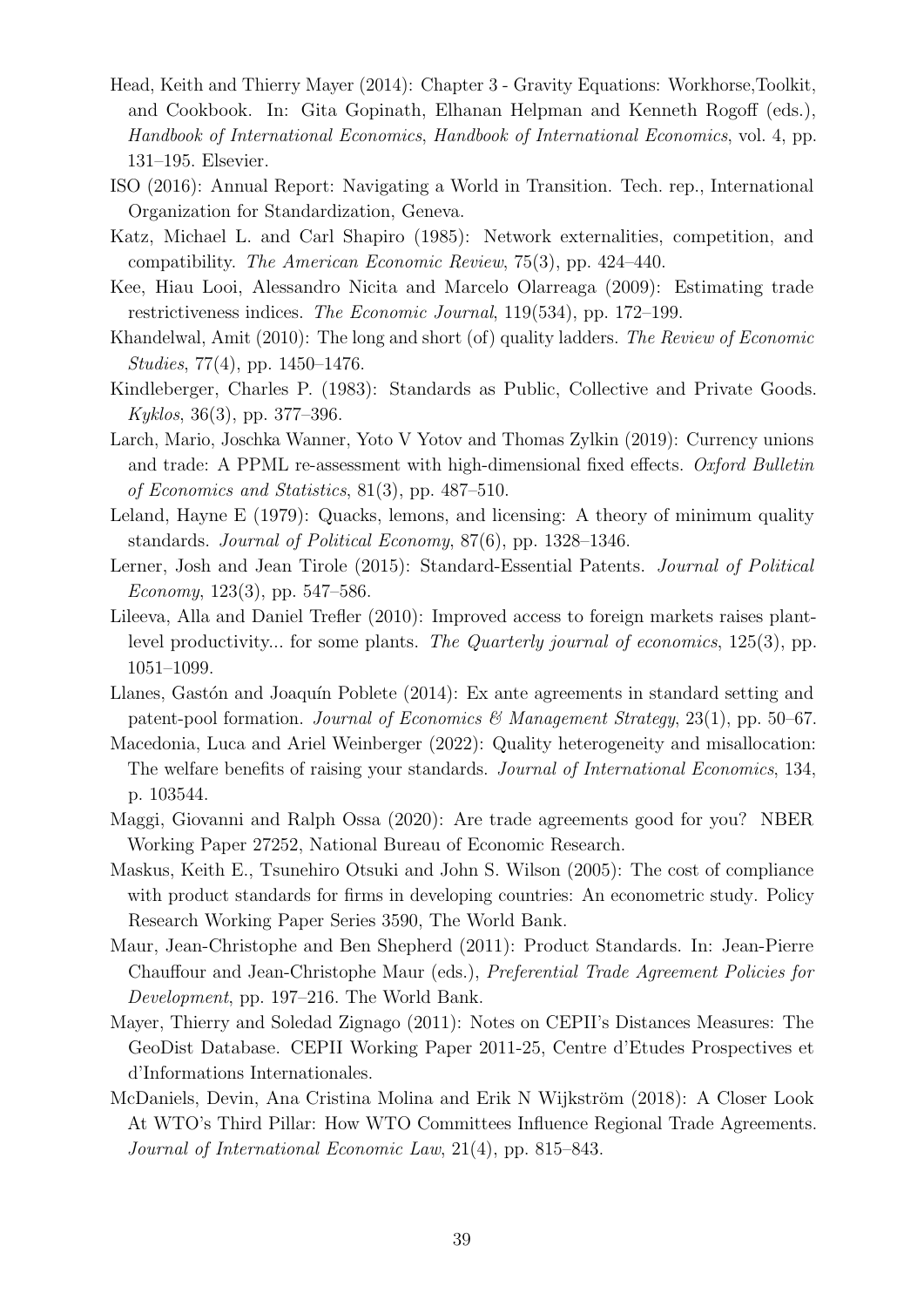- <span id="page-40-2"></span>Mei, Yuan (2018): Regulatory Protection and the Role of International Cooperation. Mimeo.
- <span id="page-40-13"></span>Melitz, M. J. (2003): The impact of trade on intra-industry reallocations and aggregate industry productivity. Econometrica, 71(6), pp. 1695–1725.
- <span id="page-40-15"></span>Melitz, Marc J. and Stephen J. Redding (2015): New Trade Models, New Welfare Implications. The American Economic Review, 105(3), pp. 1105–1146.
- <span id="page-40-16"></span>Moenius, Johannes (2006): The good, the bad and the ambiguous: standards and trade in agricultural products. In: IATRC Summer Symposium, vol. 5, pp. 28–30.
- <span id="page-40-9"></span>Parenti, Mathieu and Gonzague Vannoorenberghe (2022): A Simple Theory of Deep Trade Integration. CEPR Discussion Papers 17199, Centre for Economic Policy Research.
- <span id="page-40-1"></span>Podhorsky, Andrea (2013): Certification programs and north-south trade. Journal of Public Economics, 108, pp. 90–104.
- <span id="page-40-18"></span>Rauch, James E. (1999): Networks versus markets in international trade. Journal of International Economics, 48(1), pp. 7–35.
- <span id="page-40-8"></span>Reyes, José-Daniel (2011): International Harmonization of Product Standards and Firm Heterogeneity in International Trade. Policy Research Working Paper Series 5677, The World Bank.
- <span id="page-40-6"></span>Rodrigue, Joel and Yong Tan (2019): Price, Product Quality, And Exporter Dynamics: Evidence From China. International Economic Review, 60(4), pp. 1911–1955.
- <span id="page-40-0"></span>Ronnen, Uri (1991): Minimum Quality Standards, Fixed Costs, and Competition. The RAND Journal of Economics, 22(4), pp. 490–504.
- <span id="page-40-12"></span>Schmalensee, Richard (2009): Standard-setting, innovation specialists and competition policy. The Journal of Industrial Economics, 57(3), pp. 526–552.
- <span id="page-40-14"></span>Shepherd, Ben (2007): Product Standards, Harmonization, and Trade: Evidence from the Extensive Margin. Policy Research Working Paper Series 4390, The World Bank.
- <span id="page-40-17"></span>Silva, J. M. C. Santos and Silvana Tenreyro (2006): The Log of Gravity. The Review of Economics and Statistics, 88(4), pp. 641–658.
- <span id="page-40-19"></span>Soderbery, Anson (2018): Trade elasticities, heterogeneity, and optimal tariffs. *Journal of* International Economics, 114, pp. 44–62.
- <span id="page-40-10"></span>Spulber, Daniel F (2019): Standard setting organisations and standard essential patents: Voting and markets. The Economic Journal, 129(619), pp. 1477–1509.
- <span id="page-40-4"></span>Steinberg, Joseph B (2019): Brexit and the macroeconomic impact of trade policy uncertainty. Journal of International Economics, 117, pp. 175–195.
- <span id="page-40-7"></span>Swann, G. M. Peter (2010): International Standards and Trade: A Review of the Empirical Literature. OECD Trade Policy Papers 97, Organisation for Economic Co-operation and Development.
- <span id="page-40-11"></span>Swann, Peter (2000): The Economics of Standardization. Final Report for Standards and Technical Regulations Directorate Department of Trade and Industry. Tech. rep., University of Manchester, Manchester, UK.
- <span id="page-40-5"></span>Swann, Peter, Paul Temple and Mark Shurmer (1996): Standards and trade performance: The UK experience. The Economic Journal, 106(438), pp. 1297–1313.
- <span id="page-40-3"></span>Toulemonde, Eric (2013): A welfare analysis of the principle of mutual recognition. European Economic Review, 60, pp. 1–16.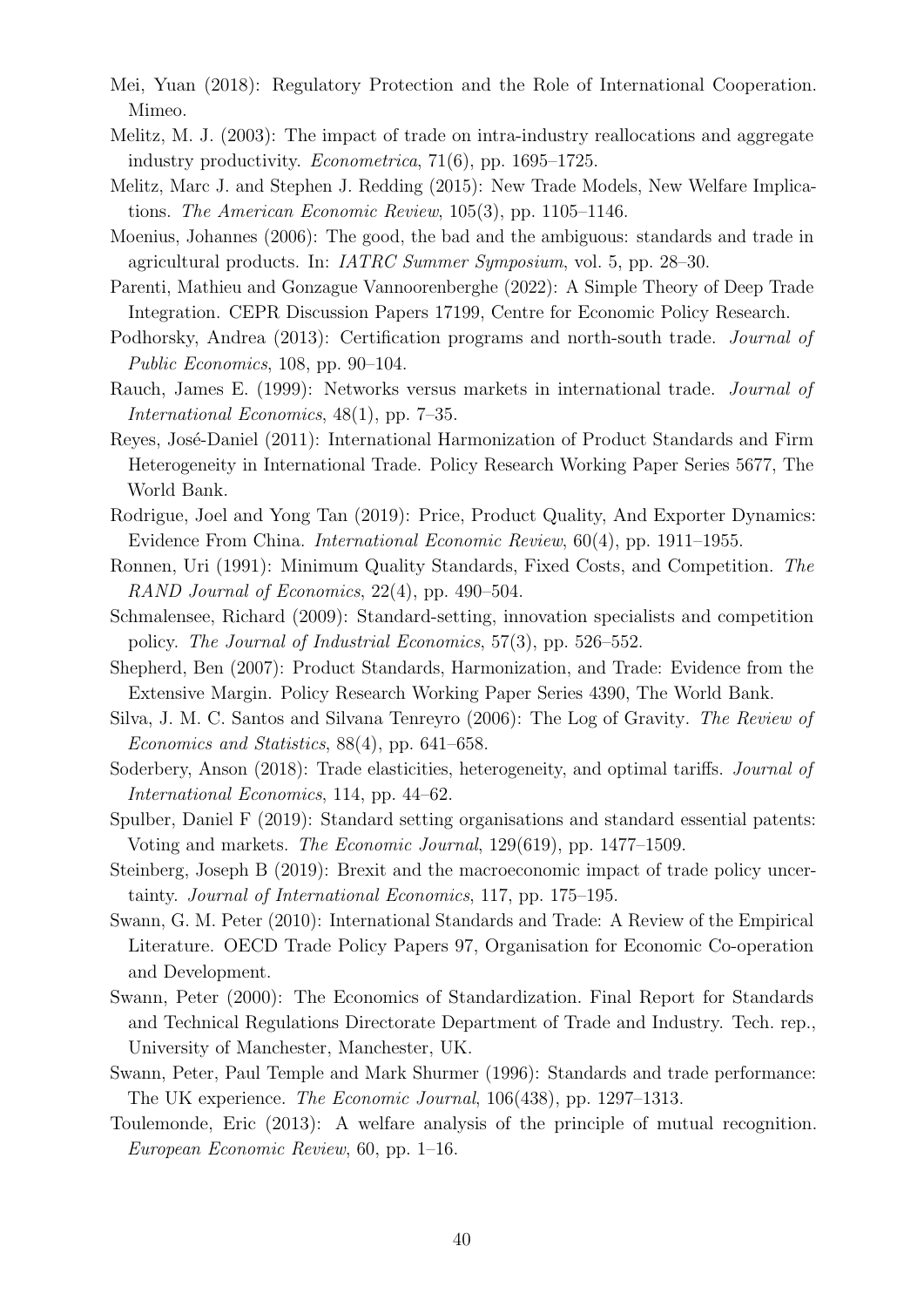<span id="page-41-0"></span>Verhoogen, Eric A (2008): Trade, quality upgrading, and wage inequality in the Mexican manufacturing sector. The Quarterly Journal of Economics, 123(2), pp. 489–530.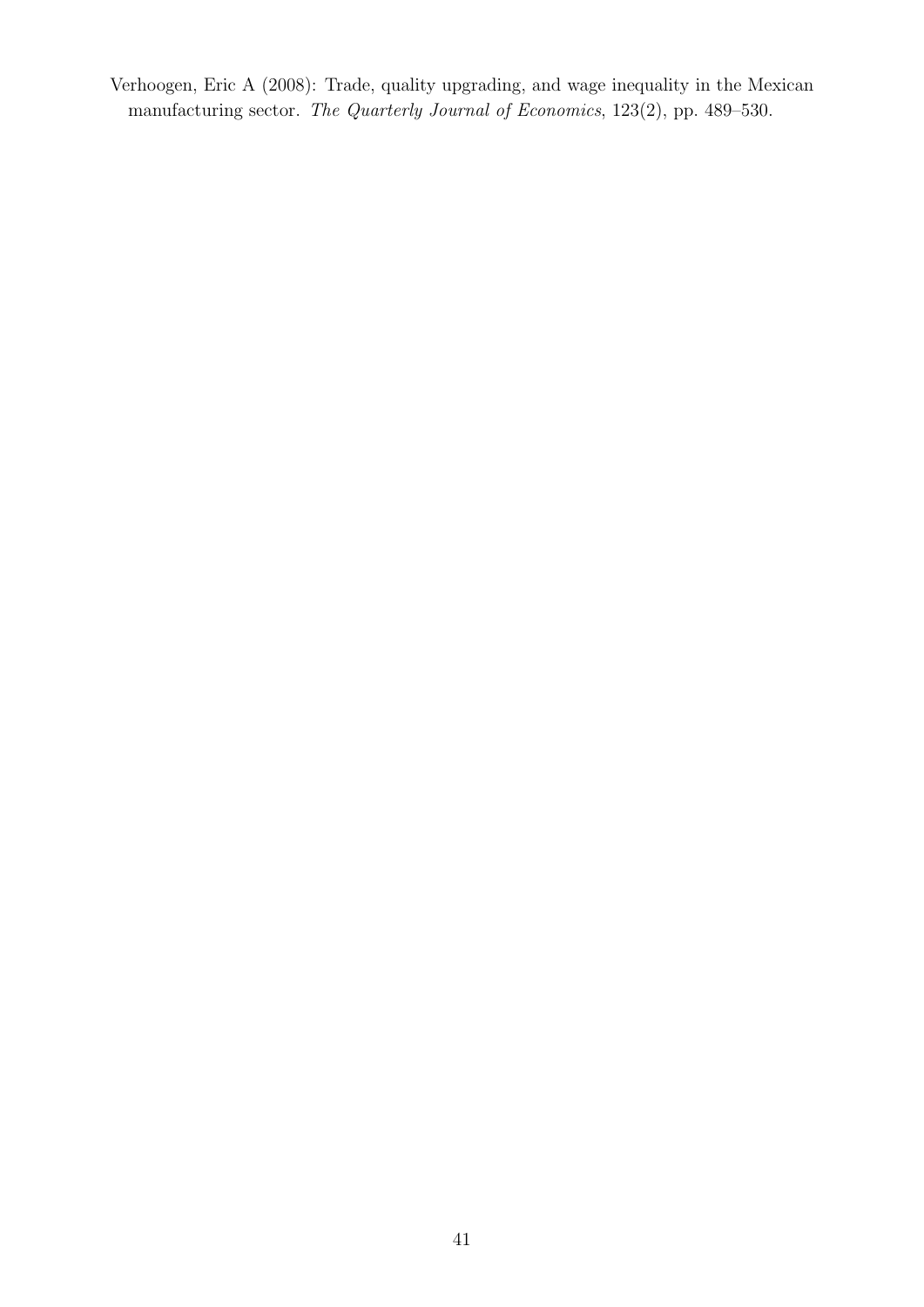# Online Appendix

# <span id="page-42-0"></span>A Model

## Firm profits and sales

Firms can produce a standardized or a non-standardized variety. Firm-level variables that are specific to firms producing the standardized variety are denoted by the superscript z. Throughout, we assume that the production of a standardized variety is associated with sunk fixed costs  $a(z_{ijk})$ .

Firms producing the non-standardized variety. Profits of firms that decide to produce a non-standardized variety are given by

$$
\pi_{ijk}(\varphi) = \frac{x_{ijk}(\varphi)}{\sigma_k} - w_i f_{ijk},\tag{25}
$$

where sales are given by

$$
x_{ijk}(\varphi) = A_{jk} \left( \frac{\sigma_k}{\sigma_k - 1} \frac{w_i \tau_{ijk}}{\varphi} \right)^{1 - \sigma_k}, \qquad (26)
$$

where  $A_{jk} = P_{jk}^{\sigma_k - 1} X_{jk}$ .

Firms producing the standardized variety. Profits of firms producing a standardized good with productivity  $\varphi$  from country *i* selling to country *j* and choosing the price optimally are given by

$$
\pi_{ijk}^n(\varphi) = \frac{x_{ijk}^n(\varphi)}{\sigma_k} - w_i f_{ijk} - w_i a(z_{ijk}),\tag{27}
$$

where sales are given by

$$
x_{ijk}^n(\varphi) = A_{jk} \left( \frac{\sigma_k}{\sigma_k - 1} \frac{w_i \tau_{ijk}}{\varphi} \right)^{1 - \sigma_k} z_{ijk}^{(\sigma_k - 1)(1 - t_k)}, \tag{28}
$$

#### Productivity cut-offs for a national standard

There are two productivity cut-offs. The cut-off  $\bar{\varphi}_{ijk}^n$  is given by the firm that is indifferent between producing the standardized and the non-standardized variety.

$$
\frac{A_{jk}}{\sigma_k} \left( \frac{\sigma_k}{\sigma_k - 1} \frac{w_i \tau_{ijk}}{\varphi} \right)^{1 - \sigma_k} z_{jk}^{(\sigma_k - 1)(1 - t_k)} - w_i (f_{ijk} + a(z_{jk}))
$$
\n
$$
= \frac{A_{jk}}{\sigma_k} \left( \frac{\sigma_k}{\sigma_k - 1} \frac{w_i \tau_{ijk}}{\varphi} \right)^{1 - \sigma_k} - w_i f_{ijk}
$$
\n(29)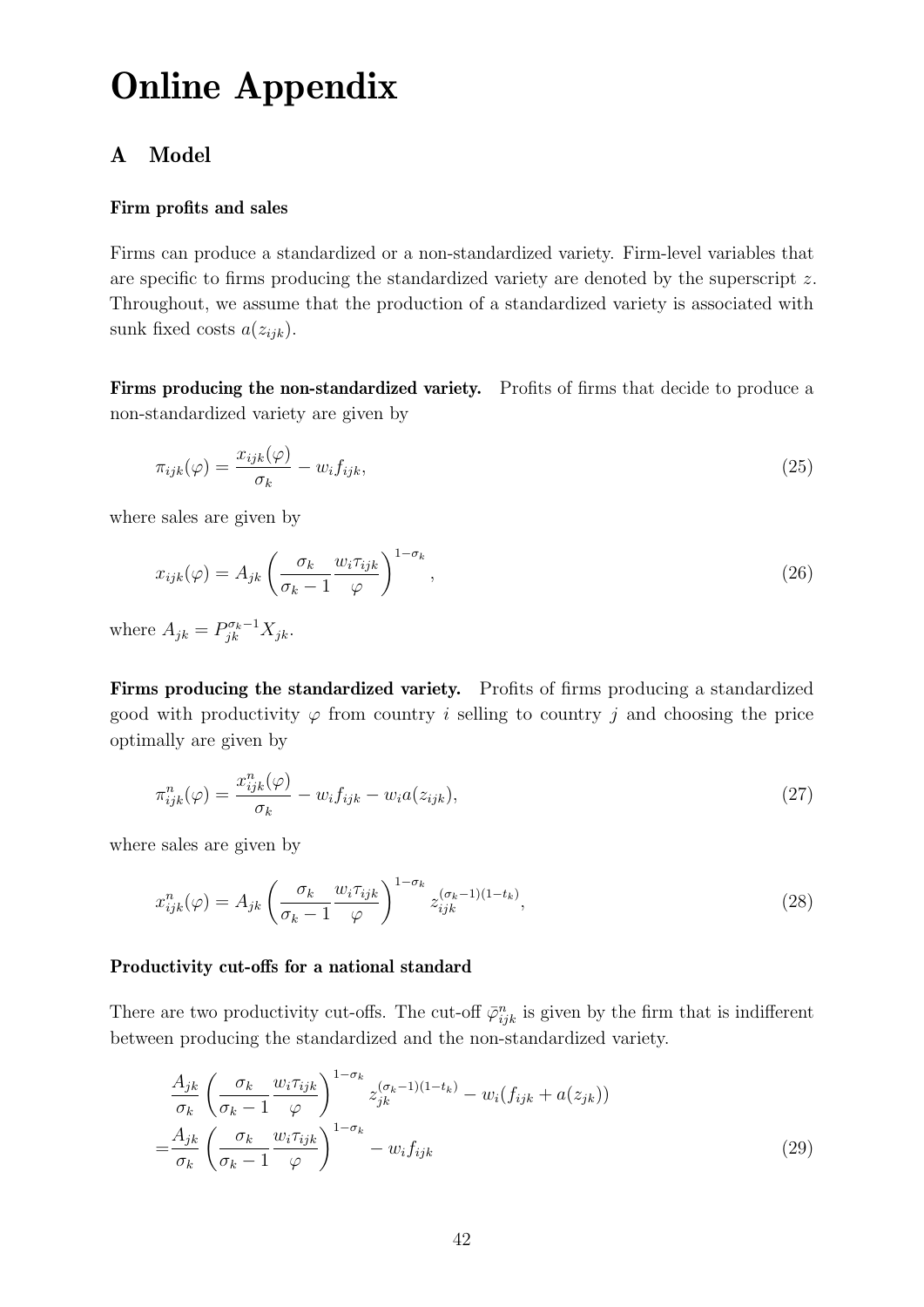The resulting productivity cut-off to produce standardized varieties is

$$
\bar{\varphi}_{ijk}^{n} = \left(\frac{\sigma_k w_i a(z_{jk})}{s(z_{jk}) A_{jk}}\right)^{\frac{1}{\sigma_k - 1}} \frac{\sigma_k}{\sigma_k - 1} w_i \tau_{ijk}.
$$
\n(30)

where  $s(z_{jk}) = z_{jk}^{(\sigma_k - 1)(1 - t_k)} - 1$ . In addition, there is a cut-off productivity  $(\bar{\varphi}_{ijk})$  below which firms will not sell in country  $j$  because the potential revenues cannot cover production and fixed costs of exporting to  $j$ . This cut-off is obtained by setting the profits of a nonstandardized variety equal to zero:

$$
\bar{\varphi}_{ijk} = \left(\frac{\sigma_k w_i f_{ijk}}{A_{jk}}\right)^{\frac{1}{\sigma_k - 1}} \frac{\sigma_k}{\sigma_k - 1} w_i \tau_{ijk} \tag{31}
$$

#### Productivity cut-offs for a harmonized standard

Firms have cost complementarities and need to pay the sunk investment cost for the harmonized standard  $a(z_k)$  in one market only. The cut-off  $\overline{\varphi}_{ijk}^h$  is given by the firm that is indifferent between producing the standardized and the non-standardized variety

$$
\frac{A_{ik} + A_{jk}\tau_{ijk}^{1-\sigma_k}}{\sigma_k} \left(\frac{\sigma_k}{\sigma_k - 1} \frac{w_i}{\varphi}\right)^{1-\sigma_k} z_k^{(\sigma_k - 1)(1-t_k)} - w_i(f_{iik} + f_{ijk} + a(z_k))
$$
\n
$$
= \frac{A_{ik} + A_{jk}\tau_{ijk}^{1-\sigma_k}}{\sigma_k} \left(\frac{\sigma_k}{\sigma_k - 1} \frac{w_i}{\varphi}\right)^{1-\sigma_k} - w_i(f_{iik} + f_{ijk})
$$
\n(32)

and the associated productivity cut-off equals:

$$
\bar{\varphi}_{ijk}^{h} = \left(\frac{\sigma_k w_i a(z_k)}{s(z_k) \left(A_{ik} + A_{jk} \tau_{ijk}^{1 - \sigma_k}\right)}\right)^{\frac{1}{\sigma_k - 1}} \frac{\sigma_k w_i}{\sigma_k - 1} \tag{33}
$$

where  $s(z_k) = z_k^{(\sigma_k - 1)(1 - t_k)} - 1$ .

#### Implied assumptions in order to have partitioning

As in [Melitz](#page-40-13) [\(2003\)](#page-40-13), we assume that the values for fixed and marginal costs are such that there is partitioning into exporters and non-exporters. In particular, this condition can be derived as follows. Let  $\bar{\varphi}_{ijk}$  denote the domestic production cut-off derived from the zero profit condition for domestic sales:

$$
\pi_{iik}(\bar{\varphi}_{iik}) = \frac{1}{\sigma_k} A_{ik} \left( \frac{\sigma_k}{\sigma_k - 1} \frac{w_i}{\bar{\varphi}_{iik}} \right)^{1 - \sigma_k} - w_i f_{iik} = 0 \tag{34}
$$

<span id="page-43-0"></span>
$$
\bar{\varphi}_{iik} = \frac{\sigma_k w_i}{\sigma_k - 1} \left( \frac{w_i f_{iik}}{A_{ik}} \right)^{\frac{1}{\sigma_k - 1}}
$$
\n(35)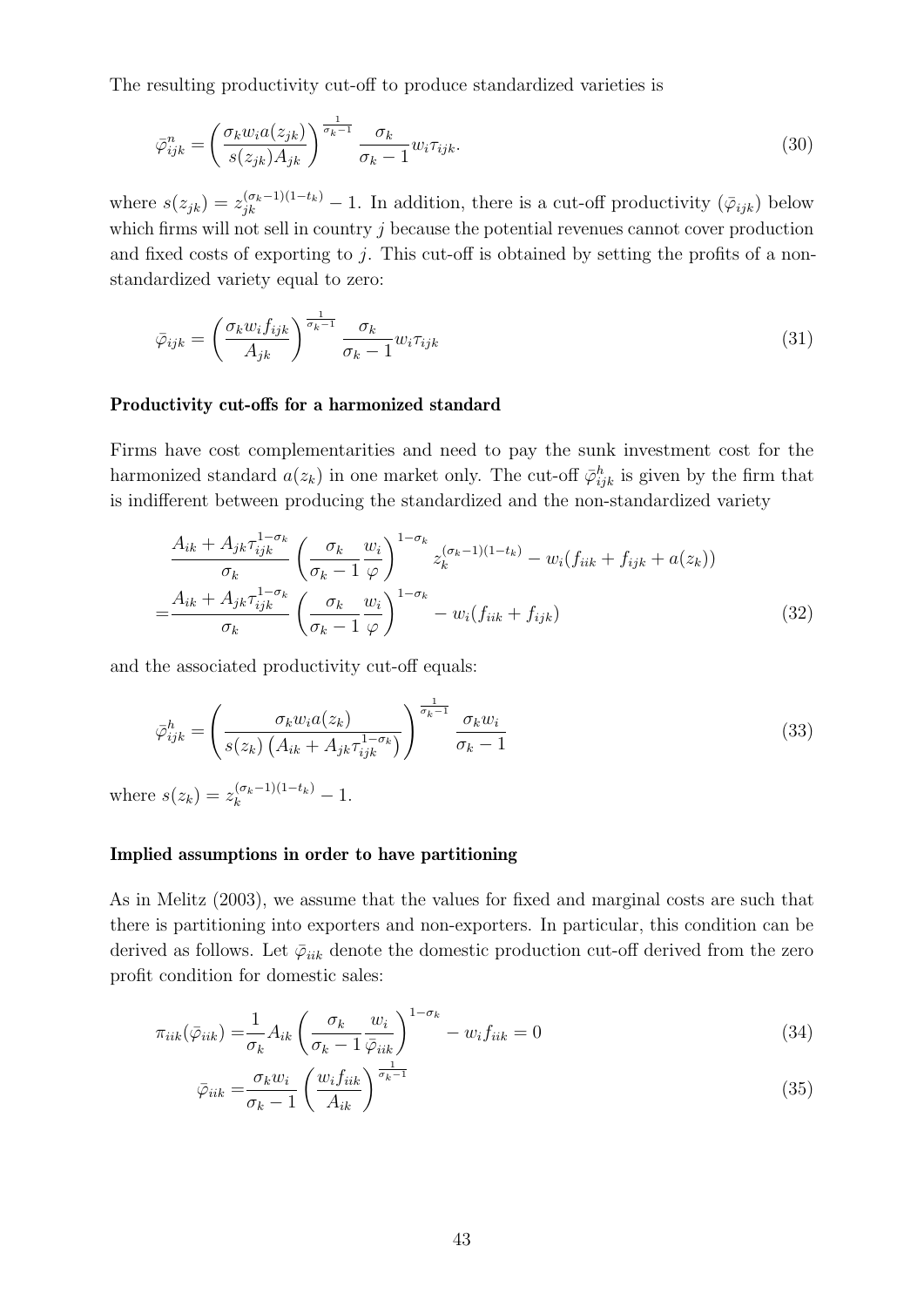Partitioning into exporters and non-exporters occurs if:

$$
\pi_{iik}(\bar{\varphi}_{iik}) < 0 \tag{36}
$$

$$
f_{iik}\frac{A_{jk}}{A_{ik}} < f_{ijk}\tau_{ijk}^{\sigma_k - 1} \tag{37}
$$

The condition for partitioning into exporters that produce according to the standard  $z_{ik}$ or not can be derived similarly:

$$
\pi_{ijk}^n(\bar{\varphi}_{ijk}) < 0 \tag{38}
$$

$$
f_{ijk}s(z_{jk}) < a(z_{jk}) \tag{39}
$$

This condition implies that the ratio of sunk investment costs and fixed costs of exporting is such that only high-productivity exporters are able to adapt their product to the foreign standard.

#### Gravity equation for national standards

We can write total bilateral export sales of country  $i$  to country  $j$ 

$$
X_{ijk} = \int_{\omega \in \Omega_{ij}} x_{ijk}(\omega) dG(\omega), \tag{40}
$$

as the sum of the sales of firms that produce the standardized varieties (firms with productivity in the interval  $\bar{\varphi}_{ijk}^n < \varphi < \infty$  and firms that produce the non-standardized variety (firms with productivity in the interval  $\bar{\varphi}_{ijk} < \varphi < \bar{\varphi}_{ijk}^n$ ):

$$
X_{ijk} = A_{jk} \left( \frac{\sigma_k w_i \tau_{ijk}}{\sigma_k - 1} \right)^{1 - \sigma_k} M_{ijk}
$$

$$
\left( \frac{\tilde{M}_{ijk}}{M_{ijk}} \left( \tilde{\varphi}_{ijk} \right)^{\sigma_k - 1} + \frac{\tilde{M}_{ijk}^n}{M_{ijk}} z_{ijk}^{(\sigma_k - 1)(1 - t_k)} \left( \tilde{\varphi}_{ijk}^n \right)^{\sigma_k - 1} \right), \tag{41}
$$

where  $\tilde{M}_{ijk}$  is the number of firms producing the non-standardized varieties with average productivity  $\tilde{\varphi}_{ijk}$  and  $\tilde{M}_{ijk}^n$  is the number of firms producing the standardized varieties with average productivity  $\tilde{\varphi}_{ijk}^n$ .

Average productivity for firms producing the non-standardized varieties is defined as

$$
\tilde{\varphi}_{ijk} = \left( \int_{\bar{\varphi}_{ijk}}^{\bar{\varphi}_{ijk}^n} \varphi^{\sigma_k - 1} d \frac{G(\varphi)}{G(\bar{\varphi}_{ijk}^n) - G(\bar{\varphi}_{ijk})} \right)^{\frac{1}{\sigma_k - 1}}, \qquad (42)
$$

which we can simplify to

$$
(\tilde{\varphi}_{ijk})^{\sigma_k - 1} = \left[ \left( \bar{\varphi}_{ijk}^n \right)^{-\xi_k} - \left( \bar{\varphi}_{ijk} \right)^{-\xi_k} \right]^{-1} \frac{\xi_k}{\xi_k - (\sigma_k - 1)}
$$

$$
\left[ \left( \bar{\varphi}_{ijk}^n \right)^{-\xi_k + (\sigma_k - 1)} - \left( \bar{\varphi}_{ijk} \right)^{-\xi_k + (\sigma_k - 1)} \right].
$$
(43)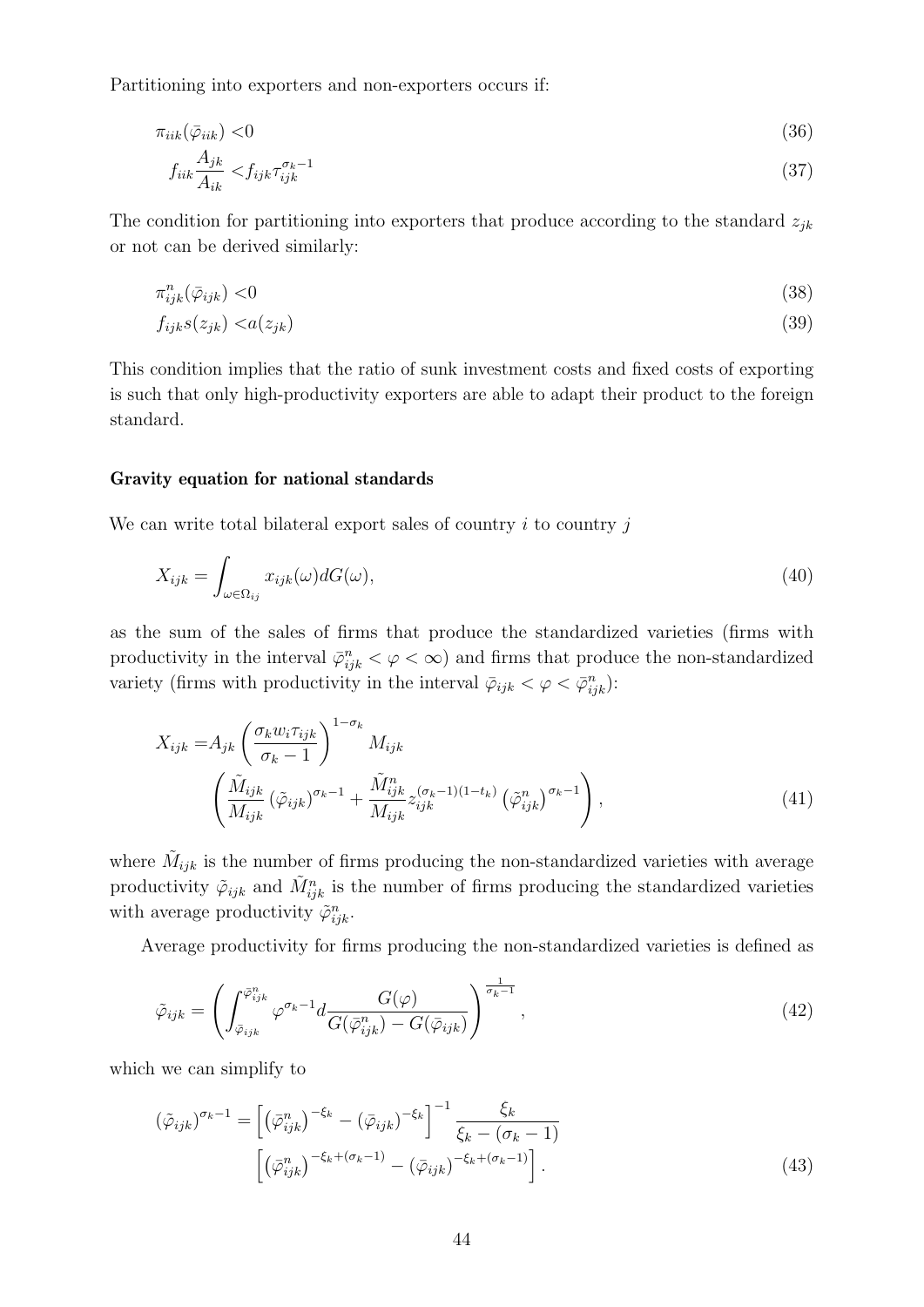Using the fact that we can express the cut-offs in terms of the share of exporters producing the standardized variety  $\delta_{ijk} = \bar{\varphi}_{ijk}^n / \bar{\varphi}_{ijk}$ , we get

$$
(\tilde{\varphi}_{ijk})^{\sigma_k - 1} = (\bar{\varphi}_{ijk})^{\sigma_k - 1} \frac{\xi_k}{\xi_k - (\sigma_k - 1)} \frac{1 - (\delta_{ijk})^{-\xi_k + (\sigma_k - 1)}}{1 - (\delta_{ijk})^{-\xi_k}}
$$
(44)

Similarly, the average productivity for firms producing the standardized varieties is defined as:

$$
\tilde{\varphi}_{ijk}^{n} = \left( \int_{\bar{\varphi}_{ijk}^{n}}^{\infty} \varphi^{\sigma_{k}-1} d \frac{G(\varphi)}{1 - G(\bar{\varphi}_{ijk}^{n})} \right)^{\frac{1}{\sigma_{k}-1}}
$$
\n(45)

Plugging in the average productivities and substituting  $\tilde{M}_{ijk}^n / M_{ijk} = (\delta_{ijk})^{-\xi_k}$ , the gravity equation with the extensive and intensive margin is written as

$$
X_{ijk}^{n} = \underbrace{\left(\frac{A_{jk}}{\sigma_k f_{ijk}}\right)^{\frac{\xi_k}{(\sigma_k - 1)}} \left(\frac{\sigma_k}{\sigma_k - 1} w_i \tau_{ijk}\right)^{-\xi_k} M_{ik} \underbrace{\Gamma_k f_{ijk} \left(1 + \Delta_{ijk}^n s(z_{jk})\right)}_{\text{Intensive margin}} \tag{46}
$$

where the weight is defined as:  $\Delta_{ijk}^n = \delta_{ijk}^{-\xi_k + (\sigma_k - 1)} = \frac{\delta(z_{jk})f_{ijk}}{a(z_{jk})}$  $a(z_{jk})$  $\int_{\sigma_k}^{\frac{\xi_k}{\sigma_k-1}-1}$  and  $\Gamma_k = \frac{\xi_k \sigma_k}{\xi_k - (\sigma_k - 1)}$ .

## Gravity equation for harmonized standards

We can follow the same steps as above. The difference is that the ratio of exporters producing the harmonized standardized variety is now defined as:

$$
\frac{\bar{\varphi}_{ijk}^h}{\bar{\varphi}_{ijk}} = \left(\frac{a(z_k)}{s(z_k)\left(A_{ik} + A_{jk}\tau_{ijk}^{1-\sigma_k}\right)} \frac{A_{jk}\tau_{ijk}^{1-\sigma_k}}{f_{ijk}}\right)^{\frac{1}{\sigma_k - 1}}
$$
(47)

The corresponding gravity equation with the extensive and intensive margin is written as

$$
X_{ijk}^{h} = \left(\frac{A_{jk}}{\sigma_k f_{ijk}}\right)^{\frac{\xi_k}{(\sigma_k - 1)}} \left(\frac{\sigma_k}{\sigma_k - 1} w_i \tau_{ijk}\right)^{-\xi_k} M_{ik} \underbrace{\Gamma_k w_i f_{ijk} \left(1 + \Delta_{ijk}^h s(z_k)\right)}_{\text{Intensive margin}} \tag{48}
$$

where the term  $\Delta_{ijk}^h =$  $\left( s(z_k) \left( A_{ik} + A_{jk} \tau_{ijk}^{1-\sigma_k} \right) \right)$  $a(z_k)$  $f_{ijk}$  $\frac{f_{ijk}}{A_{jk}\tau_{ijk}^{-1-\sigma_k}}\right)^{\frac{\xi_k}{\sigma_k-1}-1}$ captures the share of exporters that produce according to the product standard.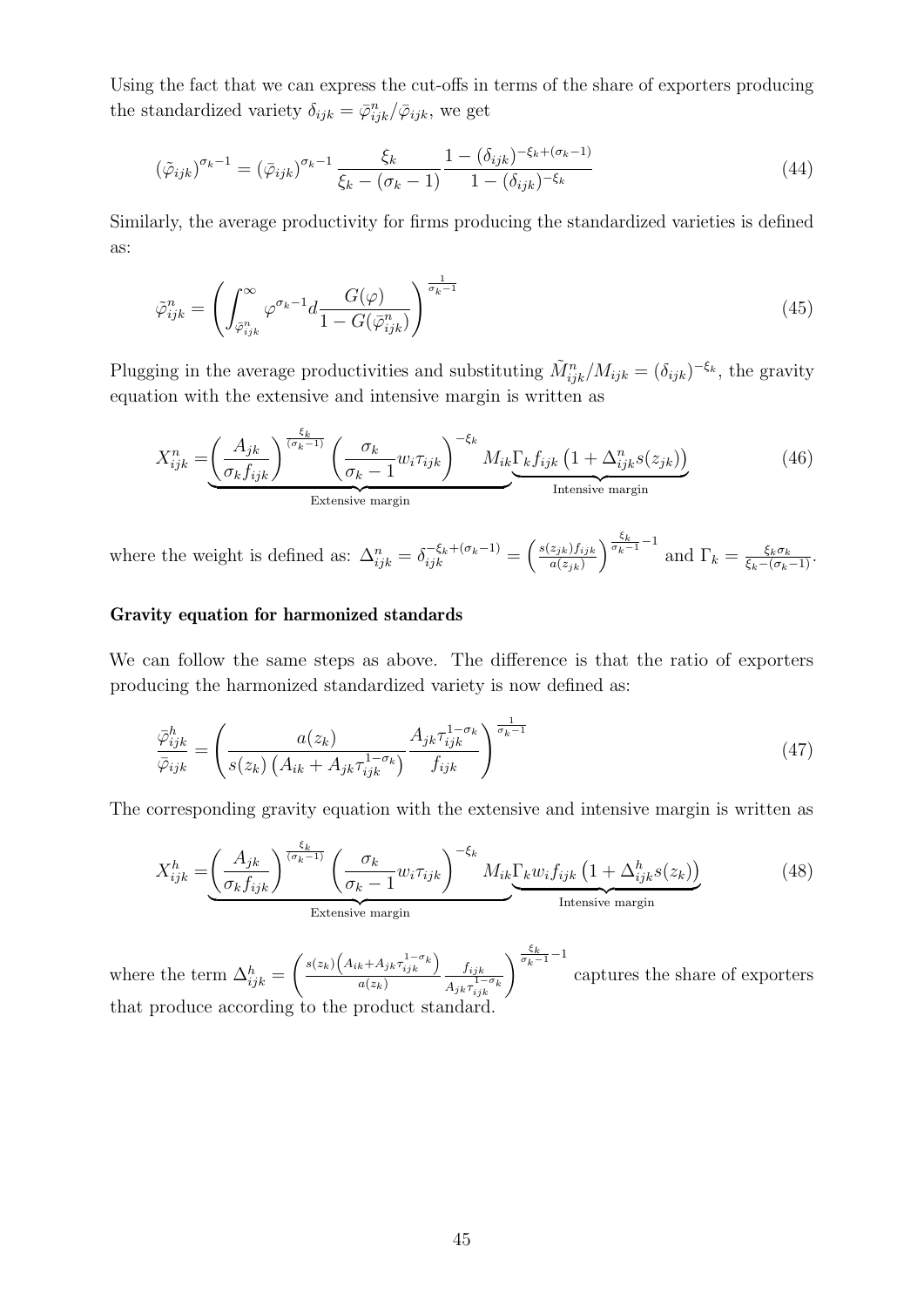# Cost complementarity and demand effect

Comparing the situation of harmonized and national standards, we can separate the two described effects:

$$
X_{ijk}^{h} - X_{ijk}^{n} = \left\{ \underbrace{\left(\lambda^{h} - \lambda^{n}\right) s(z_{jk})^{\frac{\xi_{k}}{\sigma_{k}-1}}}_{\text{cost complementarity effect}} + \underbrace{\lambda^{h}\left(s(z_{k})^{\frac{\xi_{k}}{\sigma_{k}-1}} - s(z_{jk})^{\frac{\xi_{k}}{\sigma_{k}-1}}\right)}_{\text{demand effect}} \right\}
$$
(49)

where

<span id="page-46-0"></span>
$$
\lambda^{h} = \left(\frac{f_{ijk}}{a(z_k)} \frac{(A_{ik} + A_{jk} \tau_{ijk}^{1-\sigma_k})}{A_{jk} \tau_{ijk}^{1-\sigma_k}}\right)^{\frac{\xi_k}{\sigma_k - 1} - 1}
$$
(50)

$$
\lambda^n = \left(\frac{f_{ijk}}{a(z_{jk})}\right)^{\frac{\xi_k}{\sigma_k - 1} - 1} \tag{51}
$$

summarize cost and market size parameters.  $\lambda^h$  is larger than  $\lambda^n$  due the second term in equation [50](#page-46-0) being larger than one. We assume that fixed investment costs for  $z_k$  and  $z_{jk}$ are the same:  $a(z_k) = a(z_{jk})$ .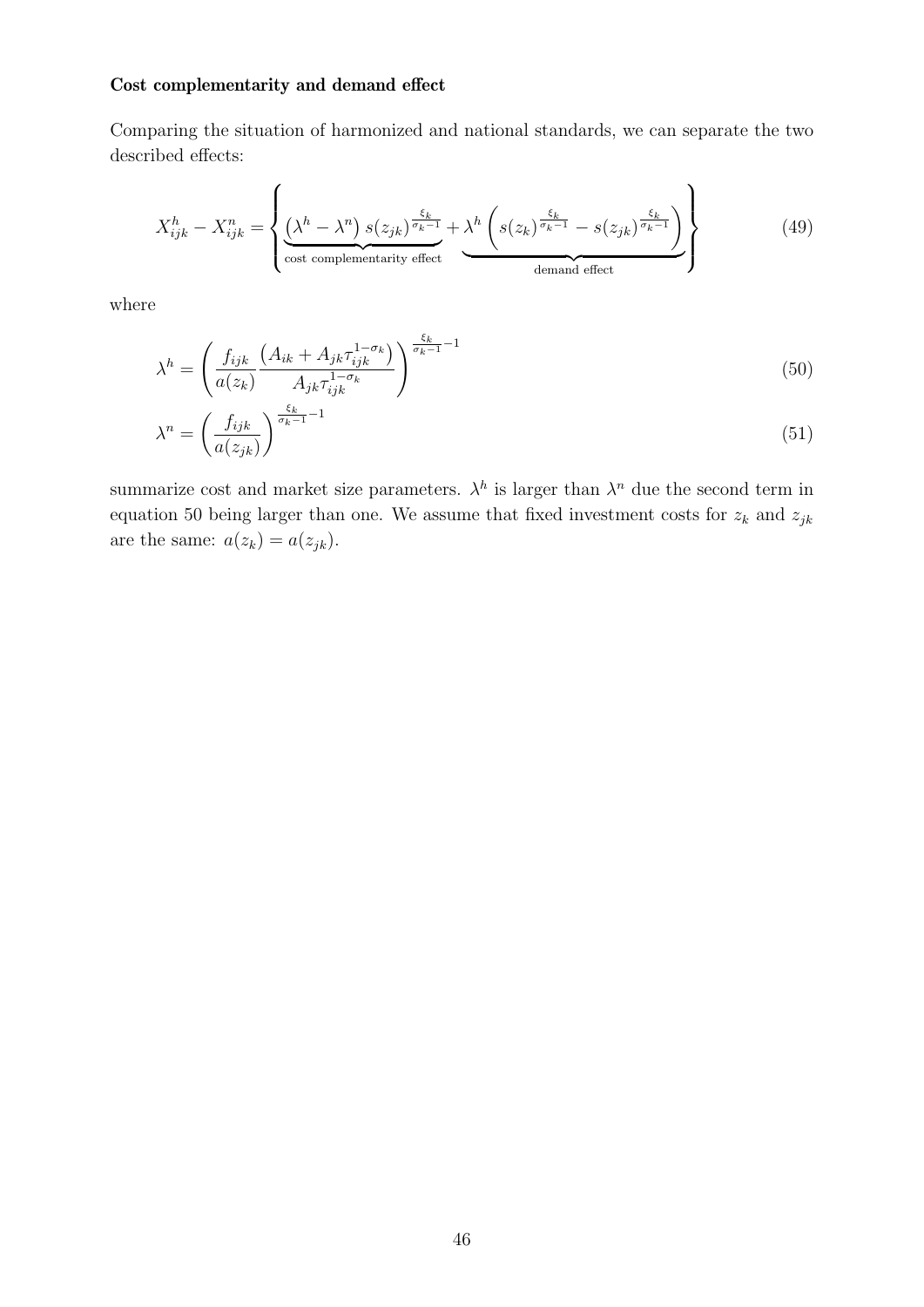# <span id="page-47-0"></span>B Consumer welfare with harmonized standards in a 2-sector version

We consider a 2-country 2-sector economy version of our baseline model. The specification of preferences, production, entry and the choice of adopting a standard are the same. Recall the cutoffs for domestic producers, exporters of the non-standardized variety and the standardized variety as given in equations [35,](#page-43-0) [9](#page-11-1) and [14:](#page-12-3)

<span id="page-47-2"></span>
$$
\bar{\varphi}_{iik} = \frac{\sigma_k w_i}{\sigma_k - 1} \left( \frac{w_i f_{iik}}{A_{ik}} \right)^{\frac{1}{\sigma_k - 1}}
$$
\n(52)

$$
\bar{\varphi}_{ijk} = \left(\frac{\sigma_k w_i f_{ijk}}{A_{jk}}\right)^{\frac{1}{\sigma_k - 1}} \frac{\sigma_k}{\sigma_k - 1} w_i \tau_{ijk} = \frac{\bar{\varphi}_{iik}}{\Delta^x}
$$
\n(53)

$$
\bar{\varphi}_{ijk}^{h} = \left(\frac{\sigma_k w_i a(z_k)}{s(z_k) \left(A_{ik} + A_{jk} \tau_{ijk}^{1-\sigma_k}\right)}\right)^{\frac{1}{\sigma_k - 1}} \frac{\sigma_k w_i}{\sigma_k - 1} = \frac{\bar{\varphi}_{ijk}}{\Delta^z} \tag{54}
$$

 $\Delta^x$  designates the ratio between the domestic cutoff  $\bar{\varphi}_{iik}$  and the export cutoff  $\bar{\varphi}_{ijk}$  and  $\Delta^z$  the ratio between the cutoffs for non-standardizers and standardizers.

## Free entry decision

The free-entry assumption implies that the expected profits from entering the economy must equal the fixed cost to enter:

$$
(1 - G(\varphi_{ijk}))\tilde{\pi}_{ik} = w_i f^e \tag{55}
$$

The average profit is defined as the share of profits from firms selling in the domestic market, the share of profits from firms that export the non-standardized variety and the share of firms that export the standardized variety.

<span id="page-47-1"></span>
$$
\tilde{\pi}_{ik} = (1 - \Delta^x \Delta^z) \tilde{\pi}_{iik} (\tilde{\varphi}_{iik}) + \Delta^x \Delta^z \tilde{\pi}_{iik}^h (\tilde{\varphi}_{ijk}^h) \n+ \Delta^x \left[ (1 - \Delta^z) \tilde{\pi}_{ijk} (\tilde{\varphi}_{ijk}) + \Delta^z \tilde{\pi}_{ijk}^h (\tilde{\varphi}_{ijk}^h) \right]
$$
\n(56)

## Sectoral number of firms

The mass of producing firms in a given sector  $k(M_k)$  equals the mass of entrants  $(M<sup>e</sup>)$ times the probability of successful entry into the industry  $(1 - G(\bar{\varphi}_{iik}))$ . This mass of producing firms also equals sectoral revenue  $(X_k)$  divided by average firm revenue in the sector  $(\tilde{x}_k)$ :

<span id="page-47-3"></span>
$$
M^{e}(1 - G(\bar{\varphi}_{ik})) = M_{k} \tag{57}
$$

Using the definition of sectoral revenues

$$
X_k = M_k \tilde{x}_k \tag{58}
$$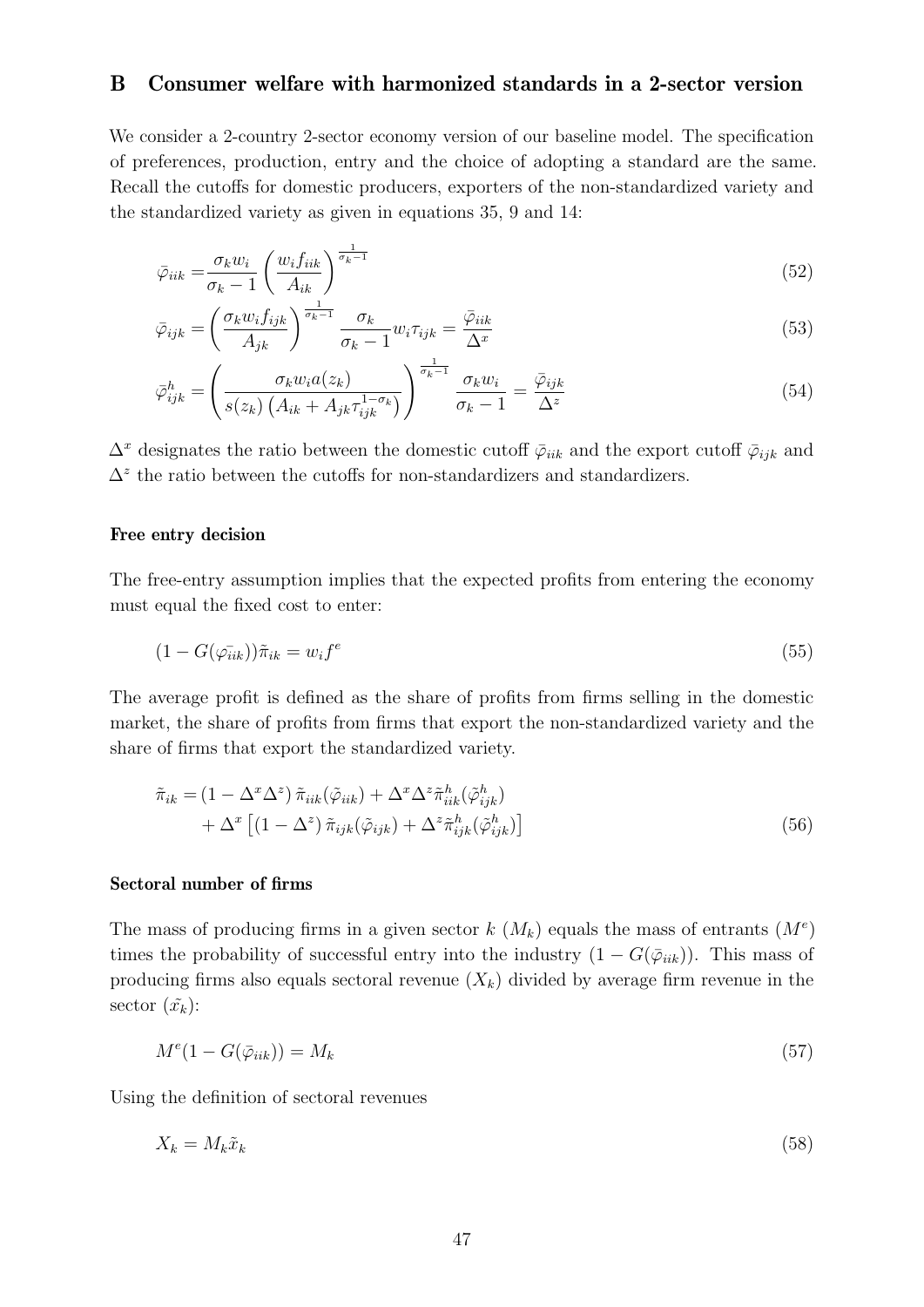and the definition of average revenues (which is similar to the definition of average profits in equation [56](#page-47-1) plus the fixed and sunk investment costs). We can simplify and express the number of firms entering by:

$$
M^{e} = \frac{X_{k}}{\sigma_{k}\left[f^{e} + \left(f_{iik} + \Delta^{x}f_{ijk} + \Delta^{x}\Delta^{z}a(z_{k})\right)\left(1 - G(\bar{\varphi}_{iik})\right)\right]}
$$
(59)

We can express the sectoral demand as a function of aggregate demand  $(X_k = (P_k/P)^{1-\gamma} X)$ and use the equilibrium condition that total revenues have to equal total income  $X = wL$ . Due to symmetry, we can normalize the wage to one  $(w = 1)$  and write the number of firms entering sector  $k$  as follows:

<span id="page-48-1"></span>
$$
M_k = \frac{\left(\frac{P_k}{P}\right)^{1-\gamma} L}{\sigma_k \left(\frac{f^e}{(1-G(\bar{\varphi}_{iik}))} + (f_{iik} + \Delta^x f_{ijk} + \Delta^x \Delta^z a(z_k))\right)}
$$
(60)

Using the definition of the sectoral CES price index, we get an alternative equation that determines the number of firms producing in industry  $k$ . The sectoral price index is defined by the average prices of the share of domestic firms that sell the non-standardized variety in the domestic market, the share of domestic firms that sell the standardized variety as well as the share of foreign firms that sell the non-standardized variety and the share of foreign firms that sell the standardized variety :

$$
P_k = M_k^{\frac{1}{1-\sigma_k}} \left( \left(1 - \Delta^z \Delta^x \right) \left( p(\tilde{\varphi}_{iik}) \right)^{1-\sigma_k} + \Delta^x \Delta^z \left( p(\tilde{\varphi}_{ijk}^h) \right)^{1-\sigma_k} + \Delta^x \left( \left(1 - \Delta^z \right) \left( p(\tilde{\varphi}_{ijk}) \right)^{1-\sigma_k} + \Delta^z \left( p(\tilde{\varphi}_{ijk}^h) \right)^{1-\sigma_k} \right) \right)^{\frac{1}{1-\sigma_k}}
$$
\n(61)

The average prices are defined by the average productivities. Substituting the average producitivities back into the overall expression for the price index, we can solve for the price index and express the number of firms entering industry  $k$  as:

<span id="page-48-0"></span>
$$
M_k = \left(\frac{\xi - (\sigma_k - 1)}{\xi} \frac{X_k}{\sigma_k f_{iik}}\right) (\vartheta_k(z))^{-1}
$$
(62)

where we combine the terms that depend on the standard into  $\vartheta_k(z)$ :

$$
\vartheta_k(z) = \left(1 + \left(\Delta^x \Delta^z\right)^{1 - \frac{\sigma_k - 1}{\xi}} s\left(z_{jk}\right)\right) + \left(\Delta^x\right)^{1 - \frac{\sigma_k - 1}{\xi}} \tau_{ijk}^{1 - \sigma_k} \left(1 + \left(\Delta^z\right)^{1 - \frac{\sigma_k - 1}{\xi}} s\left(z_{jk}\right)\right)
$$
\n(63)

## Variety reducing effect of introducing a harmonized standard

Equation [62](#page-48-0) shows how the introducing of a harmonized standard affects the number of varieties within sector  $k$ . We compare this number of firms to an equilibrium with the same parameters but without standards. In this case  $\vartheta_k(z) = 1$  and we can see from equation [62](#page-48-0) that the number of firms in this equilibrium would be larger than in the case with harmonized product standards. The reason for this effect is that the introduction of the standard increases demand for high-valued standardized varieties, which reduces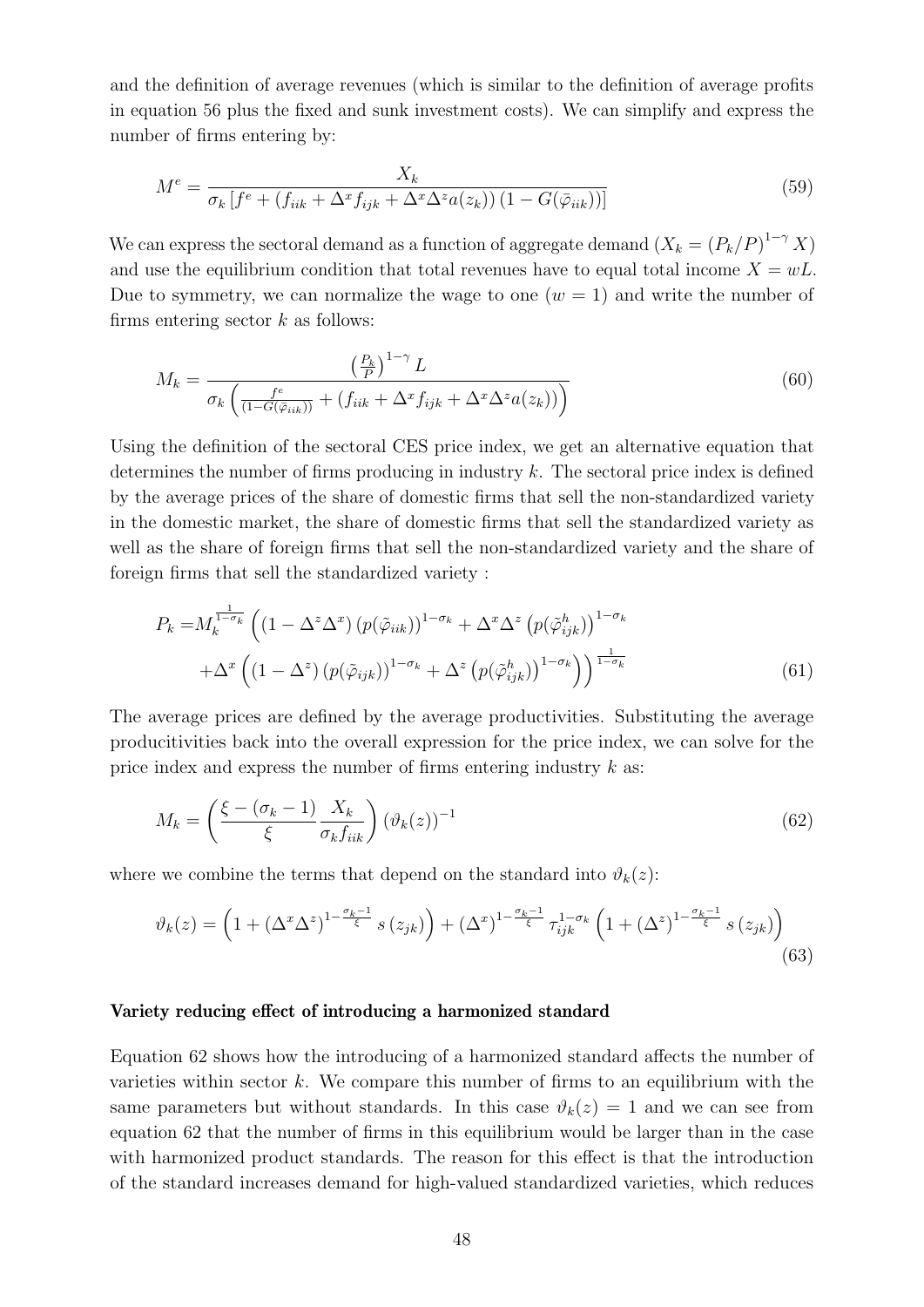demand for the non-standardized varieties and thereby reduces the overall number of firms producing in this sector.

## Sectoral price index

Combining equations [60](#page-48-1) and [62,](#page-48-0) we can express the cut-off for the domestic market as

<span id="page-49-1"></span>
$$
(\varphi_{iik}^{-})^{\xi} = \frac{f_{iik}}{f^e} \left[ \left( \frac{(\sigma_k - 1)}{\xi - (\sigma_k - 1)} \right) (\vartheta_k(z)) \right]
$$
\n(64)

and together with the domestic cut-off condition in equation [52,](#page-47-2) we obtain the sectoral price index:

<span id="page-49-0"></span>
$$
P_k = \left(\frac{\sigma_k}{\sigma_k - 1}\right)^{\left(\frac{\sigma_k - 1}{\sigma_k - \gamma}\right)} \left(\frac{\sigma_k f_{iik}}{P^{\gamma - 1} L}\right)^{\frac{1}{\sigma_k - \gamma}} \left[\frac{f_{iik}}{f^e} \left(\frac{(\sigma_k - 1)}{\xi - (\sigma_k - 1)}\right) \left(\vartheta_k(z)\right)\right]^{-\frac{1}{\xi} \left(\frac{\sigma_k - 1}{\sigma_k - \gamma}\right)}\tag{65}
$$

#### Demand effect of introducing a harmonized standard

The within-sector demand in industry k depends on the relative price between the sectoral price index and the aggregate price index as well as on the overall demand, i.e.  $(C_k =$  $(P_k/P)^{-\gamma} C$ ). Equation [65](#page-49-0) shows that the introduction of the standard reduces the price index  $((\vartheta_k(z)) > 1)$  and thereby increases demand for the sector that introduces the standard. One can show that in a one sector model this positive demand outweighs the negative effect from the reduction in the number of varities and consumers are always better off with standards. In a multi-sector model, consumer welfare depends also on the cross-sectoral reallocation. The next paragraphs derive the implications for the aggregate price index, which is in our model a sufficient statistic for consumer welfare.

#### Consumer welfare measured by the overall price index

In equilibrium, the potential entrant is indifferent between entering any sector. Equation [57](#page-47-3) implies that the number of firms in sector  $k = 1$  divided by the probability of successful entry into sector 1 has to equal the number of firms in sector  $k = 2$  divided by the probability of successful entry into sector 2, i.e.  $M_1/(1 - G(\bar{\varphi}_{ii1})) = M_2/(1 - G(\bar{\varphi}_{ii2}))$ . Substituting the expression for the sectoral domestic cutoff in equation [64](#page-49-1) into the respective entry probabilities, we can express the ratio of firms in sector 1 relative to sector 2 as:

$$
\frac{M_1}{M_2} = \frac{\frac{f_{ii1}}{f^e} \left(\frac{(\sigma_2 - 1)}{\xi - (\sigma_2 - 1)}\right) (\vartheta_2(z))}{\frac{f_{ii2}}{f^e} \left(\frac{(\sigma_1 - 1)}{\xi - (\sigma_1 - 1)}\right) (\vartheta_1(z))}
$$
\n(66)

We assume that sector 2 has a higher elasticity of substitution than sector 1 and that there are no standards in sector 2, i.e.  $\Delta_2 = 0$ . These assumptions are in line with our empirical evidence in sector 7 and help to illustrate the effect of a harmonized standard on consumer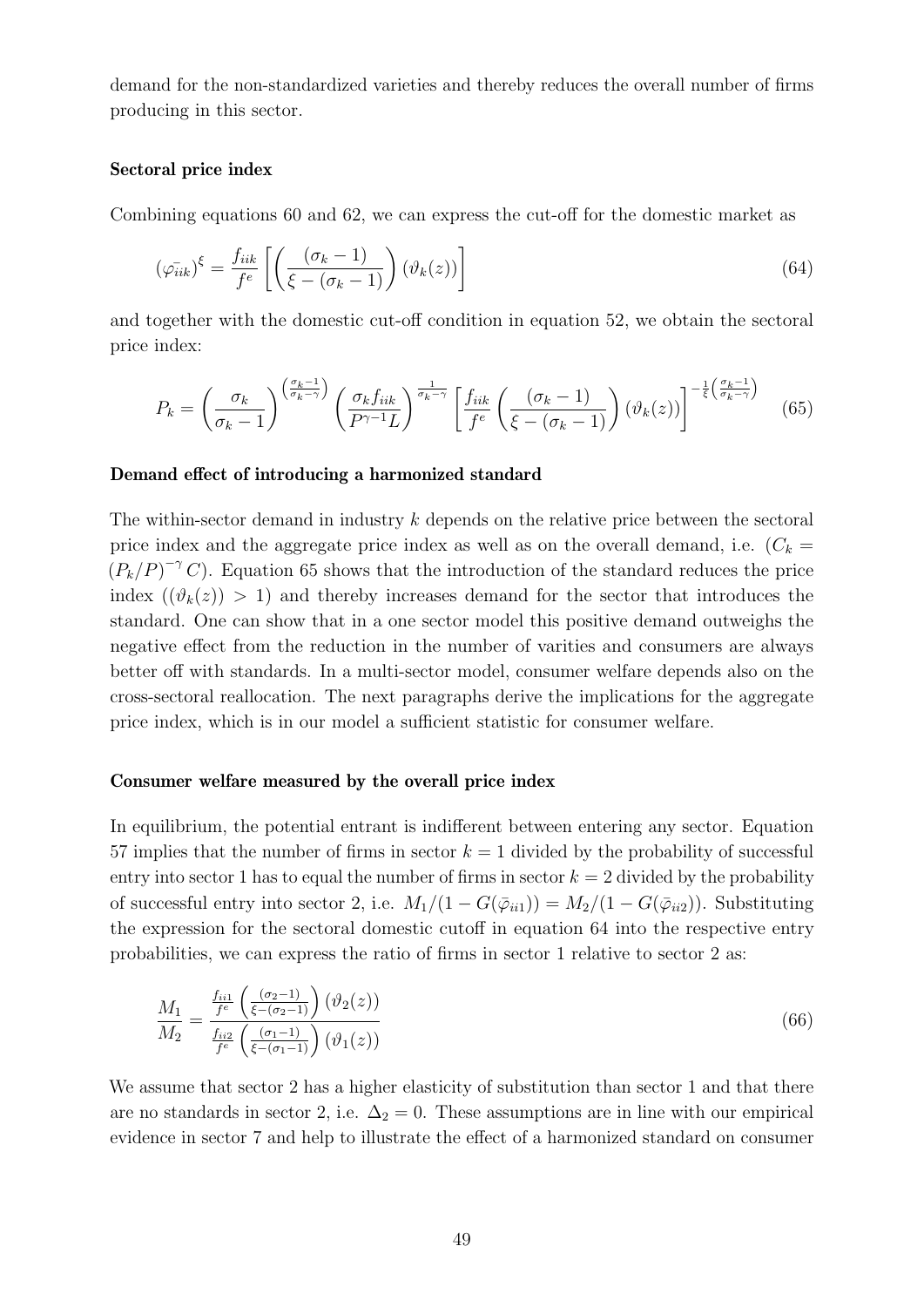welfare. These assumptions imply that the ratio of the number of firms simplifies to:

$$
\frac{M_1}{M_2} = \left(\frac{(\sigma_2 - 1)(\xi - (\sigma_1 - 1))}{(\xi - (\sigma_2 - 1))(\sigma_1 - 1)}\right) (\vartheta_1(z))^{-1}
$$
\n(67)

Note from the cut-off conditions in equation [52,](#page-47-2) we can express the same ratio of the number of firms as follows:

$$
\frac{M_1}{M_2} = \frac{\left(\frac{\sigma_1 f_{ii1}}{A_1}\right)^{\frac{-\xi}{\sigma_1 - 1}} \left(\frac{\sigma_1}{\sigma_1 - 1}\right)^{-\xi}}{\left(\frac{\sigma_2 f_{ii2}}{A_2}\right)^{\frac{-\xi}{\sigma_2 - 1}} \left(\frac{\sigma_2}{\sigma_2 - 1}\right)^{-\xi}}
$$
\n(68)

where  $A_k = P_k^{\sigma_1} X_k$  and  $X_k = (P_k/P)^{1-\gamma}$ . We can replace the A's and the prices  $P_1$  and  $P<sub>2</sub>$  with the terms in equation [65](#page-49-0) and set the two equations for the ratio of the number of firms per sector equal to each other. This allows to solve for the overall price index, which measures the consumer welfare:

<span id="page-50-0"></span>
$$
P = L^{\frac{1}{1-\gamma}} \frac{\left[\frac{\sigma_1}{\sigma_1 - 1} \left(\sigma_1 f_{ii1}\right)^{\frac{1}{\sigma_1 - 1}} \left(\frac{f_{ii1}}{f^{\epsilon}} \frac{(\sigma_1 - 1)}{\xi - (\sigma_1 - 1)} \vartheta_1(z)\right)^{\frac{-1}{\xi}}\right]^{\frac{(\sigma_1 - 1)(\sigma_2 - \gamma)}{(\sigma_2 - \sigma_1)(\gamma - 1)}}}{\left[\frac{\sigma_2}{\sigma_2 - 1} \left(\sigma_2 f_{ii2}\right)^{\frac{1}{\sigma_2 - 1}} \left(\frac{f_{ii2}}{f^{\epsilon}} \frac{(\sigma_2 - 1)}{\xi - (\sigma_2 - 1)}\right)^{\frac{-1}{\xi}}\right]^{\frac{(\sigma_2 - 1)(\sigma_1 - \gamma)}{(\sigma_2 - \sigma_1)(\gamma - 1)}}}
$$
(69)

#### When does the standard in industry 1 reduce welfare?

To assess under which conditions a standard can lead to lower consumer welfare, we follow [Melitz and Redding](#page-40-15) [\(2015\)](#page-40-15) and compare the consumer utility in the absence of standards to the consumer utility after the introduction of a harmonized standard for an identical set of parameter values. These parameters are the demand elasticities, fixed costs, entry costs, the shape parameters of the Pareto distribution, trade costs and labour endowment. Note that in the equilibrium without the standard, the overall price index equals equation [69](#page-50-0) under the condition  $\vartheta_1(z) = 1$ . This implies that the introduction of a standard lowers consumer welfare or, equivalently, increases the overall price index when the following condition for the sectoral demand elasticities is satisfied:

$$
\frac{(\sigma_1 - 1)(\sigma_2 - \gamma)}{(\sigma_2 - \sigma_1)(\gamma - 1)} < 0. \tag{70}
$$

Given that  $\sigma_2 > \sigma_1 > 1$  and  $\sigma_2 > \gamma$ , this condition implies that if the cross-industry elasticity is smaller than 1, then the release of a harmonized voluntary standard reduces welfare relative to a scenario without product standards.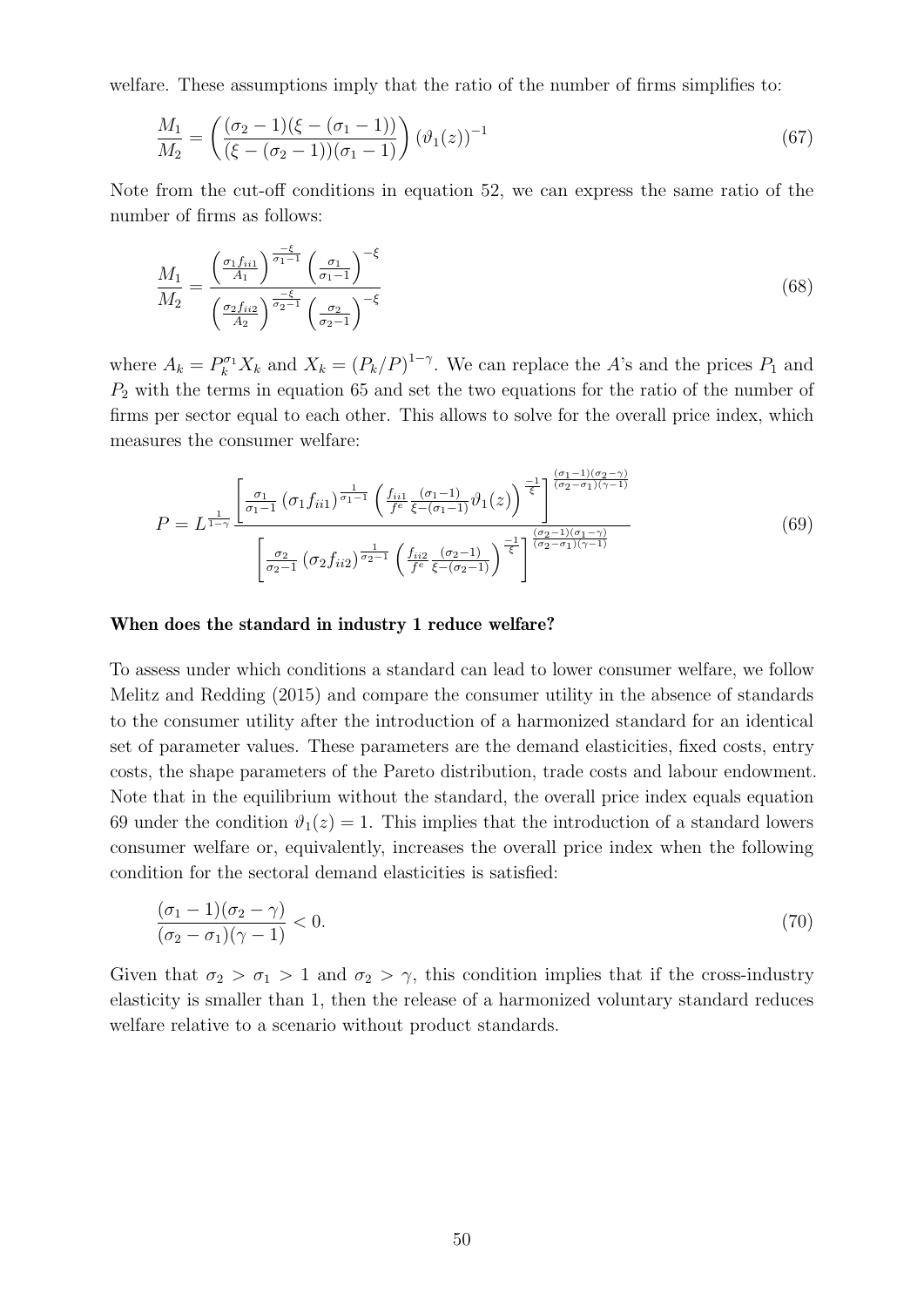<span id="page-51-0"></span>

| ICS class        | Description                                                             |
|------------------|-------------------------------------------------------------------------|
| $\mathbf{1}$     | Generalities. Terminology. Standardization. Documentation.              |
| $\boldsymbol{3}$ | Services. Company organization, management and quality. Administration. |
|                  | Transport. Sociology.                                                   |
| 7                | Mathematics. Natural sciences.                                          |
| 11               | Health care technology.                                                 |
| 13               | Environment. Health protection. Safety.                                 |
| 17               | Metrology and measurement. Physical phenomena.                          |
| 19               | Testing.                                                                |
| 21               | Mechanical systems and components for general use.                      |
| $23\,$           | Fluid systems and components for general use.                           |
| 25               | Manufacturing engineering.                                              |
| $27\,$           | Energy and heat transfer engineering.                                   |
| $\,29$           | Electrical engineering.                                                 |
| 31               | Electronics.                                                            |
| 33               | Telecommunications. Audio and video engineering.                        |
| 35               | Information technology. Office machines.                                |
| 37               | Image technology.                                                       |
| $39\,$           | Precision mechanics. Jewelry.                                           |
| $43\,$           | Road vehicles engineering.                                              |
| 45               | Railway engineering.                                                    |
| 47               | Shipbuilding and marine structures.                                     |
| $49\,$           | Aircraft and space vehicle engineering.                                 |
| $53\,$           | Materials handling equipment.                                           |
| $55\,$           | Packaging and distribution of goods.                                    |
| 59               | Textile and leather technology.                                         |
| 61               | Clothing industry.                                                      |
| 65               | Agriculture.                                                            |
| 67               | Food technology.                                                        |
| 71               | Chemical technology.                                                    |
| $73\,$           | Mining and minerals.                                                    |
| 75               | Petroleum and related technologies.                                     |
| 77               | Metallurgy.                                                             |
| 79               | Wood technology.                                                        |
| 81               | Glass and ceramics industries.                                          |
| 83               | Rubber and plastic industries.                                          |
| 85               | Paper technology.                                                       |
| 87               | Paint and colour industries.                                            |
| 91               | Construction materials and building.                                    |
| 93               | Civil engineering.                                                      |
| 95               | Military engineering.                                                   |
| 97               | Domestic and commercial equipment. Entertainment. Sports.               |
| 99               | (No title)                                                              |

Table 13: International classification of standards (ICS)

Source: ISO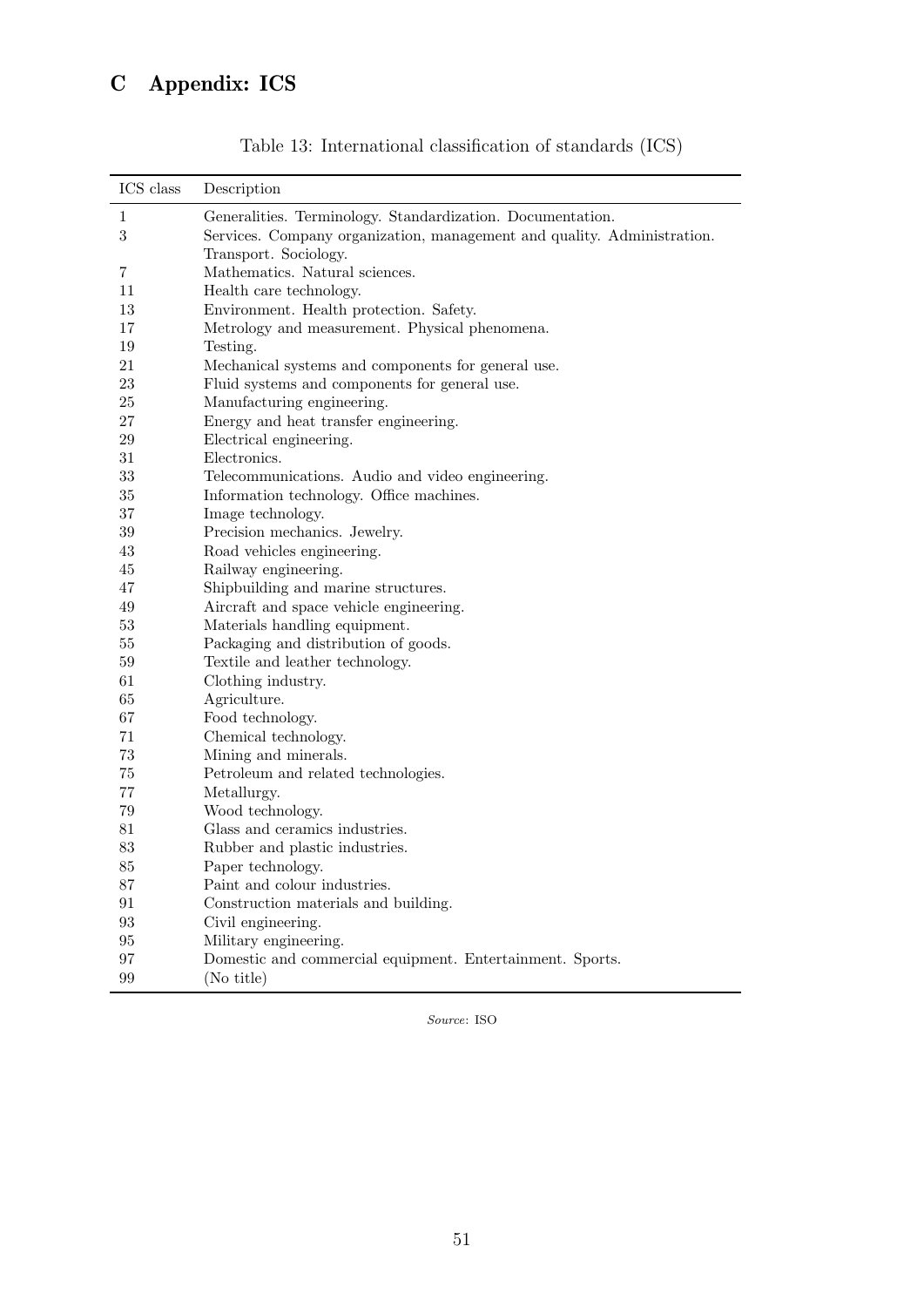# <span id="page-52-0"></span>D Appendix: Database construction

The original dataset comprises individual standards for which the date of release, the ICS class, the nationality of the standard-setting organization (SSO) as well as the duplicate versions in other SSOs are known ("links" to other standards). We denote these duplicates as "equivalences". The nationality of a SSO can either be a country ("national") or a European or international SSO ("international").

#### Linking all equivalent standards to one another

The original Perinorm dataset (which is part of the Searle Center Database on Technology Standards, Industry Consortia and Innovation) explicitly comprises a column where standard equivalences are listed; these essentially represent accreditations of a previously released standard by another SSO or the simultaneous release of a standard by more than one SSO. However, due to misreporting or chronological reporting, a single standard observation does not necessarily reveal all equivalences. In the case of chronological reporting, only equivalences known at the time of the release are listed and subsequent equivalences are only reported for newly released standards. For these reasons, one may for example encounter the following situation:

|   |                 | Standard ID Release date Nationality of SSO Equivalence |      |
|---|-----------------|---------------------------------------------------------|------|
| А | $01/01/2000$ FR |                                                         | R    |
| Β | 05/06/2005      | DE                                                      | A, C |
|   | 31/07/2012      | FR                                                      |      |
|   | $04/08/2008$ AT |                                                         |      |

Table 14: Example of incomplete equivalences

All four standards, A, B, C and D, are equivalent, but this is not obvious when examining standards individually due to the incompleteness of the equivalence listings (which is most likely due to the fact that they were recorded in chronological order, i.e. when standard B was released, standard D did not yet exist, which is why it is not explicitly listed under its equivalences). For the purpose of identifying the originating country, we need to have the full information on these equivalences to determine which of the standards A, B, C or D was first released (standard A in the above example), and thus represents the original standard. All other standards, B, C and D, are then classified as accreditations of standard A.<sup>[43](#page-52-1)</sup>

We use graph theory to identify all standards that belong to one group by assigning them the same group identifier. $^{44}$  $^{44}$  $^{44}$  In particular, we use the following breadth-first search algorithm (which we specifically adapt to the structure of the dataset) to connect all standards by exploring their equivalences:

<span id="page-52-1"></span><sup>&</sup>lt;sup>43</sup>The accreditation of standard A due to the release of standard C is irrelevant information for our research question, as it concerns a within-country accreditation; we will thus drop the observation on standard C in the final dataset.

<span id="page-52-2"></span> $44$ We particularly thank François Farago for helping us with this procedure.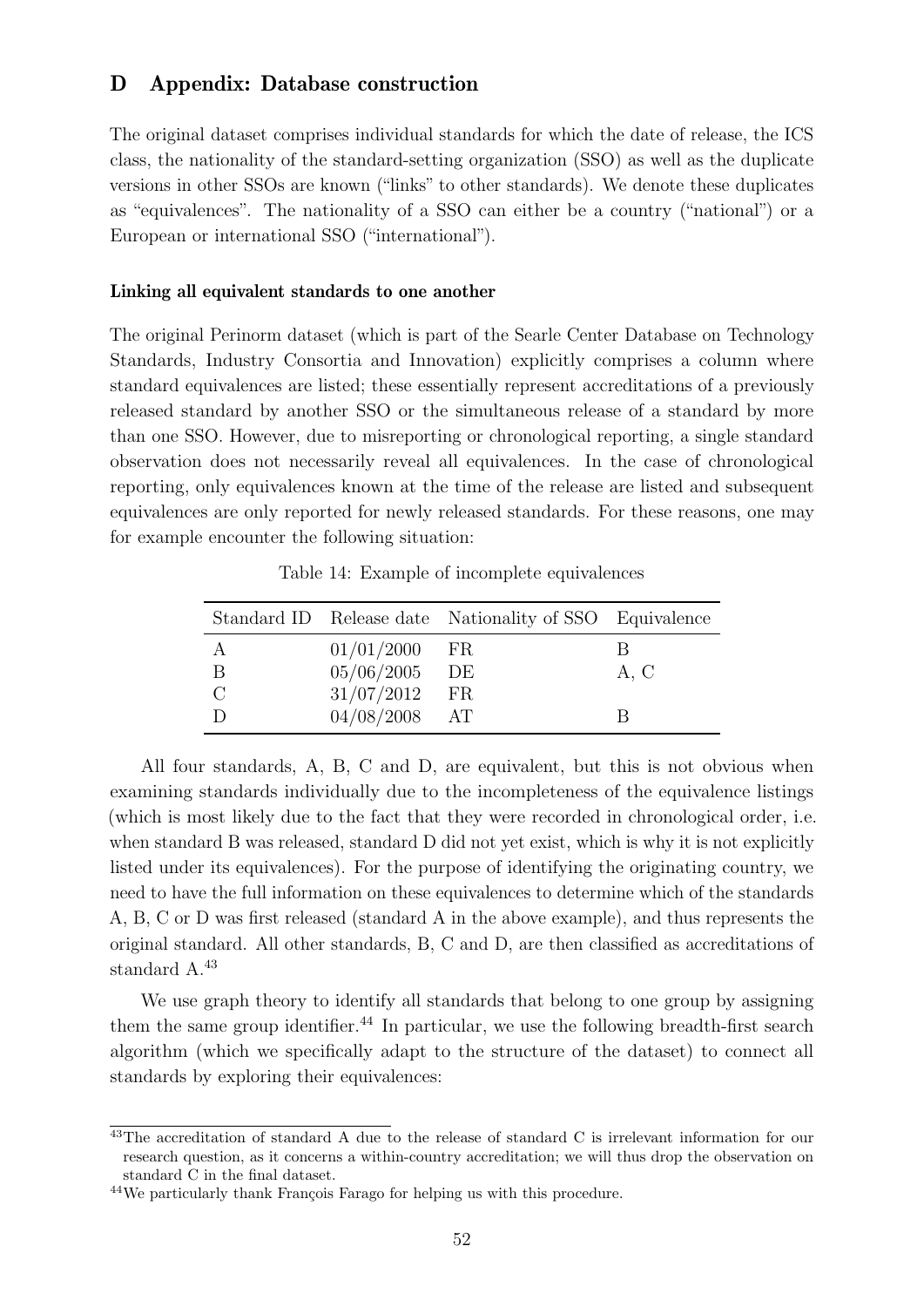- 1. Initialize the group identifier, equal to a standard's row number in the dataset, for each standard.
- 2. Starting with  $n = 1$ , store the group identifier of standard n in the database (i.e. A).
- 3. Add the group identifiers of the equivalent standards, i.e. B, to the vector of stored group identifiers.
- 4. Note the smallest element of the vector of stored group identifiers.
- 5. Modify the group identifiers of standard  $n$  and its equivalent standards by assigning them the value identified in step 4 (i.e. A and B will have the same group identifier).
- 6. Delete the stored group identifiers.
- 7. Go on to the next standard  $n+1$  and repeat from step 2 onwards.

In order to minimize the computing power needed to run the algorithm, we use a simple hash function to build a dictionary of all standards whose IDs, which are strings, are mapped one-to-one to numeric values.

# Identifying "originating country" and "accrediting country"

Once all equivalent standards have been grouped together, we identify the "originating country" by the nationality of the SSO who first released the standard. The nationalities of SSOs who released equivalent standards at a later date are used to classify the "accrediting countries". As such, a standard should have one originating country and one or several accrediting countries.

However, it is also possible that two or more SSOs release a standard at the same date.[45](#page-53-0) International SSOs also constitute a "country" (country code "IX" in Figure [4\)](#page-55-0). If two countries each released a standard at the same time, the respective standard is counted both as an original standard as well as an accreditation. However, if an international SSO and a national SSO release a standard at the same time, we consider that this standard originated in the international SSO (as it is very likely that the national SSO is a member organization of the international SSO and simply accredits standards of the international SSO at the same date as the latter one releases the standard). If two national SSOs are releasing a standard at the same time, both nationalities are registered as originating and accrediting countries.

# Obtaining the relevant sub-sample

We eliminate the following standards to obtain the relevant subsample of all standard harmonizations:

<span id="page-53-0"></span><sup>45</sup>This situation arises most obviously when the date of the release is exactly the same. However, for some standards, only the year of the release is known, and in this case, two standards with the same release year will also be considered to have been released at the same date despite the fact that we cannot rule out the possibility that they were released at different dates over the course of the same year.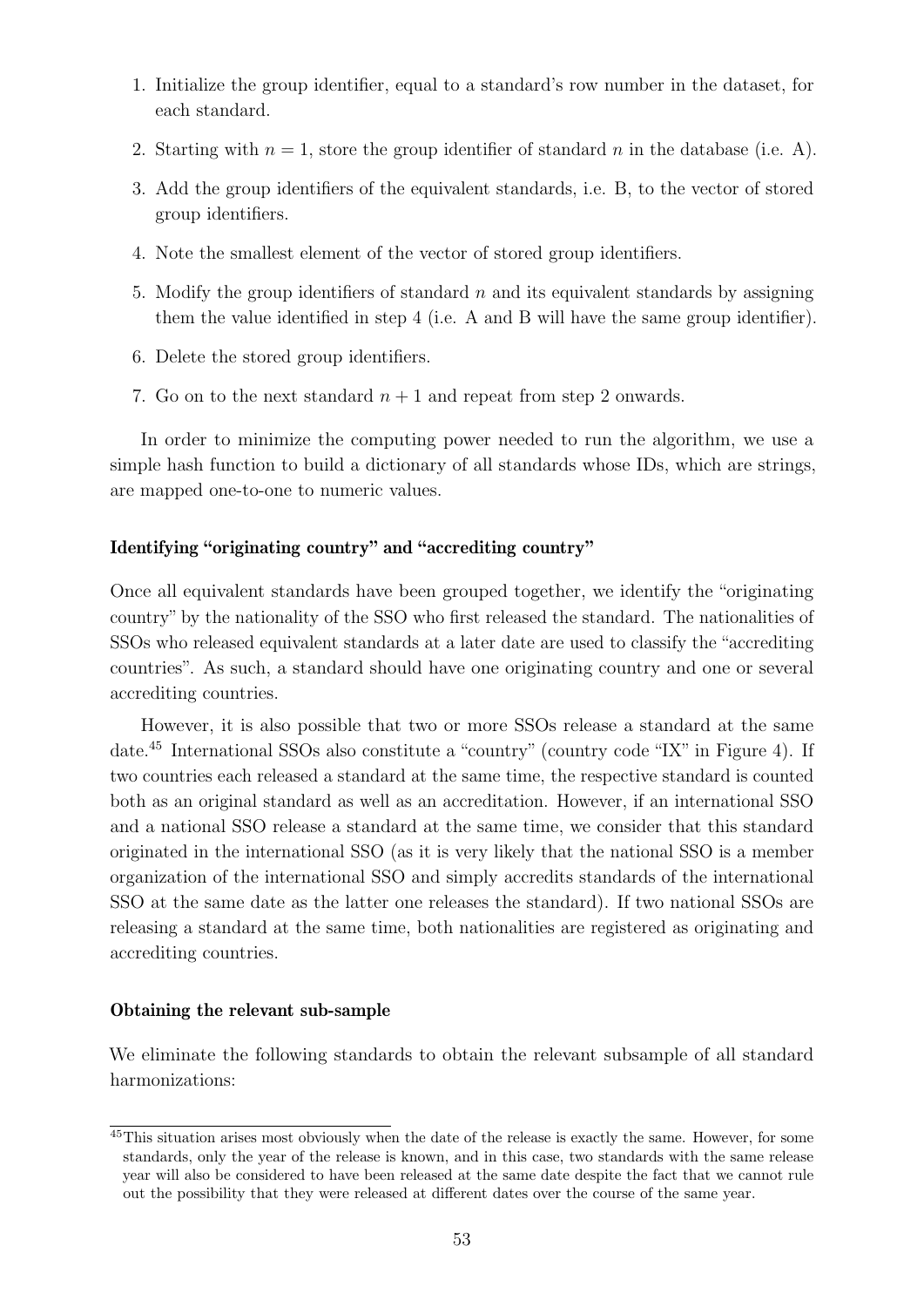- 1. Standards that exist by themselves and are not linked to any other standard, meaning there is no other equivalent standard in the database.
- 2. Standards that constitute pure within-country accreditations or accreditations of a foreign standard after it was already accredited by another SSO of the same nationality.
- 3. Original national standards that were subsequently only released by SSOs of the same nationality.

| Initial number of standards                               | 1372038 |
|-----------------------------------------------------------|---------|
| Standards that are not linked to other standards (step 1) | 577180  |
| Duplicate accreditations within one country (step 2)      | 225837  |
| Remaining national standards (step 3)                     | 201647  |
| Remaining standards in database                           | 548123  |
| of which: original bilateral standards                    | 2726    |
| of which: accreditations of bilateral standards           | 24021   |
| of which: by national SSOs                                | 21747   |
| of which: by international SSOs                           | 2274    |
| of which: original international standards                | 76129   |
| of which: accreditations of international standards       | 445247  |

Table 15: Procedure to define subset of data

Notes: The table displays the number of standard releases over the years 1995–2014, broken down by national and harmonized standards. The latter are also broken down by their means of accreditation. Bilateral standards are those harmonized standards that are released/accredited by national SSOs only while international standards are those that originate in international SSOs.

Figure [4](#page-55-0) (a) displays the country distribution of the raw data. We note the strong representation of Austrian, German and US standards. Besides the non-excludable possibility that these countries are very active in the standard-setting process, this could be due to more comprehensive reporting for the SSOs of these countries as well as the duplicate release of the same standard within one country due to institutional practices. Figure [4](#page-55-0) (b) displays the country distribution of the relevant subset for our analysis: the dominance of Austrian, German and US standards vanishes in the subsample.

The data presented in Figure [4](#page-55-0) show that a large number of standards documents are released by international SSOs. A large amount of this international dimension of standard harmonization is due to the European integration process and the accompanying dominance of European SSOs among international SSOs. Table [16](#page-56-0) lists the largest international SSOs (in terms of original standards). As their names reveal, many of these SSOs are European ones. However, it should be noted that many of these SSOs were founded as part of the European integration process, but also produce international standards and are comprised of non-European members (one such example is ETSI).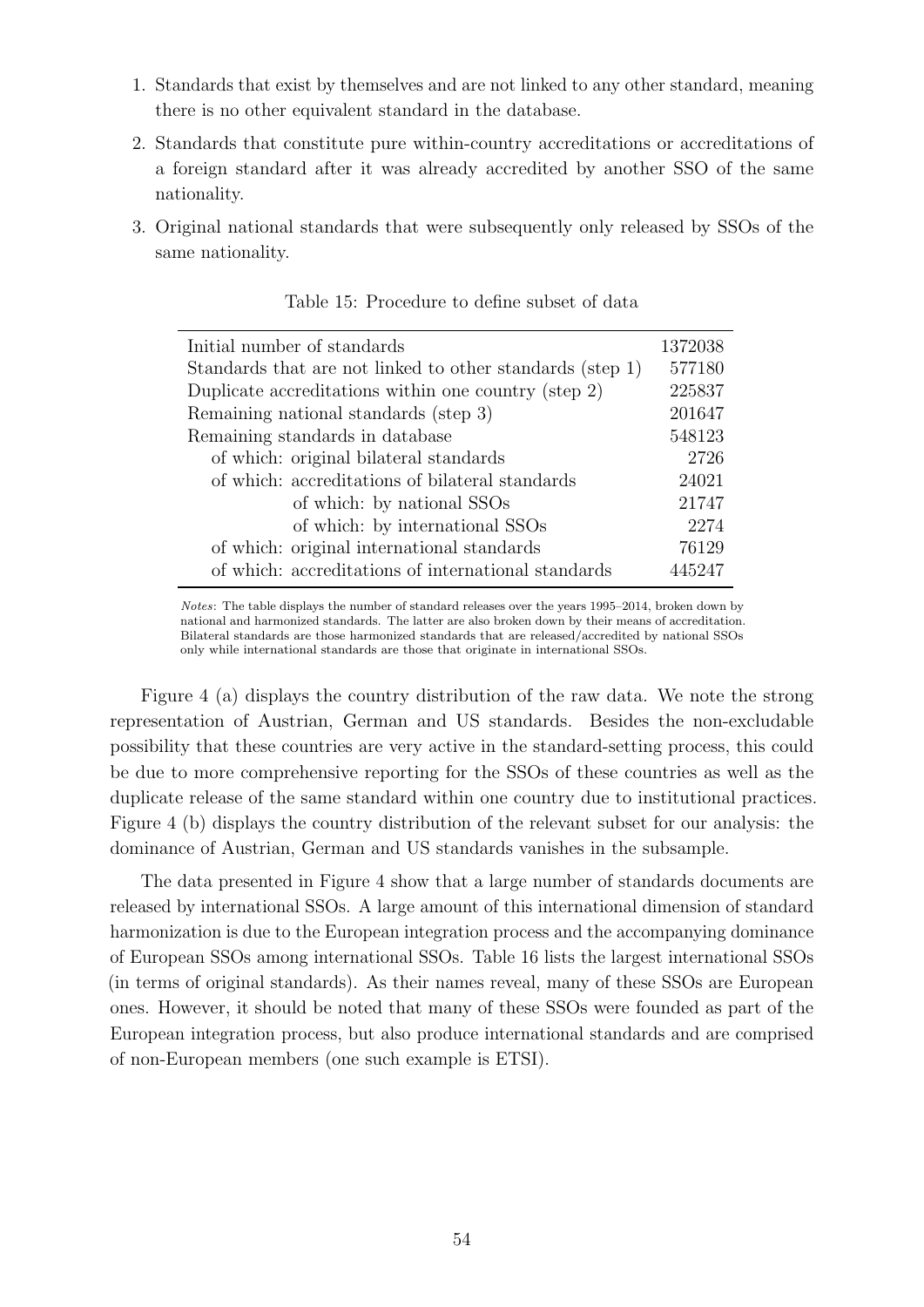

<span id="page-55-0"></span>

Notes: The figure displays the number of standards, broken down by the nationality of the respective SSO. The data are summed over the years 1995–2014 and all ICS classes. Panel (a) displays the distribution based on the original dataset, while panel (b) displays the distribution after the data have been cleaned according to the criteria described in this appendix.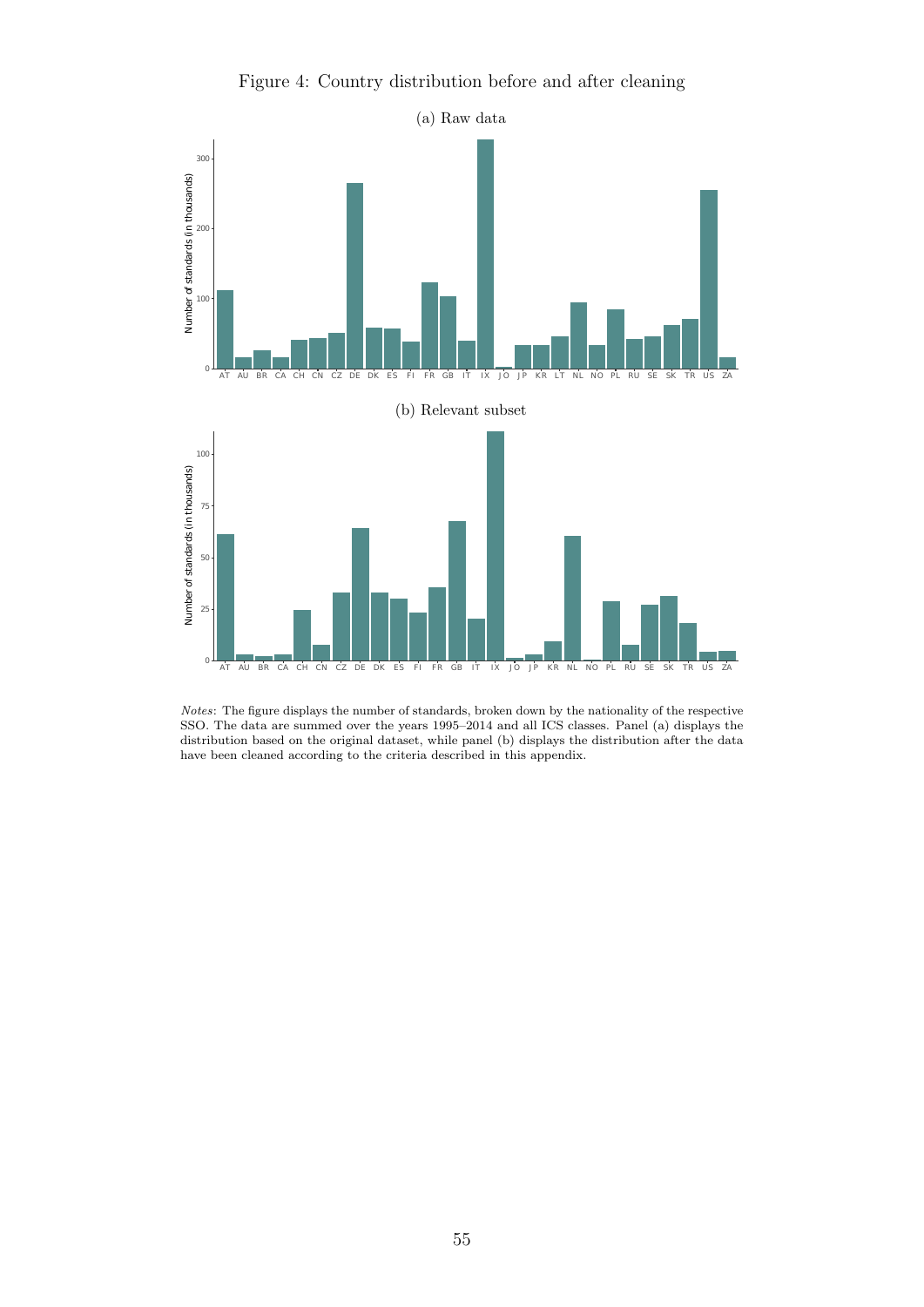Table 16: Top ten international SSOs (release of original standards)

<span id="page-56-0"></span>

| <b>SSO</b>                                                     | Number | in $%$ |
|----------------------------------------------------------------|--------|--------|
| CEN – European Committee for Standardization                   | 25449  | 33.4   |
| ISO – International Organization for Standardization           | 22259  | 29.2   |
| IEC – International Electrotechnical Commission                | 14083  | 18.5   |
| CENELEC – European Comm. for Electrotechnical Standardization  | 6894   | 9.1    |
| ETSI – European Telecommunications Standards Institute         | 4930   | 6.5    |
| ASD – AeroSpace and Defence Industries Association of Europe   | 1594   | 2.1    |
| ITU – International Telecommunication Union                    | 291    | 0.4    |
| ECMA – European Asso. f. Standardizing Info. and Comm. Systems | 120    | 0.2    |
| $IDF$ – International Dairy Federation                         | 83     | 0.1    |
| CCSDS – Consultative Committee for Space Data Systems          | 81     | 0.1    |
| Other                                                          | 345    | 0.5    |
| Total                                                          | 76129  | 100    |

Notes: The table displays the number of original standards of international SSOs, broken down by SSO. A standard can be released by more than one SSO per year and can thus be counted several times. The data are summed over the years 1995–2014 and all ICS classes.

## Construction of identifiers for harmonization events

A standard document can either be a national standard, meaning that it was released by a national SSO and never accredited by a SSO of another nationality (such as standards A and F in Figure [5\)](#page-56-1), or a harmonized standard, meaning that at least two versions of the same unique standard have been released by at least two SSOs of different nationalities (such as standards B, C, D and E in Figure [5\)](#page-56-1).

#### Figure 5: Terminology

<span id="page-56-1"></span>

We consider a standard harmonization event to take place whenever the importer of a product accredits a standard that was already released or is being released in the same year by the exporter. As demonstrated in Figure [5,](#page-56-1) this can be the case when country Y accredits the standard B in 1998 that was originally released by country X in 1996. A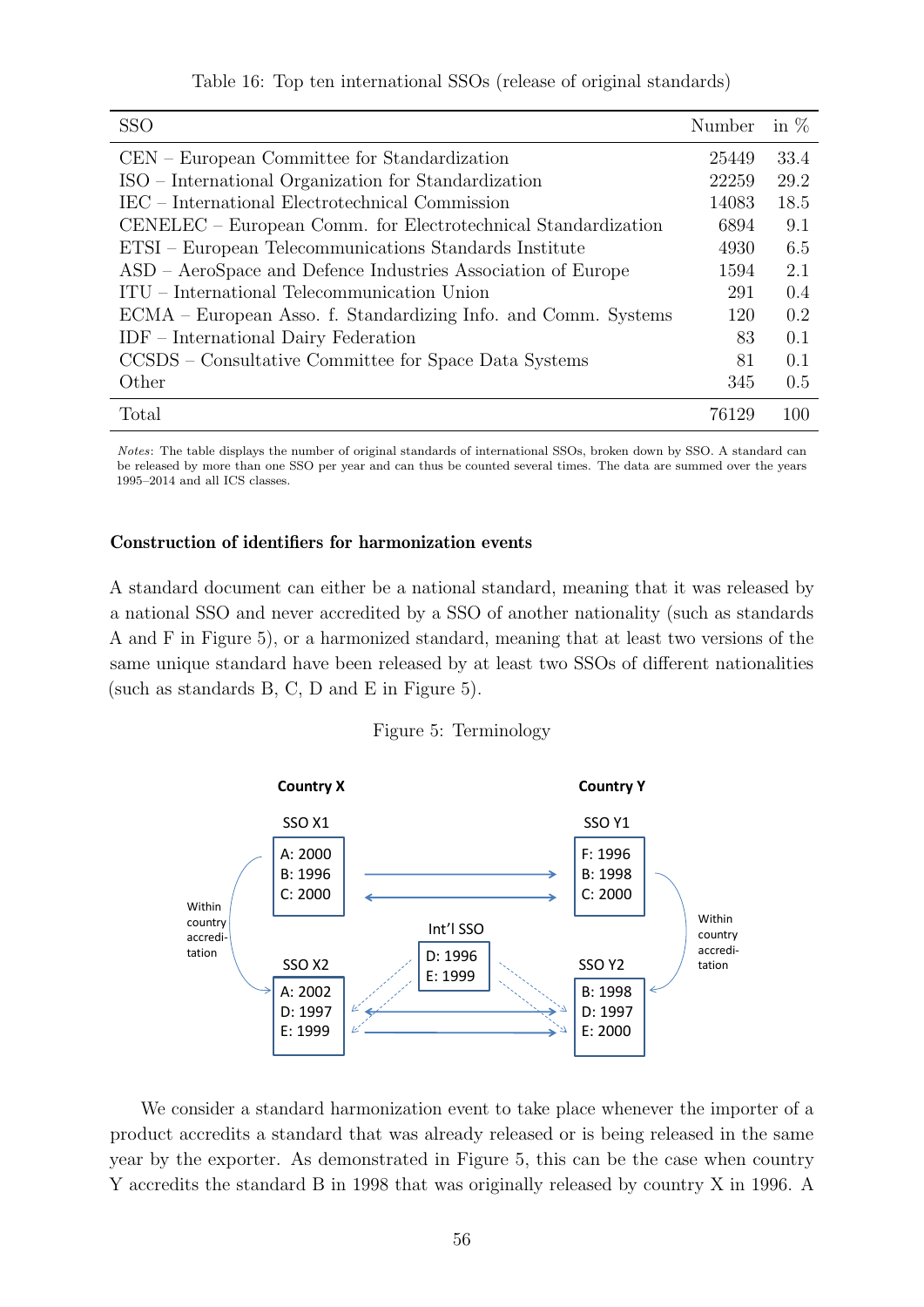<span id="page-57-0"></span>harmonization event also takes place whenever two countries accredit a standard that was originally released by an international SSO. In the example in Figure [5,](#page-56-1) this is the case for standards D and E.

|   |   |      | Exporter Importer Year Harm. events Dummy |  |
|---|---|------|-------------------------------------------|--|
| X | Y | 1996 |                                           |  |
| X | Y | 1997 | D                                         |  |
| X | Y | 1998 | B                                         |  |
| X | Y | 1999 |                                           |  |
| X | Y |      | 2000 $C + E$                              |  |
| Y | X | 1996 |                                           |  |
| Y | X | 1997 | D                                         |  |
| Y | Χ | 1998 |                                           |  |
| Y | X | 1999 |                                           |  |
|   | X | 2000 |                                           |  |

Table 17: Coding of harmonization events

In Table [17,](#page-57-0) we show how we code the harmonization events. The year of the harmonization is the point in time when the importing country accredits the standard, i.e. 1998 for the case of standard B in the example of Figure [5.](#page-56-1) When the two countries accredit the same standard in the same year, as is the case of standard C in the example, we record it as a harmonization event both when considering exports from X to Y in the year 2000 as well as exports from Y to X in the year 2000.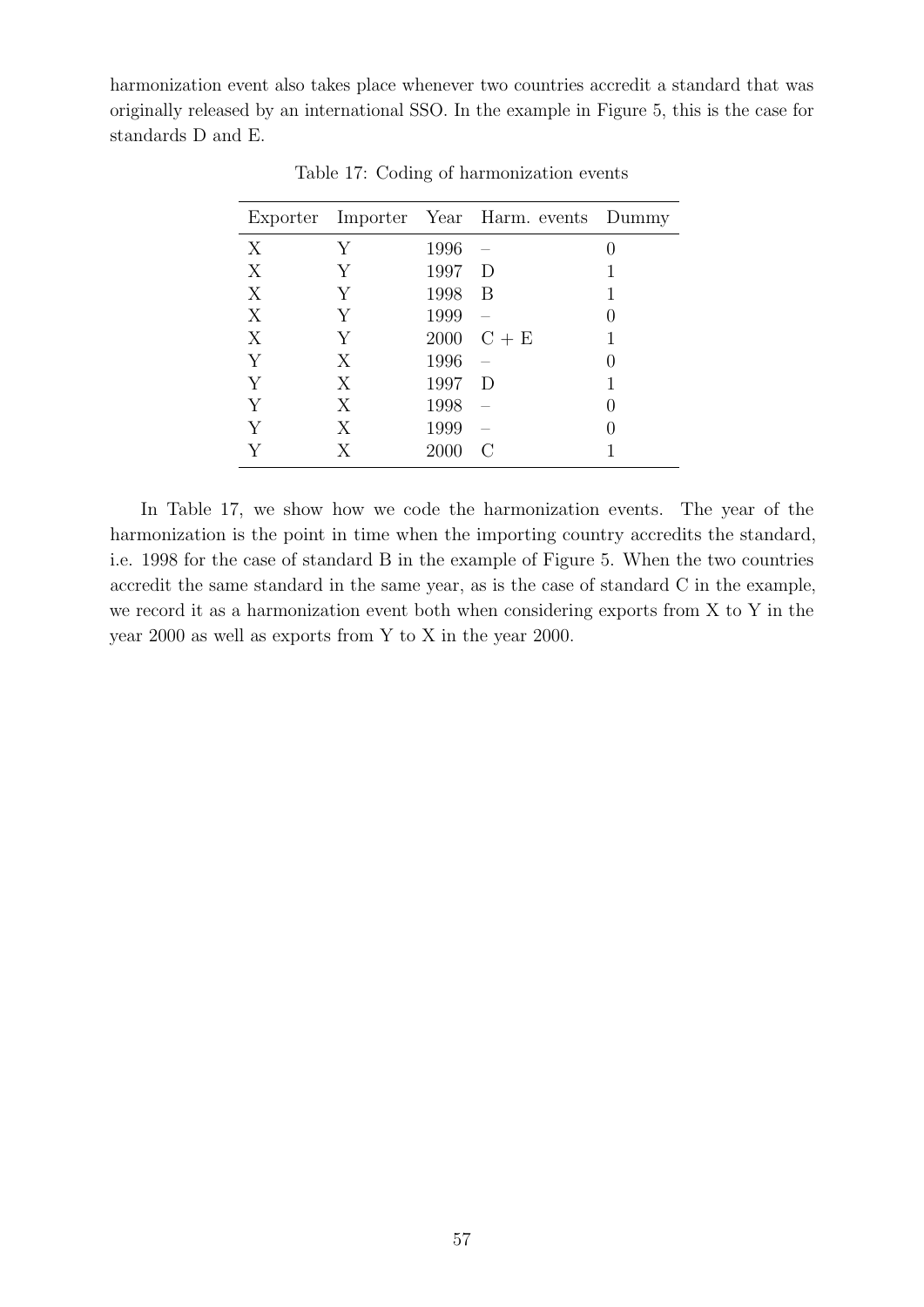# <span id="page-58-0"></span>E Concordance table

One of the key identification issues in quantifying the impact of standard harmonization on international trade is linking the standard documents to their corresponding products. The International Standard Classification (ICS) system groups standards according to economic sector, the underlying technology or activity, such as environmental protection, safety assurance or protection of public health. On the other hand, products in international trade data are categorized according to the Harmonized System (HS) established by the World Customs Organization (WCO).

The HS nomenclature follows trade policy concerns such as tariffs and not necessarily the production characteristics of the product. The non-existence of a concordance is one of the main reasons why previous papers in the literature cover only certain industries; see [Moenius](#page-40-16) [\(2006\)](#page-40-16), [Reyes](#page-40-8) [\(2011\)](#page-40-8) or Fontagné et al. [\(2015\)](#page-38-8). This paper tackles the concordance issue in two ways. First, we use a newly developed concordance table from the WTO with the drawback that some links between key standard categories and products are missing. As a second step, we develop an alternative all-industry concordance table using keyword-matching techniques. We briefly describe both approaches below.

# Concordance table based on WTO's TBT IMS database

The WTO concordance table is based on the Technical Barriers to Trade Information Management System (TBT IMS) database of the WTO. The TBT IMS is a publicly available database of transparency information provided by WTO members in relation to technical regulations, conformity assessment procedures and standards.<sup>[46](#page-58-1)</sup> A typical notification of a member country consists of an explanation of why it imposes a technical barrier to trade, which partner country is affected, the ICS classification of the TBT and, in some instances, it also includes the 4-digit HS code (in some instances the 2-digit or the 6-digit code) for the products on which the measure is applied.

All the notified relationships between HS and ICS classes for the period 2000 to 2016 amount to 3775 notifications, of which several mention one or more HS and ICS classes. There are a total of 2391 links between HS and ICS, and these make up 0.5% of all possible links. Of the identified relationships, 32% cover multiple relationships and lead to a many-to-many concordance. One of the drawbacks of this concordance table is potential underreporting because there will only be links for those HS-ICS relationships for which there was actually a notification at the WTO. In addition, there might be biased reporting, as WTO members have different incentives to report to the WTO depending on the importance of the export and import flows pertaining to a particular product.

## Concordance table based on keyword matching

We use a rich set of fixed effects to tackle the issues mentioned above. However, identification concerns of neglecting key standard-product links remain. To mitigate this concern, we

<span id="page-58-1"></span><sup>&</sup>lt;sup>46</sup>The table is available at [https://i-tip.wto.org/goods/Forms/Methodology.aspx.](https://i-tip.wto.org/goods/Forms/Methodology.aspx)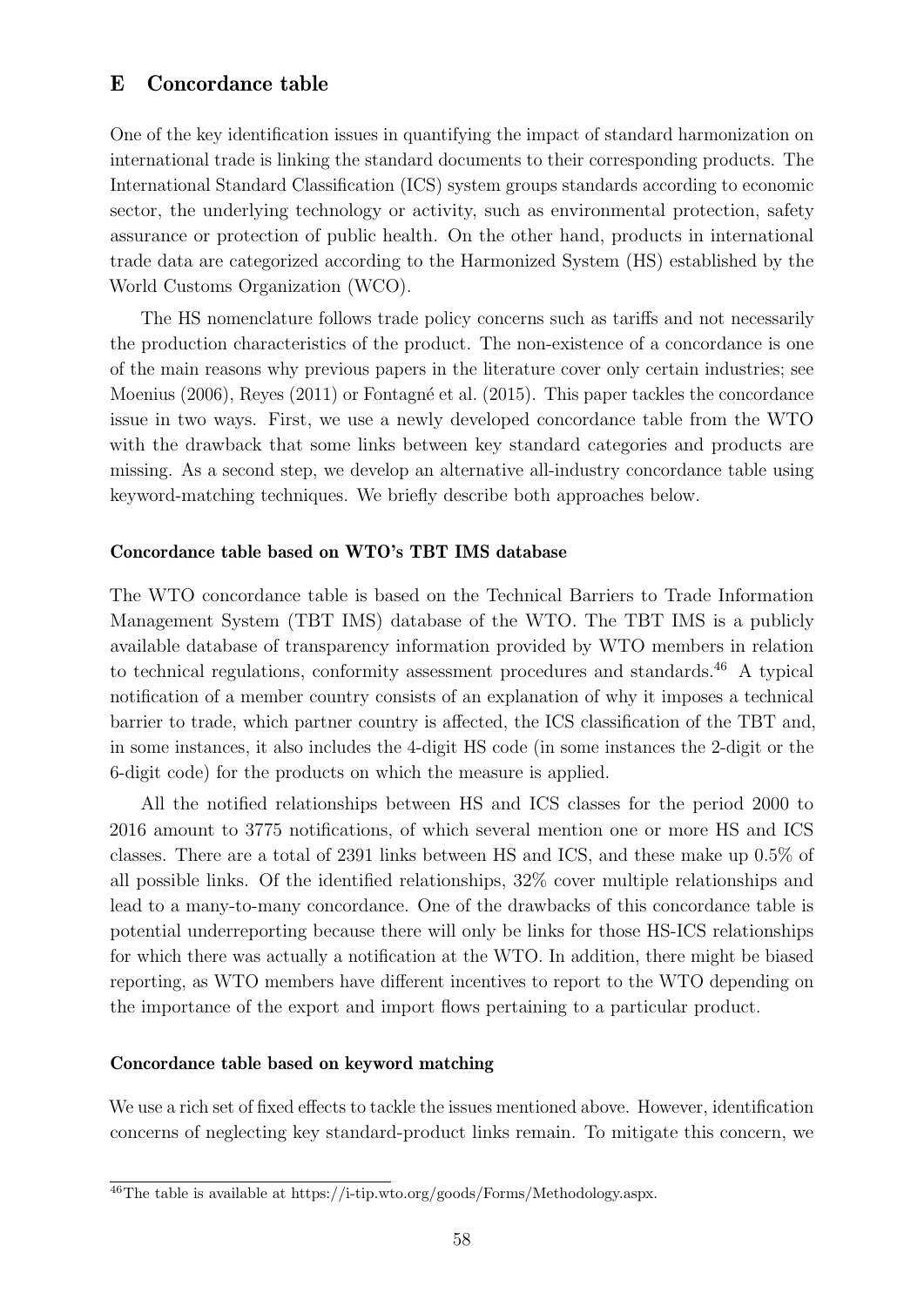construct another concordance table based on keyword-matching techniques described in a companion paper [\(Han et al.,](#page-38-15) [2019\)](#page-38-15). The main idea is to use keywords describing individual standards (obtained from the German Institute for Standardization DIN, Deutsches Institut für Normung  $e.V.$ ) and match them with keywords extracted from the descriptions of the product categories in the Harmonized System.

The first step reduces the set of keywords via a stemming algorithm. We consider only the present tense of a verb and the singular of a noun. After having unified each word, a keyword algorithm extracts all the keywords from the HS and ICS classification and attaches an importance weight to each of them. The importance weight is determined by the inverse-document frequency (how distinctive the word is in the overall classification scheme). We then calculate the combined weight for each HS 4-digit and ICS 5-digit category and normalize this combined weight by the number of keywords in each classification scheme. We then choose a threshold below which we consider the respective HS-ICS links as irrelevant. This threshold value is chosen to keep as many of the links that appear in the WTO concordance table as possible while reducing the total number of links.

We obtain a concordance table with 994 links between the ICS 5-digit and HS 4-digit categories. Given that the quality of the match is not as good as the one by the WTO (which is based on human knowledge), we use this table as a robustness check. The advantage of the keyword-matching algorithm is that it is unbiased and comprehensive.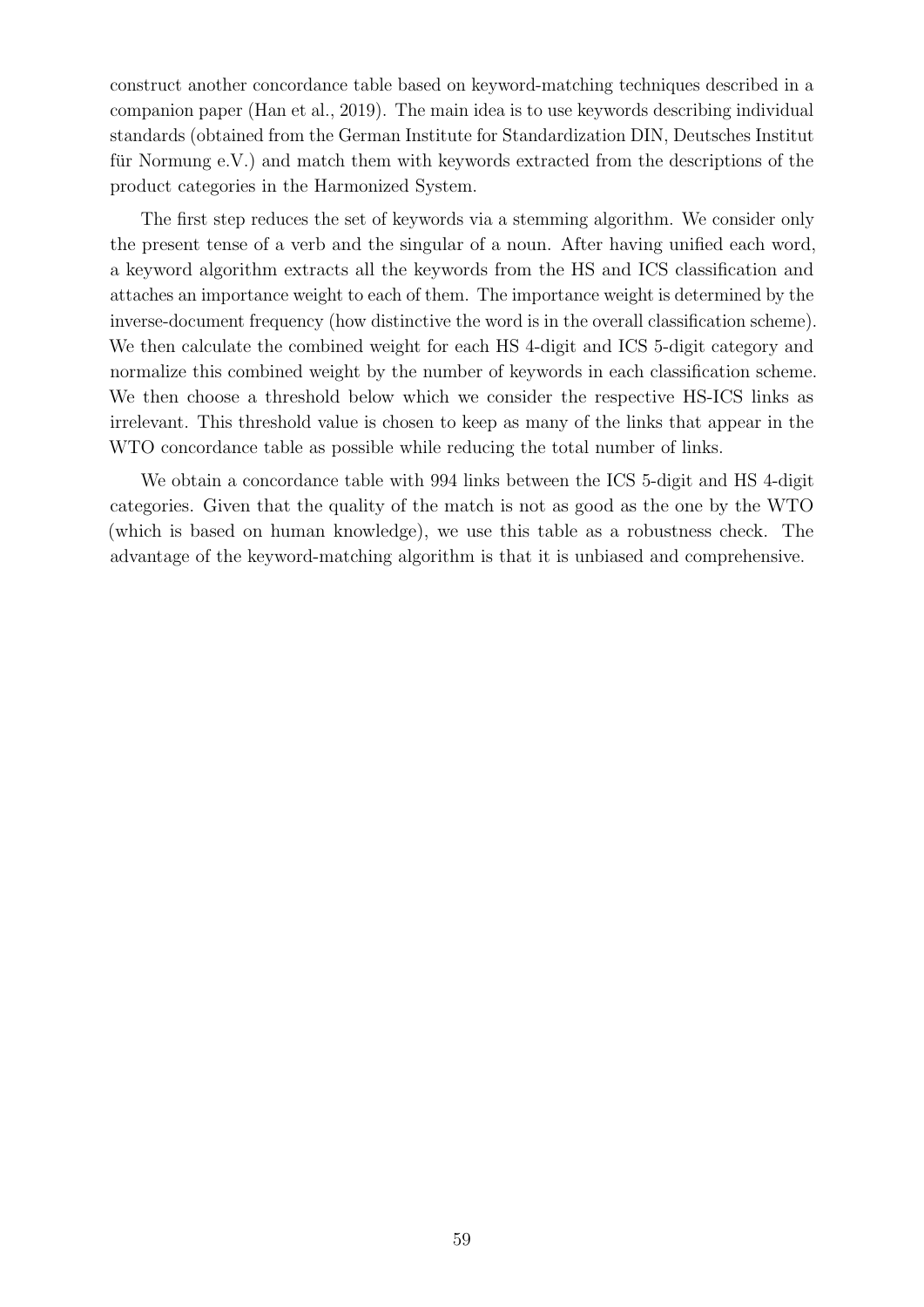# <span id="page-60-0"></span>F Appendix: Additional empirical results

#### Multiple harmonization events

In contrast to most difference-in-difference set-ups, each exporter-importer-product triplet can be subject to multiple treatments over the time period in question. The baseline specification estimates the marginal effect of a standard harmonization event on trade flows relative to non-harmonized flows, assuming that this effect is constant. However, the positive effects of standard harmonization might take time to materialize. For this reason, we consider a non-parametric specification, where we allow the marginal effect to depend on the number of times a product experienced a harmonization event. The corresponding regression specification looks as follows, where the subscript  $n$  indexes the n-th harmonization:

<span id="page-60-2"></span>
$$
\log(X_{ijkt}) = \sum_{n}^{20} \beta_n h_{n,ijkt} + f_{ikt} + f_{jkt} + f_{ijt} + f_{ijk} + \varepsilon_{ijkt}
$$
 (71)

The dummy  $h_{n,ijk}$  equals 1 if a product was harmonized n times and zero otherwise. The variable measures the difference in the average trade flow of a product that was harmonized *n* times compared to a product that was never harmonized.

Figure [6](#page-60-1) plots the coefficients  $\beta_n$  from the above-specified regression set-up together with the 95% confidence interval. Panel (a) shows that the marginal effect of standard harmonization on trade flows is more or less constant in the number of harmonization events (up to 12-13 events), with each subsequent harmonization contributing a similar positive amount to overall trade flows. Afterwards the additional effect declines slightly, but the overall effect remains positive.

## Figure 6: Cumulative effect of multiple harmonization events

<span id="page-60-1"></span>

Notes: The figure displays the coefficient estimates of a regression of the respective dependent variable (designated in figure subtitles) on dummies for each subsequent harmonization within an exporter-importer-product triplet (regression specification [71\)](#page-60-2). Shaded regions represent 95% confidence intervals.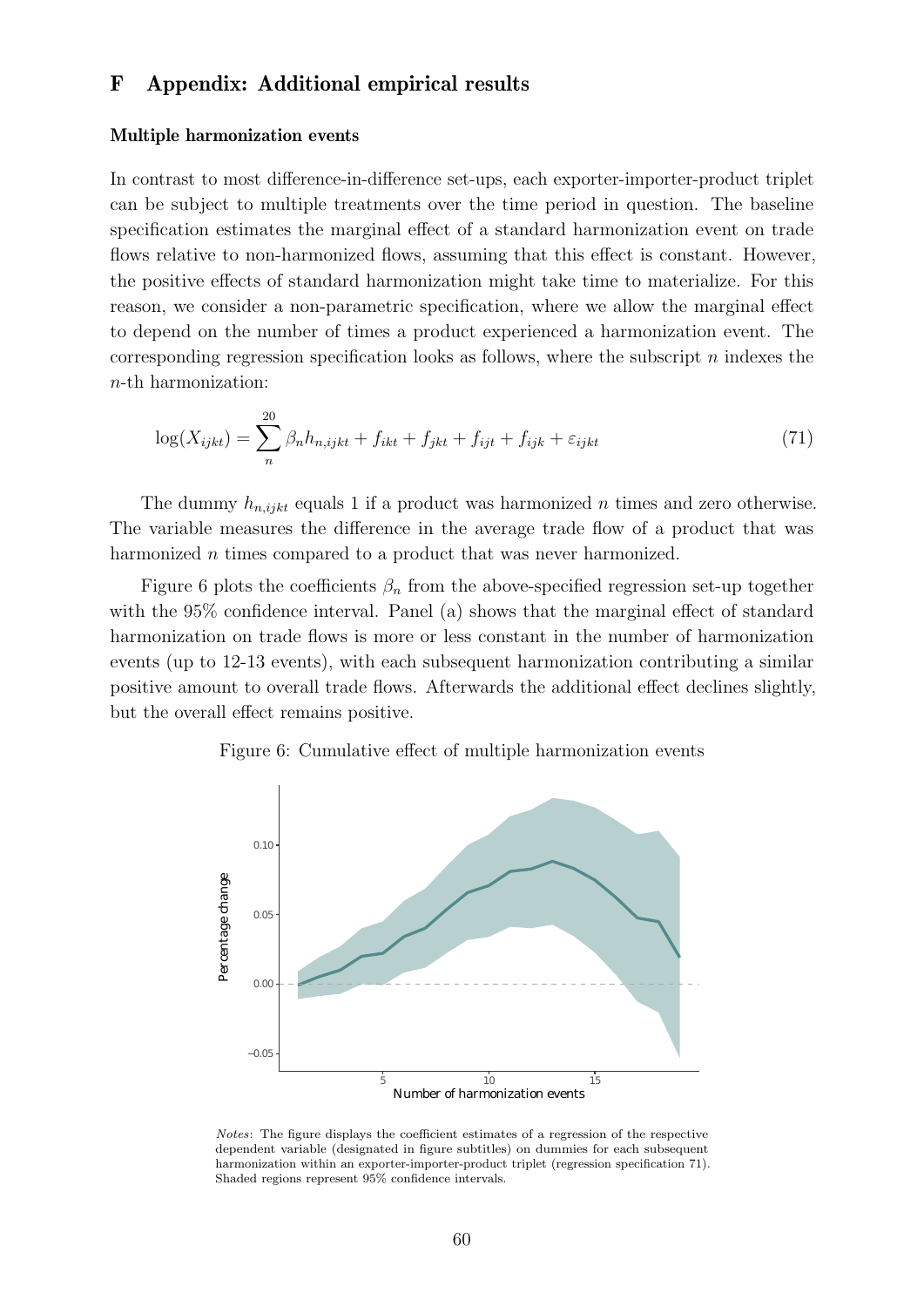## Results using the keyword-matching table

All results in the main part of the paper are obtained using the concordance table extracted from the WTO's TBT IMS database. As a further robustness check, we run the regression on the dataset using the concordance table obtained via keyword-matching techniques. Results for the baseline regression specification [18](#page-17-1) are displayed in Table [18](#page-61-0) and show similar, though slightly smaller coefficients.

<span id="page-61-0"></span>

|  | Table 18: Regression results / Concordance based on keyword matching |  |  |  |  |  |
|--|----------------------------------------------------------------------|--|--|--|--|--|
|  |                                                                      |  |  |  |  |  |

| Dependent variable:          | (1)<br>Total | log(exports)<br>(2)<br>Total | (3)<br>Total |
|------------------------------|--------------|------------------------------|--------------|
| Harm.                        | $0.09584***$ | $0.01702***$                 | $0.00369*$   |
|                              | [0.000]      | [0.000]                      | [0.061]      |
| Observations                 | 4303956      | 4257616                      | 4257598      |
| $R^2$                        | 0.21         | 0.88                         | 0.88         |
| Adjusted $R^2$               | 0.21         | 0.85                         | 0.85         |
| Exporter-time FE             | yes          | $\mathbf{n}$                 | no           |
| Importer-time FE             | yes          | $\mathbf{n}$                 | no           |
| Exporter-importer FE         | yes          | no                           | no           |
| Exporter-product-time FE     | no           | yes                          | yes          |
| Importer-product-time FE     | no           | yes                          | yes          |
| Exporter-importer-time FE    | no           | yes                          | yes          |
| Exporter-importer-product FE | $\mathbf{n}$ | $\mathbf{n}$                 | yes          |

Notes: Regression of the respective dependent variable (designated in column headers) on harmonization indicator. Fixed effects are included as described in the regression specification [18.](#page-17-1) Standard errors are clustered at the exporter-product-level and reported in brackets. \*\*\*, \*\* and \* indicate respectively 1%, 5% and 10% significance levels.

# PPML regressions

As a further robustness check, we make use of recent advances in the estimation of PPML as advocated by [Silva and Tenreyro](#page-40-17) [\(2006\)](#page-40-17) and made feasible by the use of high-dimensional fixed effects thanks to [Larch et al.](#page-39-16) [\(2019\)](#page-39-16). In particular, we regress total trade flows in levels (not in logs, thus including zero trade flows) on our variable of interest as in the baseline specification. Results are displayed in Table [19.](#page-62-0) Estimating the model with the PPML estimator produces estimates of standard harmonization very similar to our baseline specification (see columns (1) to (3) of Table [19\)](#page-62-0).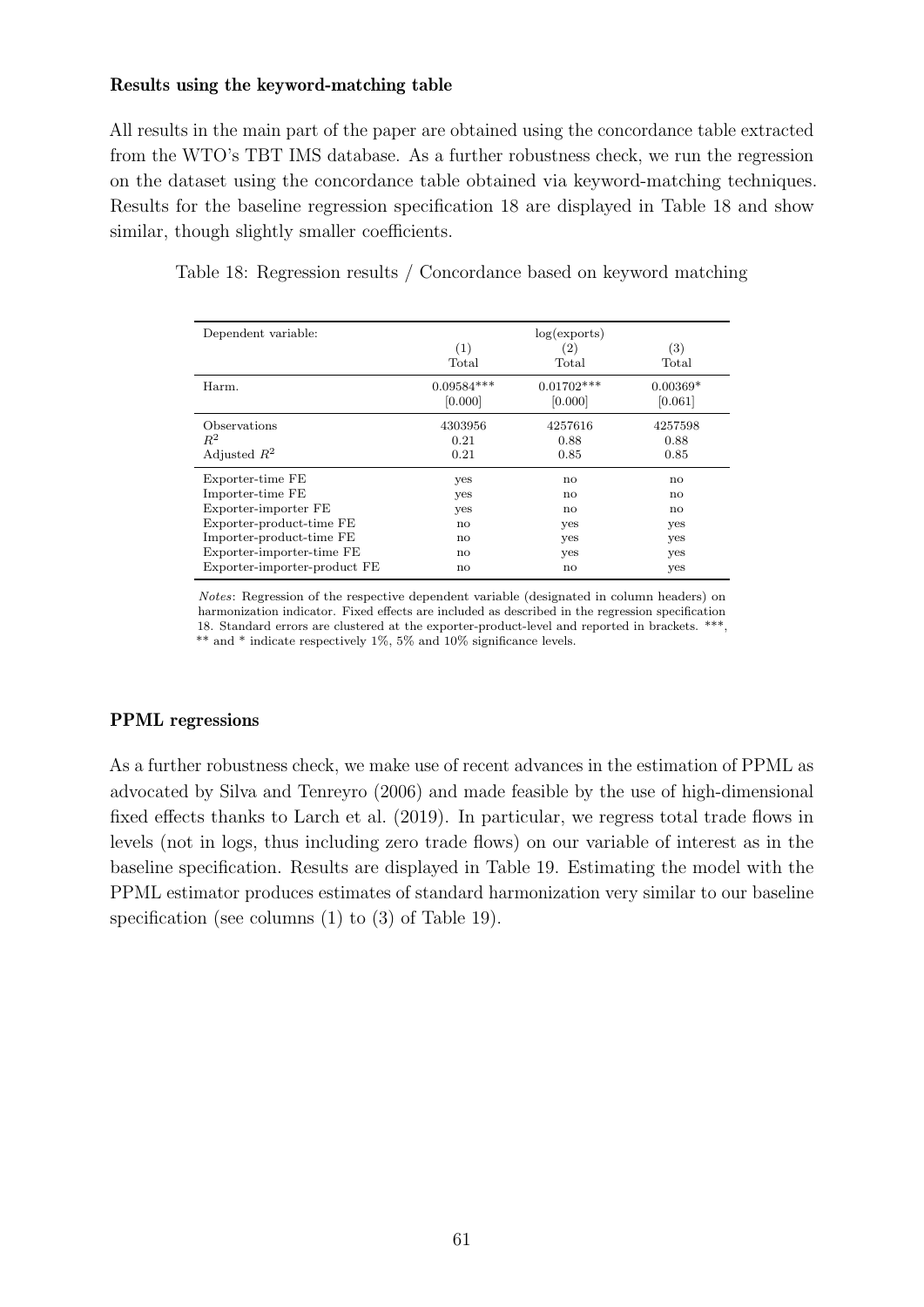<span id="page-62-0"></span>

| Dependent variable:          | log(exports) |              |              |  |  |
|------------------------------|--------------|--------------|--------------|--|--|
|                              | (1)          | (2)          | (3)          |  |  |
|                              | Total        | Total        | Total        |  |  |
| Harm.                        | $0.00957***$ | $0.01357***$ | $0.00446***$ |  |  |
|                              | [0.00028]    | [0.00066]    | [0.00105]    |  |  |
| Observations                 | 10330834     | 8638961      | 8638552      |  |  |
| Exporter-time FE             | yes          | no           | no           |  |  |
| Importer-time FE             | yes          | no           | no           |  |  |
| Exporter-importer FE         | yes          | no           | no           |  |  |
| Exporter-product-time FE     | no           | yes          | yes          |  |  |
| Importer-product-time FE     | $\mathbf{n}$ | yes          | yes          |  |  |
| Exporter-importer-time FE    | $\mathbf{n}$ | yes          | yes          |  |  |
| Exporter-importer-product FE | $\mathbf{n}$ | $\mathbf{n}$ | yes          |  |  |

Table 19: Regression results / PPML

Notes: Regression of total trade flows on harmonization indicator. The type of estimation is specified in the panel header. Fixed effects are included as described in the regression table. Robust standard errors are included and reported in brackets. \*\*\*, \*\* and \* indicate respectively 1%, 5% and 10% significance levels.

## Multi-product firms

To provide one additional robustness check, we tighten our identification strategy and focus on differences in product-level export sales within the firm. More precisely, we focus on multi-product firms and compare their export sales of a product where standard harmonization took place with export sales of products where there was no standard harmonization. This comparison is within the firm and restricts potential confounding factors due to a comparison of multi-product firms and single product firms as in our baseline specification.

The results of these regressions are shown in Table [20.](#page-63-0) Column (1) shows the estimate of the difference in export sales of a product with standard harmonization and to a product without standard harmonization. The estimated coefficient of 0.0096 is larger than our firm-level baseline estimate in Table [8](#page-30-0) of the paper. In column (2) to (5) we repeat this exercise but split the sample into difference size bins. In columns  $(2)-(4)$  which correspond to the first, second and third quartiles, the results show no evidence of a significant difference between export sales of a product with standard harmonization and a product without standard harmonization. However, in column  $(5)$  where we restrict the sample to the largest 25% of firms, we find that a firm's export sales of a product where standards are harmonized are significantly higher compared to the firm's export sales of a product that did not experience a standard harmonization event. These results provide further evidence on the main results in the paper, namely that standard harmonization increases export sales, but only for large firms.